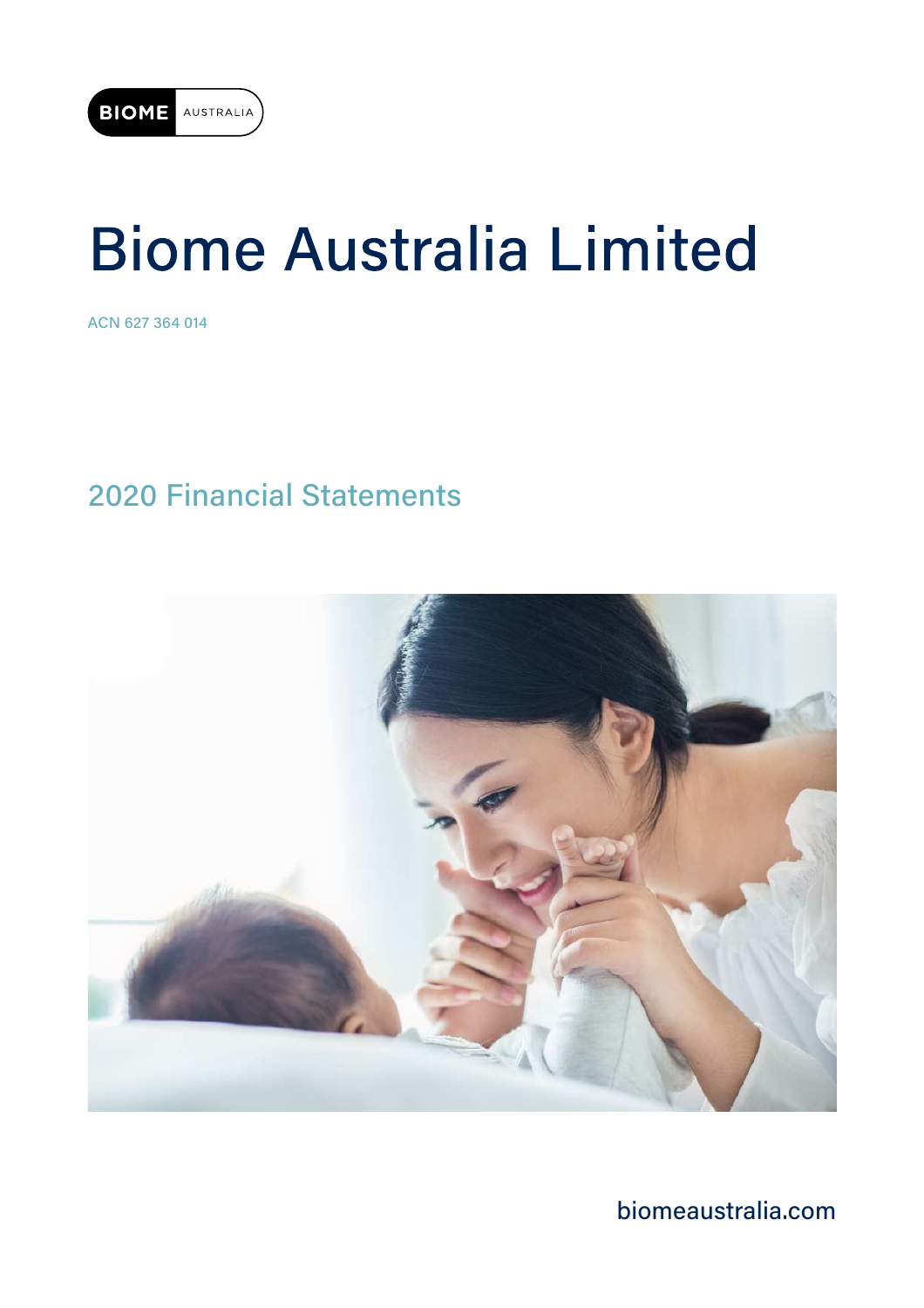**ABN 51 627 364 014**

# **Contents**

# **For the Year Ended 30 June 2020**

|                                                                                    | Page |
|------------------------------------------------------------------------------------|------|
| <b>Financial Statements</b>                                                        |      |
| Directors' Report                                                                  |      |
| Auditor's Independence Declaration under Section 307C of the Corporations Act 2001 | 6    |
| Statement of Profit or Loss and Other Comprehensive Income                         |      |
| <b>Statement of Financial Position</b>                                             | 8    |
| Statement of Changes in Equity                                                     | 9    |
| <b>Statement of Cash Flows</b>                                                     | 10   |
| Notes to the Financial Statements                                                  | 11   |
| Directors' Declaration                                                             | 37   |
| Independent Audit Report                                                           | 38   |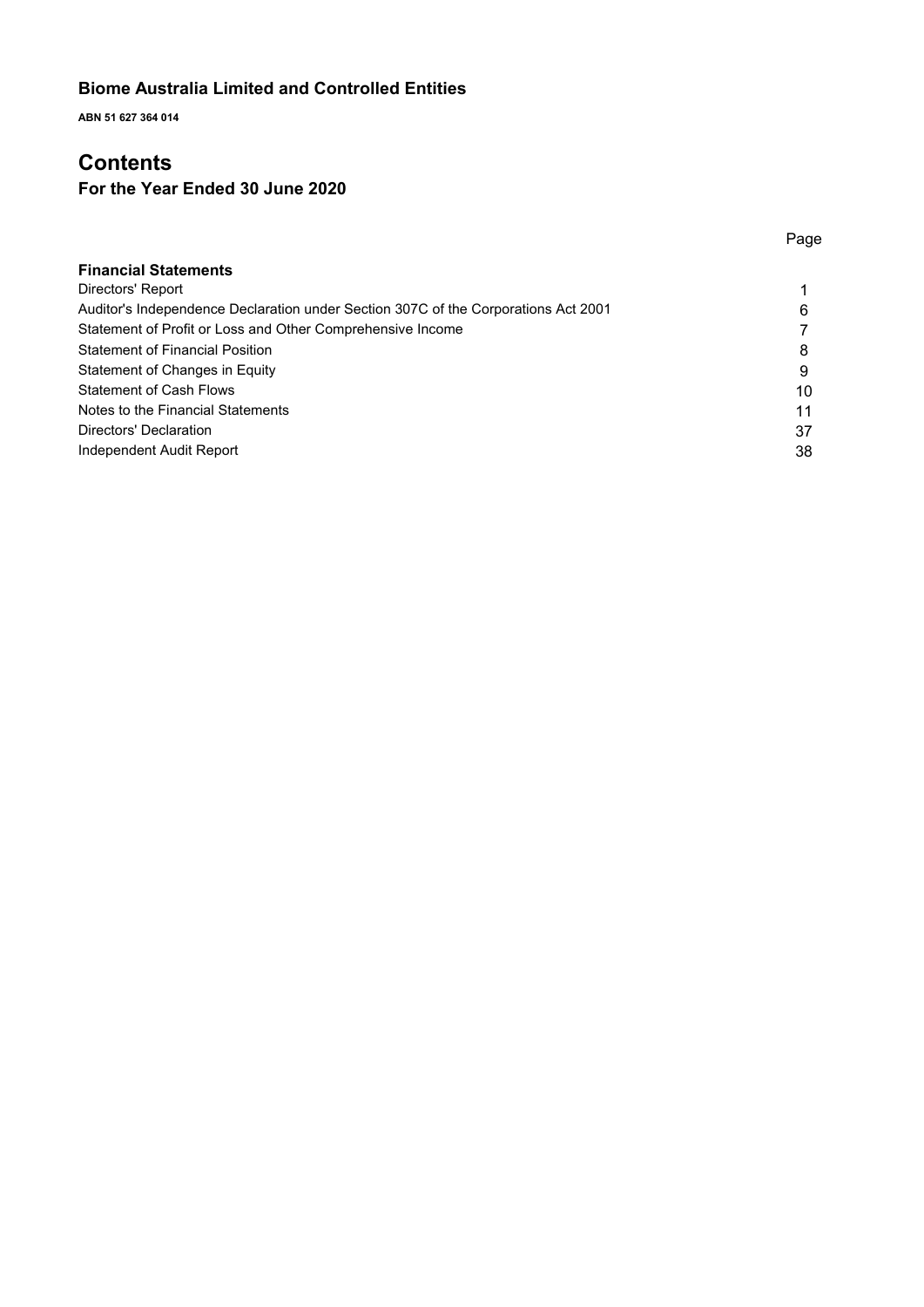**ABN 51 627 364 014**

# **Directors' Report 30 June 2020**

The directors present their report, together with the financial statements of the Group, being the Company and its controlled entities, for the financial year ended 30 June 2020. The company was incorporated on 6 July 2018 , therefore the comparative information is for the period since incorporation.

### **Directors**

The names of the directors in office at any time during, or since the end of, the year are:

Dr Jaroslav Haman Boublik Douglas Chee Yong Loh Blair William Brabin Norfolk Rodney William Unsworth Michael Sven Ola Oredsson Ilario Thomas Faenza (appointed on 18 August 2020)

Directors have been in office since the start of the financial year to the date of this report unless otherwise stated.

#### **Principal activities**

The principal activities of the Group during the financial year were developing, manufacturing and distributing innovative evidence-based products linking the gut and human health through the Group owned brands:

- Activated Nutrients ®, a range of completely organic, plant-based, all-in-one nutritional products;
- Activated Probiotics ®, a first-of-its-kind range of clinically-backed precision probiotics; and
- AXP ™, certified range of performance products for athletes.

Apart from the matters noted below under "significant changes in state of affairs", there was no significant change in the nature of these activities occurred during the year.

#### **Review of operations**

The consolidated loss of the Group amounted to \$3,162,163 (2019: \$2,011,986). The results reflect the ongoing significant investment to develop and grow the business . Also, the directors reassessed the carrying value of the original acquired intangibles in the brand Activated Nutrients, that enabled the Group to set up a sales organisation and launch the brand in Australian pharmacies in 2018. This provided a platform for the launch of the Activated Probiotics brand in 2019. Activated Probiotics has replaced Activated Nutrients as the leading brand and now accounts for 90% of sales. Activated Nutrients is now deemed to have marginal value and has been written off.

As the Group's sales history starts to mature, the Group is in a better position to assess and manage the Group's inventory and stock obsolescence. In addition, the adverse trading conditions caused by Covid-19 have resulted in the Group providing \$234,552 for slow moving and obsolete inventory at year end.

#### **Significant changes in state of affairs**

During the period, the Group raised additional capital and continued a strategy to develop and grow the business.

Aside from the above, there have been no other significant changes in the state of affairs of entities in the Group during the year.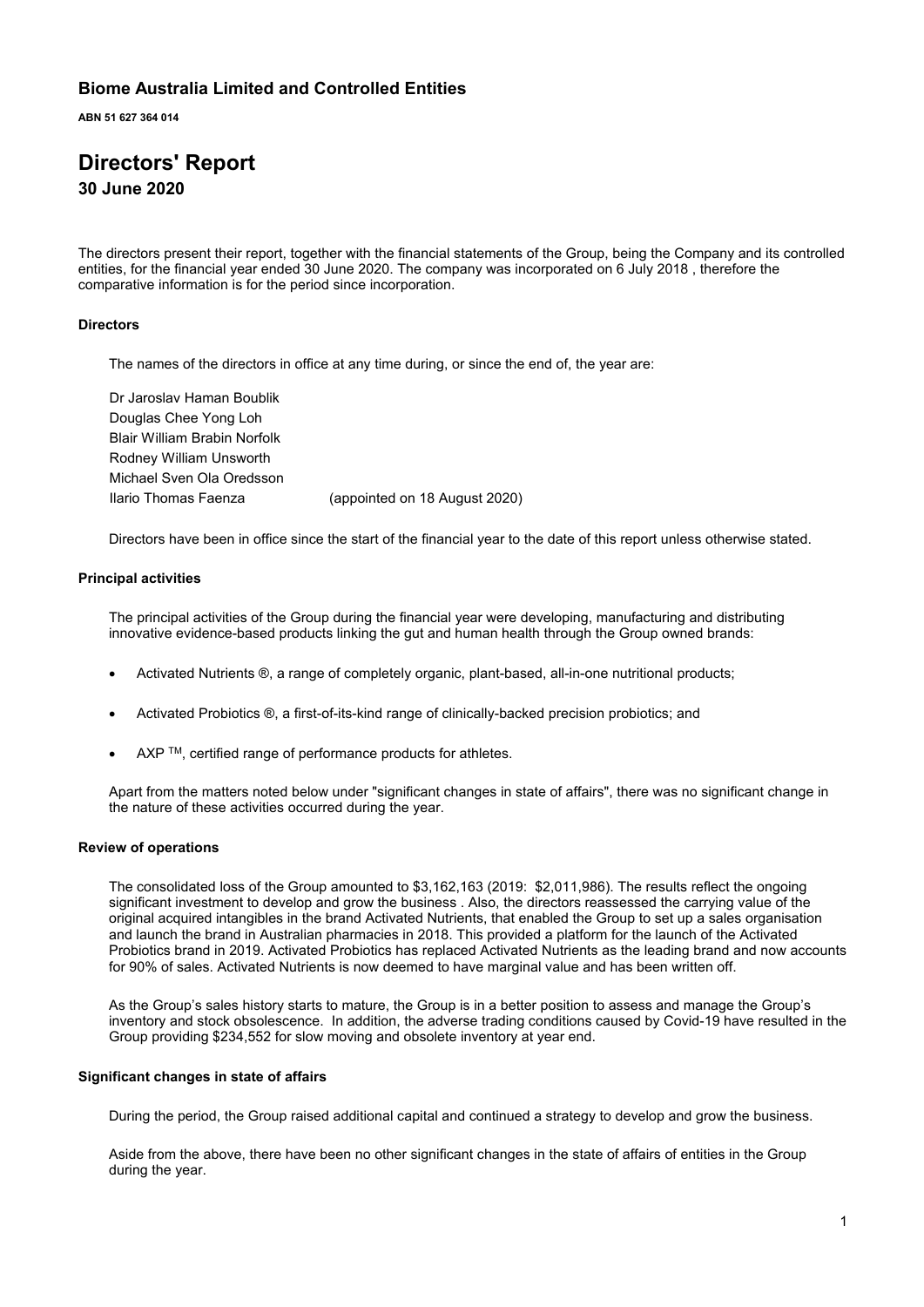**ABN 51 627 364 014**

# **Directors' Report**

# **30 June 2020**

#### **Matters or circumstances arising after the end of the year**

Subsequent to year end, the Group has cancelled 33,333,333 performance rights and issued 28,500,000 new performance rights over 3 vesting dates.

Covid-19 has delayed the rollout of products in Australian pharmacies. Lockdowns have affected the speed at which the Group has been able to grow its distribution footprint, which reached about 850 outlets at the date of this report. With the final lifting of lockdowns in Victoria and other states, the Group is confident of being able to consistently grow distribution and sales across Australia in the coming months.

Subsequent to year end, the Group implemented an Employee Share & Option Plan. Staff who accepted salary reductions over a minimum period of 6 months during Covid-19 to support the Group's cash flows were issued compensatory shares under the Employee Share Plan. A total of 4,973,009 shares were issued under the Plan.

The Group also raised a further \$1,016,585 in new equity at \$0.06 per share from existing shareholders to fund its growth.

Apart from this, no other matters or circumstances have arisen since the end of the financial year which significantly affected or could significantly affect the operations of the Group, the results of those operations or the state of affairs of the Group in future financial years.

### **Future developments and results**

Likely developments in the operations of the Group and the expected results of those operations in future financial years have not been included in this report as the inclusion of such information is likely to result in unreasonable prejudice to the Group.

#### **Environmental matters**

The Group's operations are not regulated by any significant environmental regulations under a law of the Commonwealth or of a state or territory.

#### **Dividends paid or recommended**

No dividends were paid or declared since the start of the financial year. No recommendation for payment of dividends has been made.

#### **Information on directors**

| Dr Jaroslav Haman Boublik       | Director, Chief Science Officer                                                                                                                                                                                                                                                                                                                                                     |
|---------------------------------|-------------------------------------------------------------------------------------------------------------------------------------------------------------------------------------------------------------------------------------------------------------------------------------------------------------------------------------------------------------------------------------|
|                                 | Consultant to the nutritional R&D sector and researcher with over 30<br>years of experience in nutritional and complementary medicine. Dr.<br>JB is Chief Scientist of LeafCann Group Pty Ltd and CEO of<br>LeafCann Group Research & Advisory. He has published multiple<br>peer-reviewed scientific articles.                                                                     |
| Douglas Chee Yong Loh           | Director, Finance                                                                                                                                                                                                                                                                                                                                                                   |
|                                 | Over 30 years of advisory, accounting and finance, company<br>management and investment management experience. 19 years as<br>founding member of Acorn Capital and held positions as Portfolio<br>Manager, Head of Equities, CFO, COO and Director. Douglas was<br>Chairman of DXN Limited, an ASX listed pre-fabricated modular data<br>centre manufacturer, builder and operator. |
| <b>Special Responsibilities</b> | <b>Company Secretary</b>                                                                                                                                                                                                                                                                                                                                                            |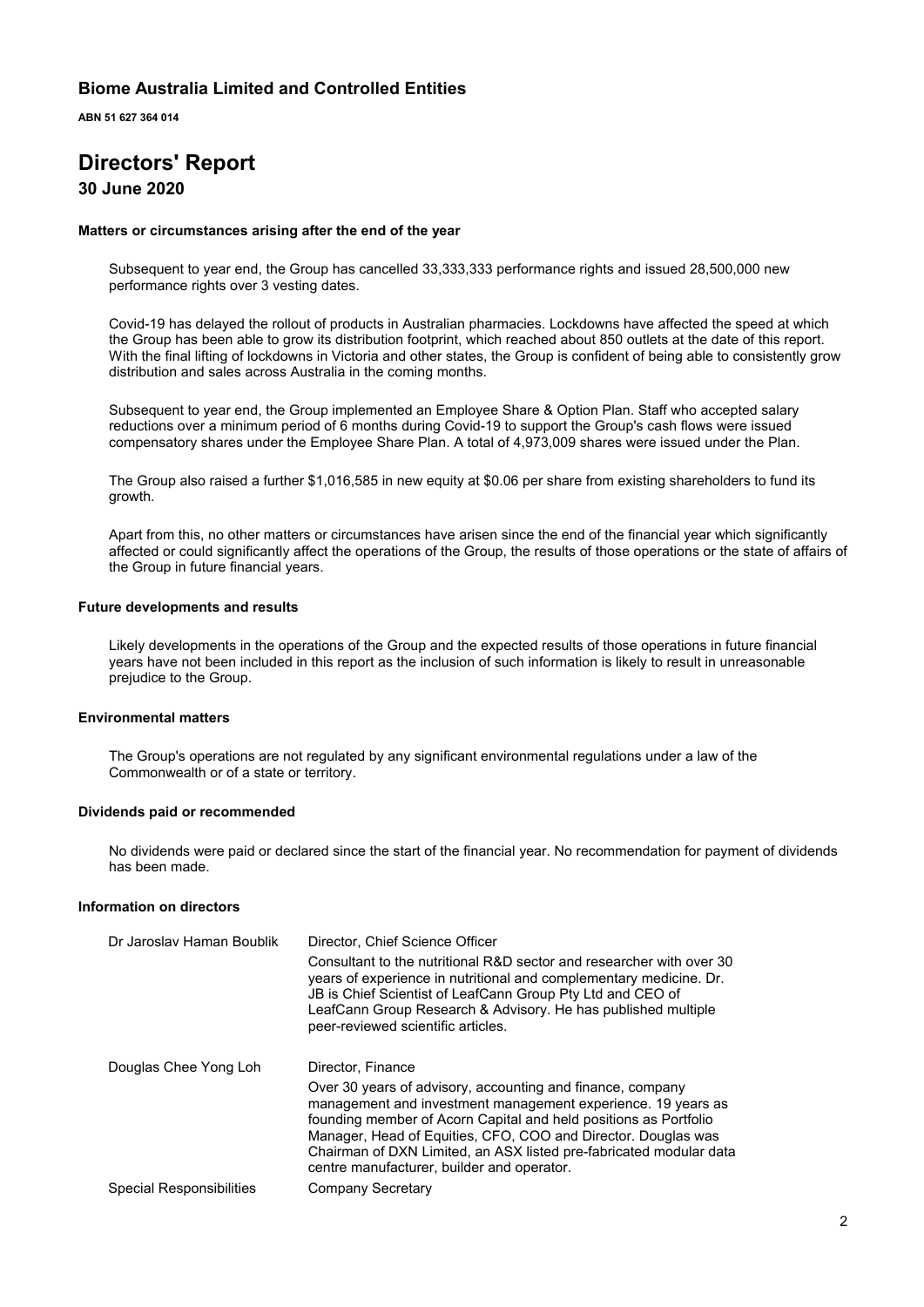**ABN 51 627 364 014**

# **Directors' Report**

# **30 June 2020**

#### **Information on directors (continued)**

| <b>Blair William Brabin Norfolk</b> | Director, Founder and COO<br>Over 12 years of global pharmaceutical and FMCG experience as<br>management and executive. Since founding the business in 2013,<br>Blair has recruited the people, secured funding, products and IP and<br>managed key relationships. Blair has strong relationships in media,<br>pharmacy and manufacturing. Blair has a significant public profile as<br>a health advocate and speaks at conferences and panels from<br>Mental health to general wellbeing.                                       |
|-------------------------------------|----------------------------------------------------------------------------------------------------------------------------------------------------------------------------------------------------------------------------------------------------------------------------------------------------------------------------------------------------------------------------------------------------------------------------------------------------------------------------------------------------------------------------------|
| Rodney William Unsworth             | Chairman<br>Over 40 years of global pharmaceutical industry experience in<br>management, executive, investment and advisory roles in<br>manufacturing, research, sales and marketing in leading companies<br>in Australia and Asia, including Pharmacia, Schering Plough and<br>Bausch + Lomb.                                                                                                                                                                                                                                   |
| Michael Sven Ola Oredsson           | Director, CEO<br>30 years global FMCG, pharmaceutical and biotech experience. 20<br>years as CEO of Consumer Health and Biotech companies in Europe<br>and Australia, CEO of Probi AB 2007-2013, now the fifth largest<br>probiotics company in the world.                                                                                                                                                                                                                                                                       |
| Ilario Thomas Faenza                | Non Executive Director<br>M&A, PE & investment banking specialist with over 30 years<br>experience in a range of high growth industries. Ilario has<br>successfully started multiple companies and provided advisory,<br>specialist M&A, due diligence, structuring and fund raising assistance<br>to numerous businesses. Ilario has raised $> $100M$ over the past 15<br>years for high growth companies and actively assists management<br>with execution of strategy, commercial negotiations, IPO's and exit<br>strategies. |

# **Company secretary**

Douglas Chee Yong Loh

Douglas Chee Yong Loh has started his career as an accounting & finance and taxation lecturer at Monash University, Clayton. He is a current Director of the Company, a CPA and a member of the AICD with over 30 years of advisory, accounting and finance, company management and investment management experience. Mr.Loh has been the company secretary since incorporation.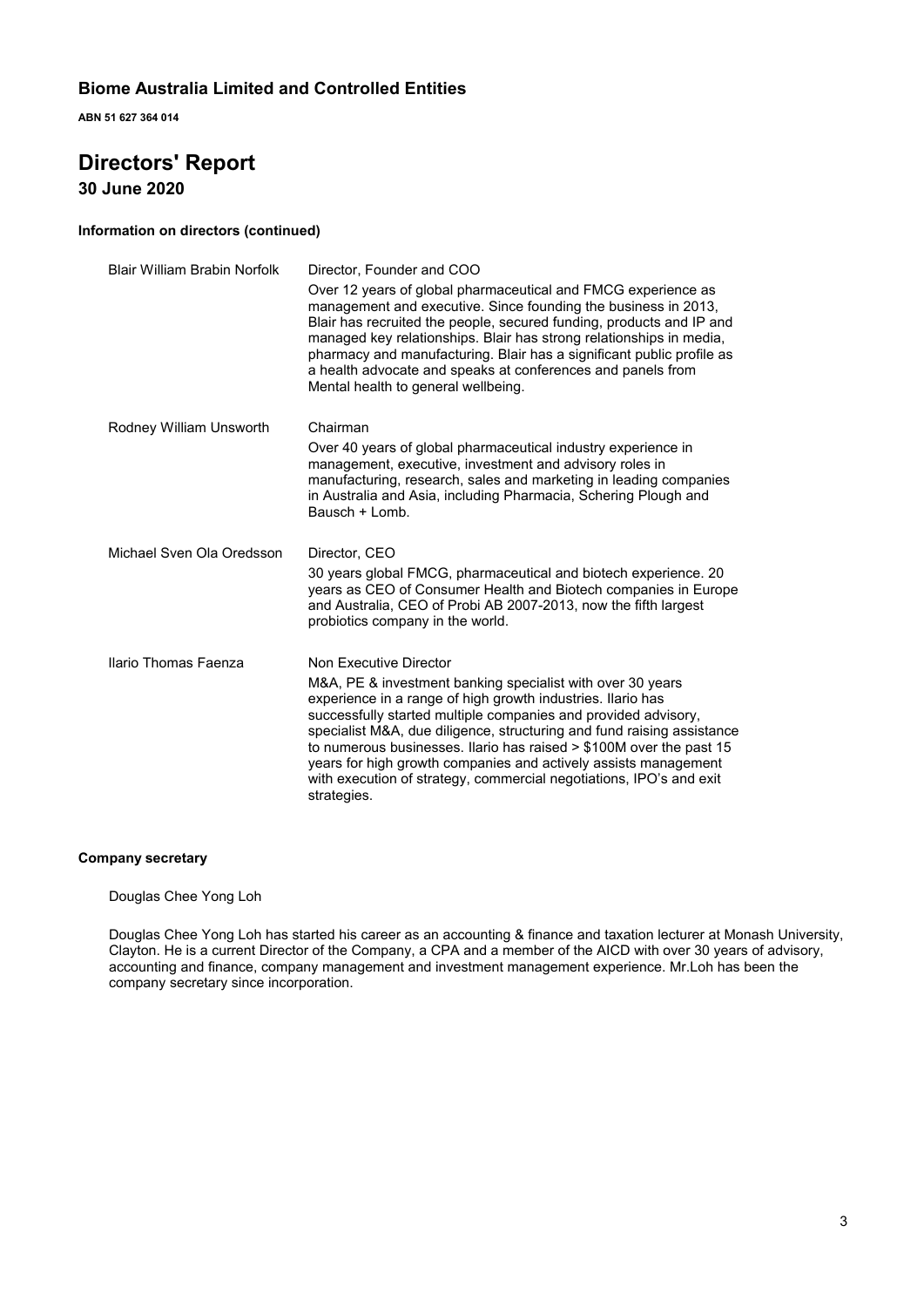**ABN 51 627 364 014**

# **Directors' Report**

# **30 June 2020**

#### **Meetings of directors**

During the financial year, 45 meetings of directors (including committees of directors) were held. Attendances by each director during the year were as follows:

|                              | Directors'<br><b>Meetings</b>          |                           | <b>Audit Committee</b>                 |                           | <b>Remuneration</b><br><b>Committee</b> |                           |
|------------------------------|----------------------------------------|---------------------------|----------------------------------------|---------------------------|-----------------------------------------|---------------------------|
|                              | <b>Number</b><br>eligible to<br>attend | <b>Number</b><br>attended | <b>Number</b><br>eligible to<br>attend | <b>Number</b><br>attended | <b>Number</b><br>eligible to<br>attend  | <b>Number</b><br>attended |
| Dr Jaroslav Haman Boublik    | 43                                     | 38                        |                                        |                           |                                         |                           |
| Douglas Chee Yong Loh        | 43                                     | 42                        |                                        |                           |                                         |                           |
| Blair William Brabin Norfolk | 43                                     | 40                        |                                        |                           |                                         |                           |
| Rodney William Unsworth      | 43                                     | 43                        |                                        |                           |                                         |                           |
| Michael Sven Ola Oredsson    | 43                                     | 43                        |                                        |                           |                                         |                           |
| Ilario Thomas Faenza         |                                        |                           |                                        |                           |                                         |                           |

**Options**

#### **Unissued shares under option**

At the date of this report, the unissued ordinary shares of Biome Australia Limited and Controlled Entities under option are as follows:

| <b>Grant Date</b> | Date of Expiry | <b>Exercise Price</b> | <b>Number under Option</b> |
|-------------------|----------------|-----------------------|----------------------------|
| 08 February 2019  | 30 June 2021   | \$0.06                | 4.500.000                  |
| 08 February 2019  | 30 June 2022   | \$0.09                | 4.500.000                  |
| 08 February 2019  | 30 June 2023   | \$0.12                | 4.500.000                  |
|                   |                |                       | 13.500.000                 |

#### **No issue right for option holders**

Option holders do not have any rights to participate in any issues of shares or other interests in the Company or a controlled entity.

#### **Indemnification and insurance of officers and auditors**

The officers of Biome Australia Limited are indemnified by the Company. Every officer of the Company shall be indemnified out of the property of the Company against any liability incurred by him in his capacity as officer in defending any proceedings in which judgement is given in his favour or in which he is acquitted or in connection with any application in relation to any such proceedings in which relief is under the Act Law granted to him by the Court. During the year, the Company paid a total of \$18,326 in premiums for officers liability insurance.

### **Proceedings on behalf of company**

No person has applied for leave of Court to bring proceedings on behalf of the entity or intervene in any proceedings to which the entity is a partly for the purpose of taking responsibility on behalf of the entity for all or any part of those proceedings.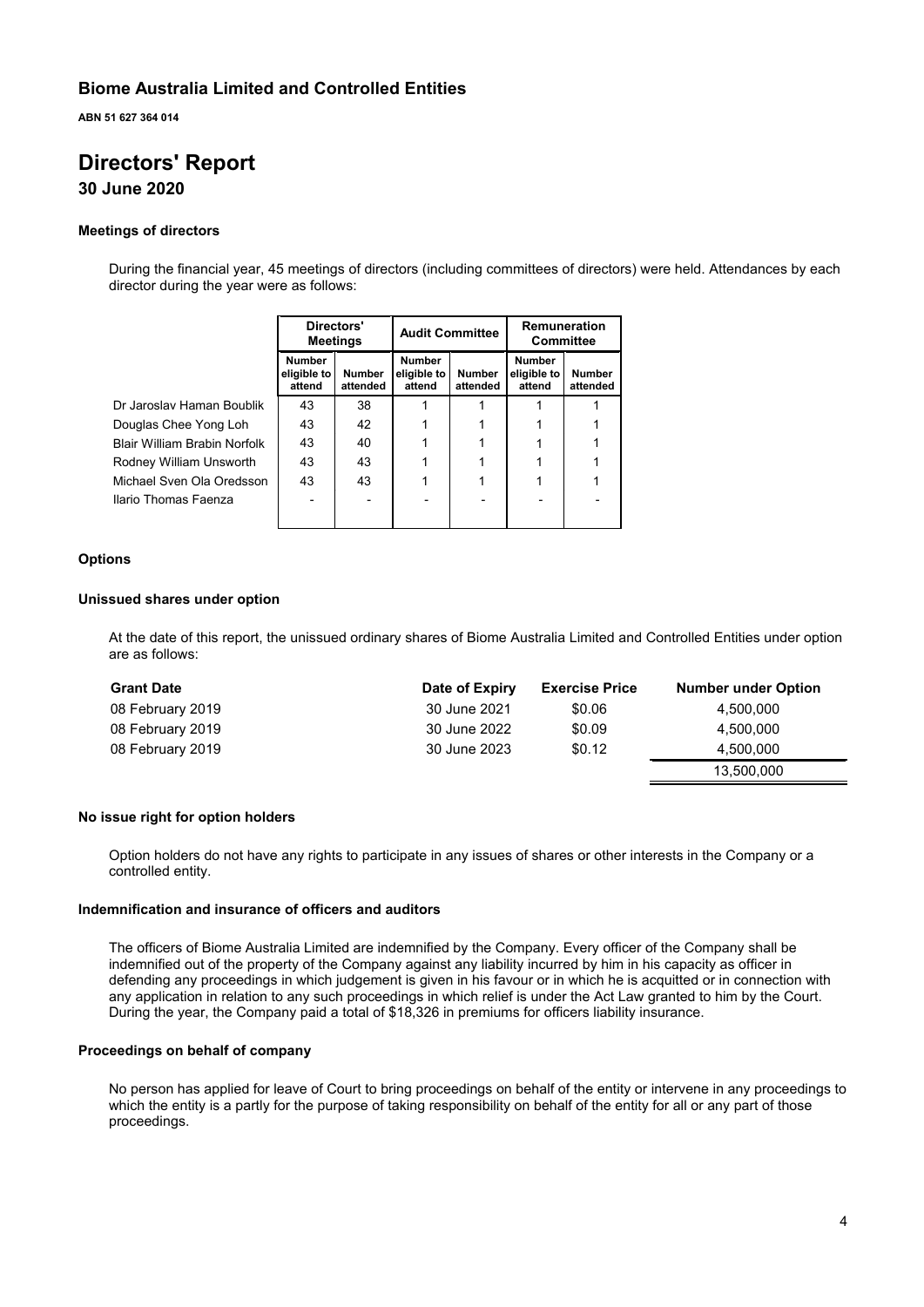**ABN 51 627 364 014**

# **Directors' Report**

# **30 June 2020**

### **Auditor's independence declaration**

The lead auditor's independence declaration in accordance with section 307C of the *Corporations Act 2001*, for the year ended 30 June 2020 has been received and can be found on page 6 of the financial report.

Signed in accordance with a resolution of the Board of Directors:

Director: ...............................................................

Douglas Chee Yong Loh

Dated this 23rd day of November 2020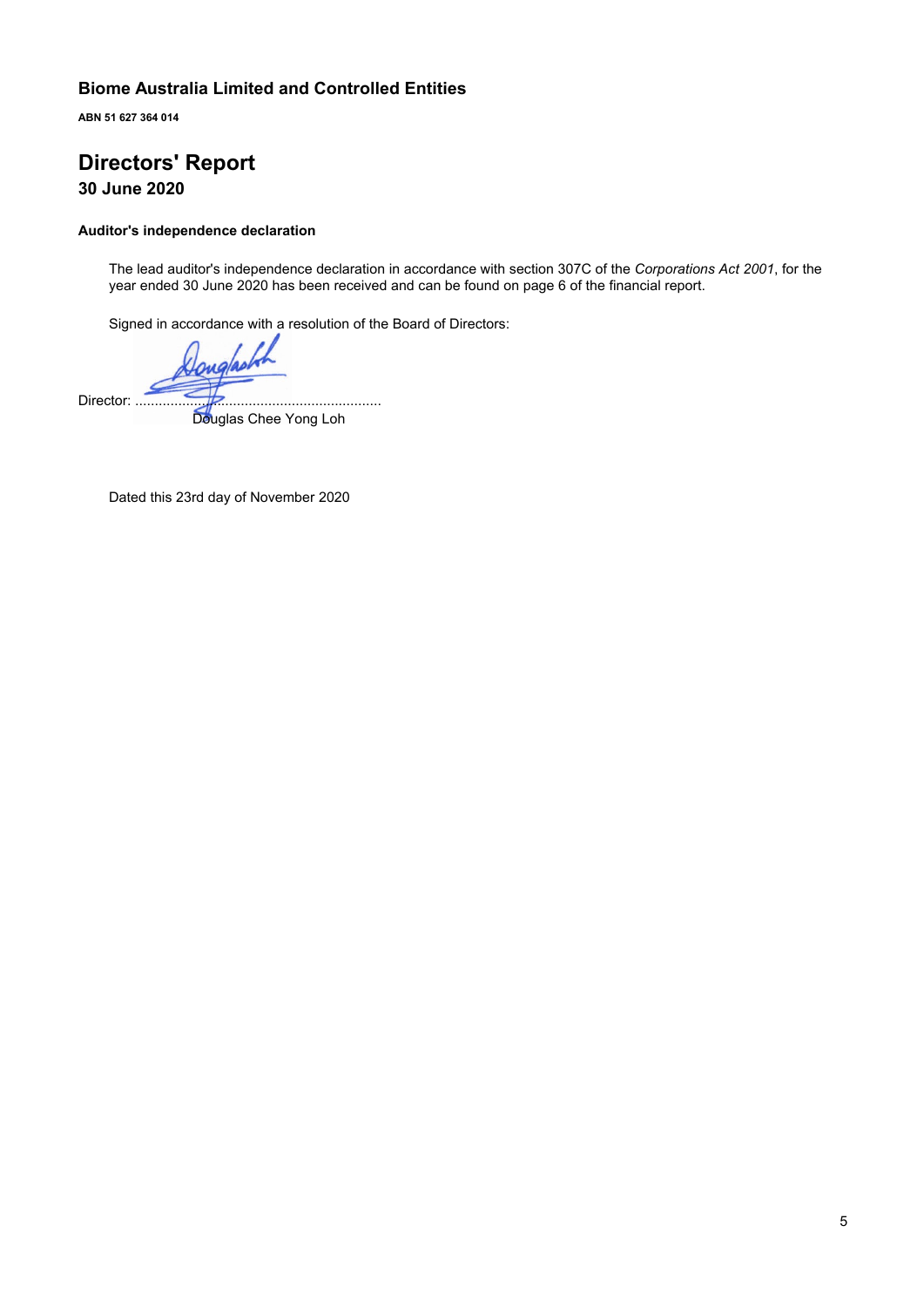

10th Floor, 446 Collins Street<br>
Melbourne, VIC 3000<br>
F: +61 3 9602 3606 P.O. Box 627, Collins Street West E: audit@jtpassurance.com.au **VIC 8007** 

www.jtpassurance.com.au

# **AUDITOR'S INDEPENDENCE DECLARATION UNDER SECTION 307C OF THE CORPORATIONS ACT 2001 TO THE DIRECTORS OF BIOME AUSTRALIA LIMITED ABN: 51 627 364 014**

I declare that, to the best of my knowledge and belief, during the year ended 30 June 2020 there have been:

- (i) no contraventions of the auditor independence requirements as set out in the Corporations Act 2001 in relation to the audit; and
- (ii) No contraventions of any applicable code of professional conduct in relation to the audit.

IP Assurance

**JTP ASSURANCE WAYNE TARRANT Chartered Accountants Partner** 

W. Jauant

**Signed at Melbourne this 23 rd day of November 2020**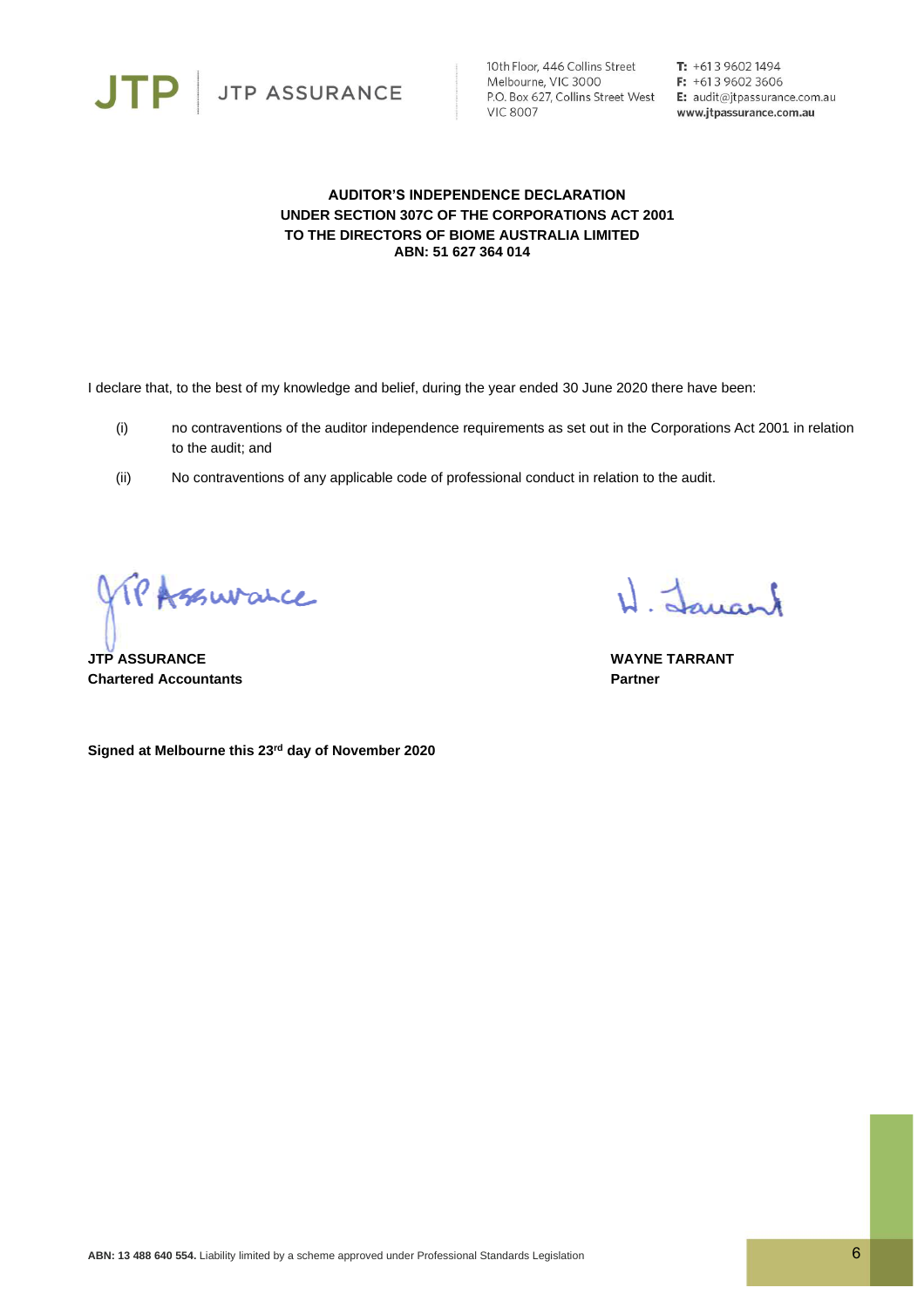**ABN 51 627 364 014**

# **Statement of Profit or Loss and Other Comprehensive Income For the Period Ended 30 June 2020**

|                                                                      |             | 2020          | 2019        |
|----------------------------------------------------------------------|-------------|---------------|-------------|
|                                                                      | <b>Note</b> | \$            | \$          |
| Sales revenue                                                        | 5           | 832,749       | 386,598     |
| Cost of goods sold                                                   |             | (382, 669)    | (165, 107)  |
| Provision for slow moving and obsolete stock                         | 11          | (234, 552)    |             |
| Gross profit                                                         |             | 215,528       | 221,491     |
| Other income                                                         | 5           | 336,221       | 1,049       |
| Sales and marketing expenses                                         |             | (1,935,179)   | (934, 489)  |
| Corporate and administrative expenses                                |             | (813, 448)    | (775, 352)  |
| Occupancy costs                                                      |             | (88,095)      | (115, 216)  |
| Research and development                                             |             | (87, 991)     | (118, 487)  |
| Finance expenses                                                     | 6           | (31, 457)     | (4,323)     |
| Depreciation, amortisation and impairments                           | 7           | (537, 703)    |             |
| Share option expenses                                                |             |               | (174,000)   |
| Other expenses                                                       |             | (220, 039)    | (112, 660)  |
| Loss before income tax                                               |             | (3, 162, 163) | (2,011,987) |
| Income tax expense                                                   | 8           |               |             |
| Loss for the period                                                  |             | (3, 162, 163) | (2,011,987) |
| Other comprehensive income for the year, net of tax                  |             |               |             |
| Total comprehensive loss for the year attributable to<br>the members |             | (3, 162, 163) | (2,011,987) |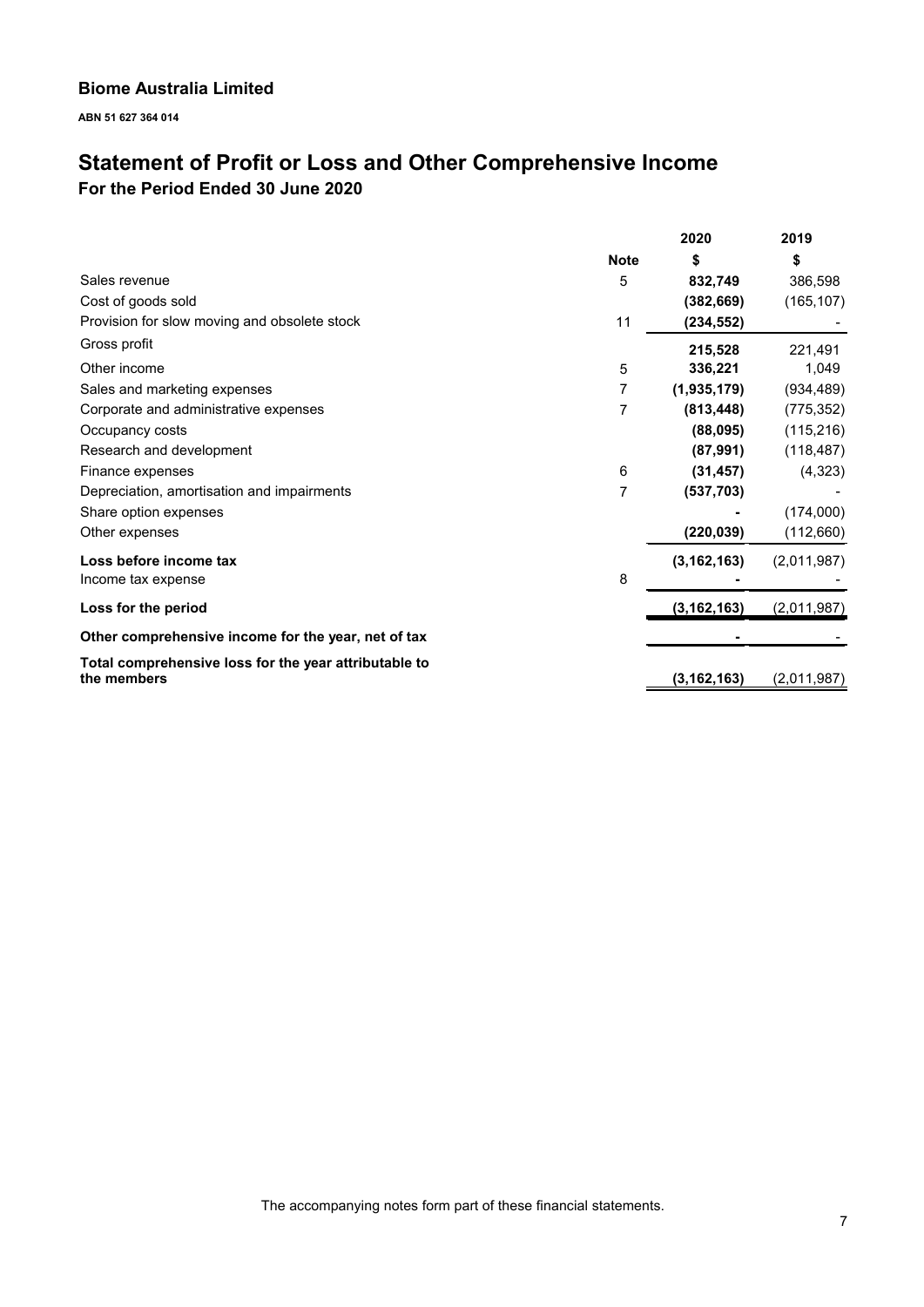**ABN 51 627 364 014**

# **Statement of Financial Position**

**As At 30 June 2020**

| \$<br><b>Note</b><br>\$<br>9<br>448,867<br>480,301<br>10<br>276,993<br>250,464<br>11<br>932,475<br>451,972<br>679<br>485<br>125,437<br>112,250<br>14<br>1,784,451<br>1,295,472<br>12<br>155,471<br>13<br>6,719<br>520,000<br>162,190<br>520,000<br>1,946,641<br>1,815,472<br><b>LIABILITIES</b><br>Trade and other payables<br>15<br>403,978<br>515,631<br>16,350<br>16<br>88,594<br>52,922<br>508,922<br>568,553<br>16<br>488,183<br>42,283<br>488,183<br>42,283<br>997,105<br>610,836<br>1,204,636<br>949,536<br>Issued capital<br>17<br>5,877,185<br>2,972,622<br>Subscribed share capital<br>72,500<br>70,000<br>Reserves - share options<br>52,200<br>174,000<br><b>Accumulated losses</b><br>(5,052,349)<br>(2,011,986)<br>TOTAL EQUITY<br>949,536<br>1,204,636 |                                                  | 2020 | 2019 |
|-----------------------------------------------------------------------------------------------------------------------------------------------------------------------------------------------------------------------------------------------------------------------------------------------------------------------------------------------------------------------------------------------------------------------------------------------------------------------------------------------------------------------------------------------------------------------------------------------------------------------------------------------------------------------------------------------------------------------------------------------------------------------|--------------------------------------------------|------|------|
|                                                                                                                                                                                                                                                                                                                                                                                                                                                                                                                                                                                                                                                                                                                                                                       |                                                  |      |      |
|                                                                                                                                                                                                                                                                                                                                                                                                                                                                                                                                                                                                                                                                                                                                                                       | <b>ASSETS</b>                                    |      |      |
|                                                                                                                                                                                                                                                                                                                                                                                                                                                                                                                                                                                                                                                                                                                                                                       | <b>CURRENT ASSETS</b>                            |      |      |
|                                                                                                                                                                                                                                                                                                                                                                                                                                                                                                                                                                                                                                                                                                                                                                       | Cash and cash equivalents                        |      |      |
|                                                                                                                                                                                                                                                                                                                                                                                                                                                                                                                                                                                                                                                                                                                                                                       | Trade and other receivables                      |      |      |
|                                                                                                                                                                                                                                                                                                                                                                                                                                                                                                                                                                                                                                                                                                                                                                       | Inventories                                      |      |      |
|                                                                                                                                                                                                                                                                                                                                                                                                                                                                                                                                                                                                                                                                                                                                                                       | Current tax receivable                           |      |      |
|                                                                                                                                                                                                                                                                                                                                                                                                                                                                                                                                                                                                                                                                                                                                                                       | Other assets                                     |      |      |
|                                                                                                                                                                                                                                                                                                                                                                                                                                                                                                                                                                                                                                                                                                                                                                       | TOTAL CURRENT ASSETS                             |      |      |
|                                                                                                                                                                                                                                                                                                                                                                                                                                                                                                                                                                                                                                                                                                                                                                       | NON-CURRENT ASSETS                               |      |      |
|                                                                                                                                                                                                                                                                                                                                                                                                                                                                                                                                                                                                                                                                                                                                                                       | Property, plant and equipment                    |      |      |
|                                                                                                                                                                                                                                                                                                                                                                                                                                                                                                                                                                                                                                                                                                                                                                       | Intangible assets                                |      |      |
|                                                                                                                                                                                                                                                                                                                                                                                                                                                                                                                                                                                                                                                                                                                                                                       | TOTAL NON-CURRENT ASSETS                         |      |      |
|                                                                                                                                                                                                                                                                                                                                                                                                                                                                                                                                                                                                                                                                                                                                                                       | TOTAL ASSETS                                     |      |      |
|                                                                                                                                                                                                                                                                                                                                                                                                                                                                                                                                                                                                                                                                                                                                                                       |                                                  |      |      |
|                                                                                                                                                                                                                                                                                                                                                                                                                                                                                                                                                                                                                                                                                                                                                                       | <b>CURRENT LIABILITIES</b>                       |      |      |
|                                                                                                                                                                                                                                                                                                                                                                                                                                                                                                                                                                                                                                                                                                                                                                       |                                                  |      |      |
|                                                                                                                                                                                                                                                                                                                                                                                                                                                                                                                                                                                                                                                                                                                                                                       | Borrowings                                       |      |      |
|                                                                                                                                                                                                                                                                                                                                                                                                                                                                                                                                                                                                                                                                                                                                                                       | Short-term provisions - employee<br>entitlements |      |      |
|                                                                                                                                                                                                                                                                                                                                                                                                                                                                                                                                                                                                                                                                                                                                                                       | TOTAL CURRENT LIABILITIES                        |      |      |
|                                                                                                                                                                                                                                                                                                                                                                                                                                                                                                                                                                                                                                                                                                                                                                       | NON-CURRENT LIABILITIES                          |      |      |
|                                                                                                                                                                                                                                                                                                                                                                                                                                                                                                                                                                                                                                                                                                                                                                       | Borrowings                                       |      |      |
|                                                                                                                                                                                                                                                                                                                                                                                                                                                                                                                                                                                                                                                                                                                                                                       | TOTAL NON-CURRENT LIABILITIES                    |      |      |
|                                                                                                                                                                                                                                                                                                                                                                                                                                                                                                                                                                                                                                                                                                                                                                       | <b>TOTAL LIABILITIES</b>                         |      |      |
|                                                                                                                                                                                                                                                                                                                                                                                                                                                                                                                                                                                                                                                                                                                                                                       | <b>NET ASSETS</b>                                |      |      |
|                                                                                                                                                                                                                                                                                                                                                                                                                                                                                                                                                                                                                                                                                                                                                                       |                                                  |      |      |
|                                                                                                                                                                                                                                                                                                                                                                                                                                                                                                                                                                                                                                                                                                                                                                       | <b>EQUITY</b>                                    |      |      |
|                                                                                                                                                                                                                                                                                                                                                                                                                                                                                                                                                                                                                                                                                                                                                                       |                                                  |      |      |
|                                                                                                                                                                                                                                                                                                                                                                                                                                                                                                                                                                                                                                                                                                                                                                       |                                                  |      |      |
|                                                                                                                                                                                                                                                                                                                                                                                                                                                                                                                                                                                                                                                                                                                                                                       |                                                  |      |      |
|                                                                                                                                                                                                                                                                                                                                                                                                                                                                                                                                                                                                                                                                                                                                                                       |                                                  |      |      |
|                                                                                                                                                                                                                                                                                                                                                                                                                                                                                                                                                                                                                                                                                                                                                                       |                                                  |      |      |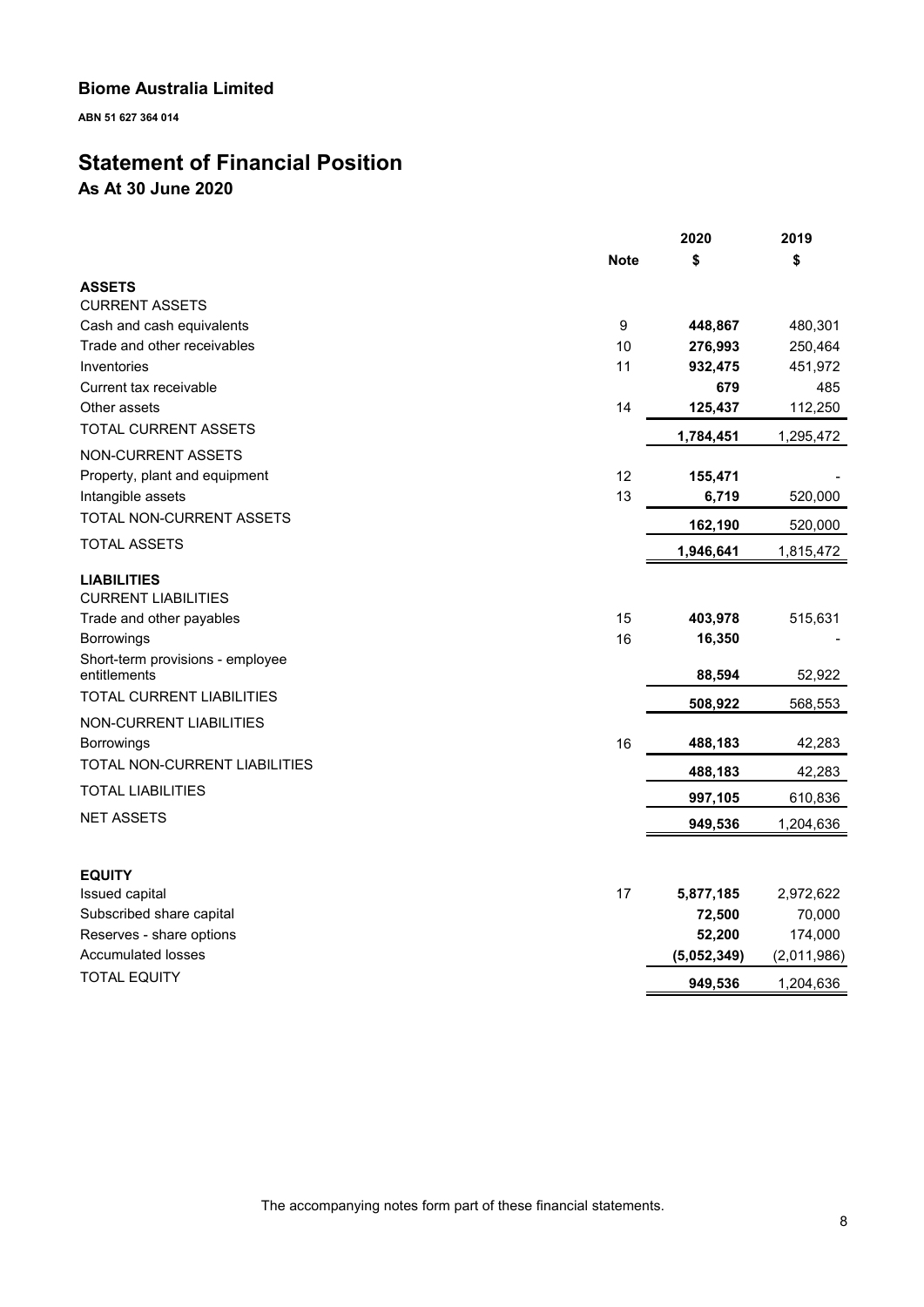**ABN 51 627 364 014**

# **Statement of Changes in Equity**

**For the Period Ended 30 June 2020**

**2020**

|                                                              | Ordinary<br><b>Shares</b> | <b>Subscribed</b><br>share capital | <b>Accumulated</b><br><b>losses</b> | <b>Option</b><br>reserve | <b>Total</b>  |
|--------------------------------------------------------------|---------------------------|------------------------------------|-------------------------------------|--------------------------|---------------|
|                                                              | \$                        |                                    |                                     | \$                       | \$            |
| Balance at 1 July 2019                                       | 2,972,622                 | 70,000                             | (2,011,986)                         | 174,000                  | 1,204,636     |
| Loss attributable to the members                             |                           |                                    | (3, 162, 163)                       | $\blacksquare$           | (3, 162, 163) |
| Shares issued during the year                                | 3,007,785                 | 72,500                             |                                     | $\blacksquare$           | 3,080,285     |
| Share capital raising fees                                   | (173, 222)                | -                                  |                                     | ٠                        | (173, 222)    |
| Cancellation of options                                      |                           |                                    | 121,800                             | (121, 800)               |               |
| Transfer from subscribed share<br>capital to ordinary shares | 70,000                    | (70,000)                           |                                     |                          |               |
| Balance at 30 June 2020                                      | 5,877,185                 | 72.500                             | (5.052,349)                         | 52.200                   | 949.536       |

**2019**

|                                  | Ordinary<br><b>Shares</b> | <b>Subscribed</b><br>share capital | <b>Accumulated</b><br><b>losses</b> | <b>Option</b><br>reserve | Total       |
|----------------------------------|---------------------------|------------------------------------|-------------------------------------|--------------------------|-------------|
|                                  |                           |                                    |                                     |                          |             |
| Balance at 6 July 2018           |                           |                                    |                                     |                          |             |
| Loss attributable to the members |                           | $\blacksquare$                     | (2,011,986)                         | $\blacksquare$           | (2,011,986) |
| Shares issued during the year    | 3,020,214                 | 70.000                             |                                     | $\blacksquare$           | 3,090,214   |
| Share capital raising fees       | (47, 592)                 |                                    |                                     |                          | (47, 592)   |
| Issue of share options           |                           |                                    |                                     | 174.000                  | 174,000     |
| Balance at 30 June 2019          | 2,972,622                 | 70,000                             | (2,011,986)                         | 174,000                  | 1,204,636   |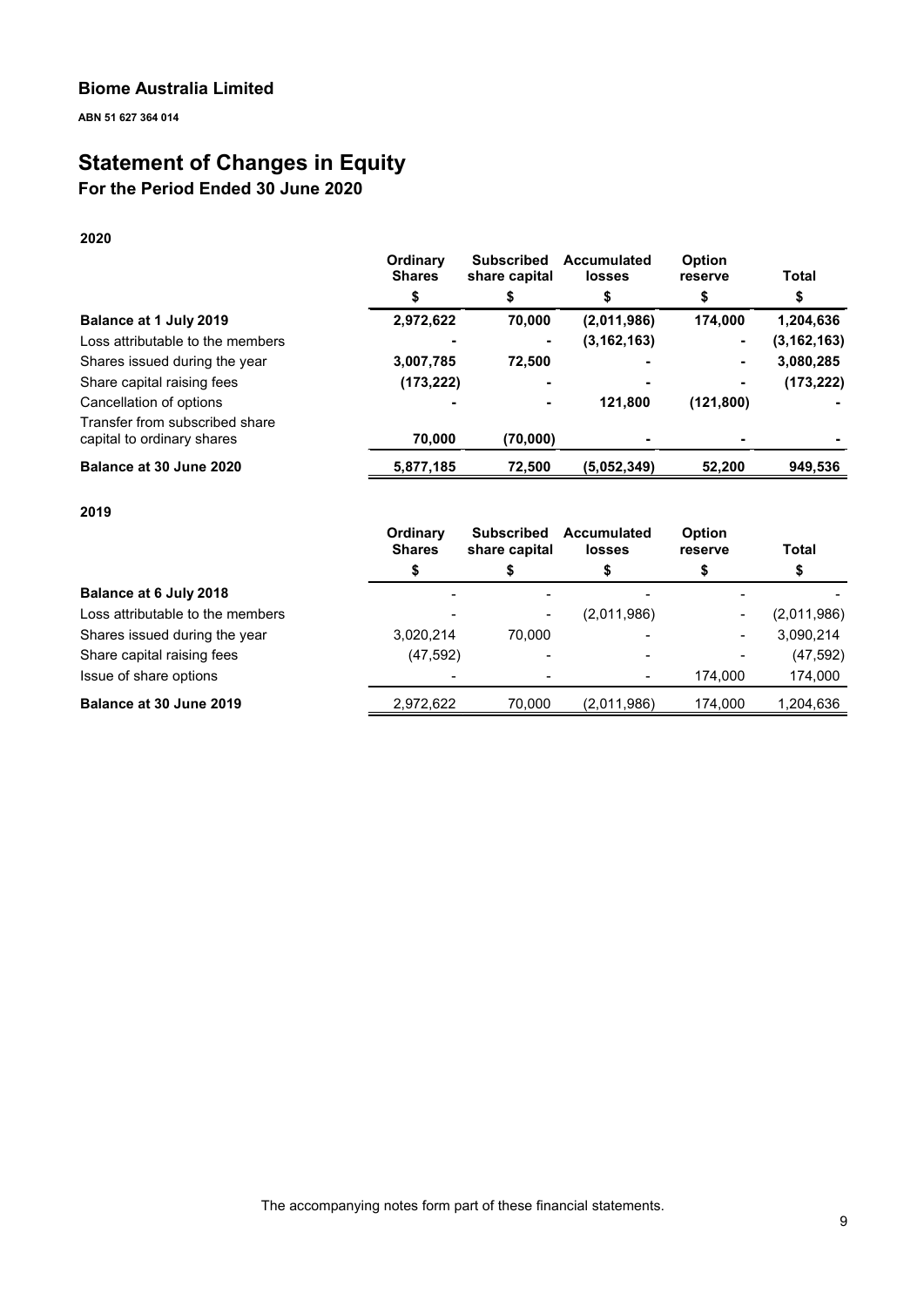**ABN 51 627 364 014**

# **Statement of Cash Flows**

# **For the Period Ended 30 June 2020**

|                                                              |             | 2020          | 2019        |
|--------------------------------------------------------------|-------------|---------------|-------------|
|                                                              | <b>Note</b> | \$            | \$          |
| <b>CASH FLOWS FROM OPERATING ACTIVITIES:</b>                 |             |               |             |
| Receipts from customers                                      |             | 839,220       | 136,134     |
| Payments to suppliers and employees                          |             | (4,363,295)   | (2,220,466) |
| R&D tax refund                                               |             | 136,619       |             |
| ATO COVID 19 incentives                                      |             | 166,000       |             |
| Interest paid                                                |             | 602           | (272)       |
| Net cash provided by/(used in) operating activities          | 26          | (3, 220, 854) | (2,084,604) |
| <b>CASH FLOWS FROM INVESTING ACTIVITIES:</b>                 |             |               |             |
| Purchase of intangibles                                      |             | (7,028)       | (520,000)   |
| Purchase of property, plant and equipment                    |             | (172, 865)    |             |
| Net cash provided by/(used in) investing activities          |             | (179, 893)    | (520,000)   |
| <b>CASH FLOWS FROM FINANCING ACTIVITIES:</b>                 |             |               |             |
| Proceeds from the issue of shares                            |             | 3,080,285     | 3,090,214   |
| Proceeds from borrowings                                     |             | 462,250       | 42,283      |
| Payment of capital raising fees                              |             | (173, 222)    | (47, 592)   |
| Net cash provided by/(used in) financing activities          |             | 3,369,313     | 3,084,905   |
| Net increase/(decrease) in cash and cash<br>equivalents held |             | (31, 434)     | 480,301     |
| Cash and cash equivalents at beginning of year               |             | 480,301       |             |
| Cash and cash equivalents at end of financial year           | 9           | 448,867       | 480,301     |
|                                                              |             |               |             |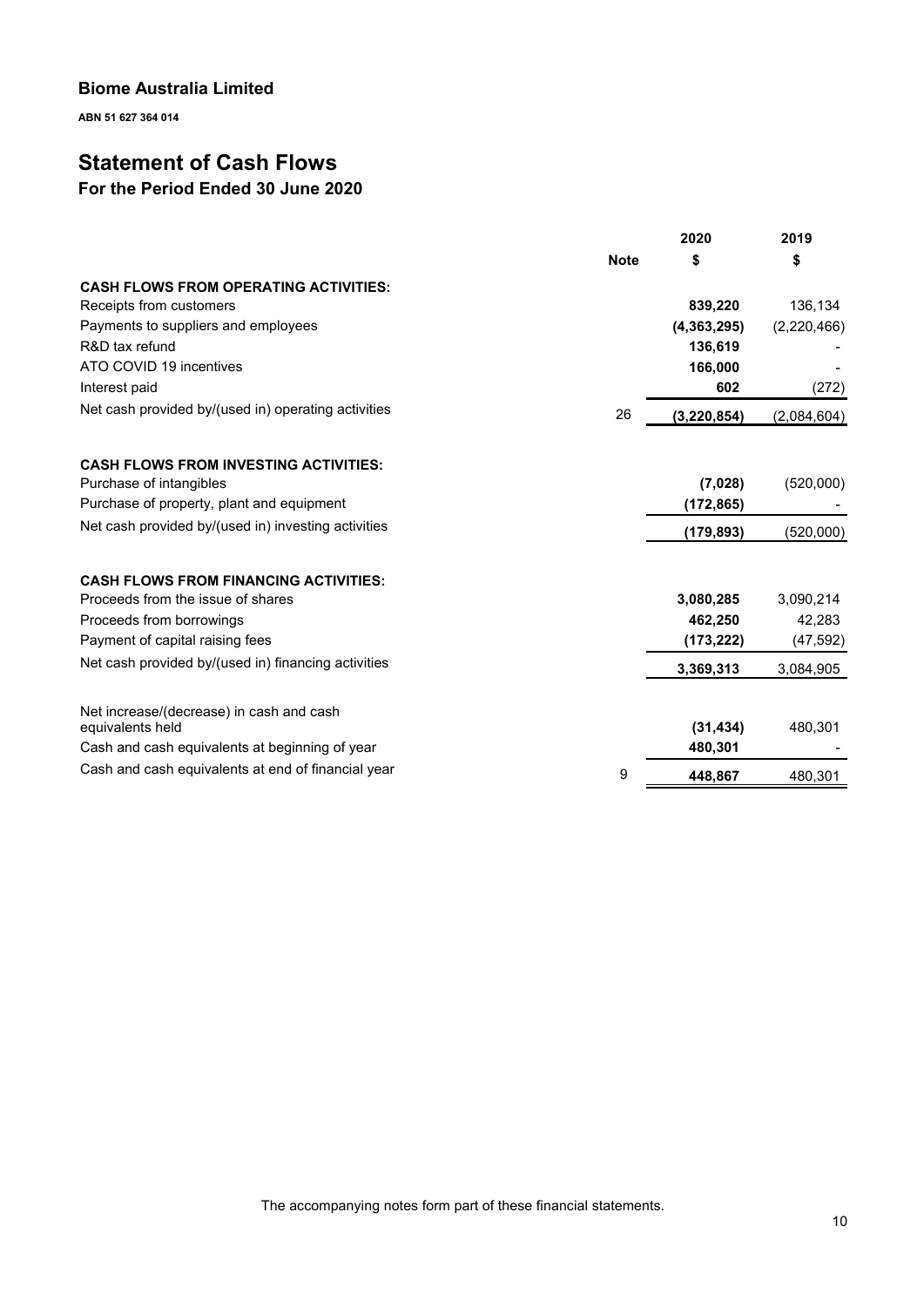**ABN 51 627 364 014**

# **Notes to the Financial Statements For the Year Ended 30 June 2020**

The financial report covers Biome Australia Limited and its controlled entities ('the Group'). Biome Australia Limited and Controlled Entities is a for-profit Company limited by shares, incorporated and domiciled in Australia.

The company was incorporated on 6 July 2018 , therefore the comparative information is for the period since incorporation.

Each of the entities within the Group prepare their financial statements based on the currency of the primary economic environment in which the entity operates (functional currency). The consolidated financial statements are presented in Australian dollars which is the parent entity's functional and presentation currency.

The financial report was authorised for issue by the Directors on 23 November 2020.

#### **1 Basis of Preparation**

The financial statements are general purpose financial statements that have been prepared in accordance with the Australian Accounting Standards and the *Corporations Act 2001.*

These financial statements comply with International Financial Reporting Standards as issued by the International Accounting Standards Board.

### **2 Going concern**

During the financial period ended 30 June 2020 the Group incurred an operating loss of \$3,162,163 and a negative cash outflow from operating activities of \$3,220,854.

The financial statements have been prepared on a going concern basis, which contemplates the continuity of normal business activity and the realisation of assets and the settlement of liabilities in the normal course of business. The ability of the Group to continue as a going concern is dependent on securing additional funding through new or existing investors to fund its operational and marketing activities. These conditions indicate a material uncertainty that may cast a significant doubt about the entity's ability to continue as a going concern and, therefore, that it may be unable to realise its assets and discharge its liabilities in the normal course of business.

The Directors believe that the Group will continue as a going concern. As a result, the financial statements has been prepared on a going concern basis. However, should the future fundraising be unsuccessful, the entity may not be able to continue as a going concern. No adjustments have been made relating to the recoverability and classification of assets and classification of liabilities that might be necessary should the Group not continue as a going concern.

# **3 Summary of Significant Accounting Policies**

#### **(a) Principles of consolidation**

The consolidated financial statements include the financial position and performance of controlled entities from the date on which control is obtained until the date that control is lost.

Intragroup assets, liabilities, equity, income, expenses and cashflows relating to transactions between entities in the consolidated entity have been eliminated in full for the purpose of these financial statements.

Appropriate adjustments have been made to a controlled entity's financial position, performance and cash flows where the accounting policies used by that entity were different from those adopted by the consolidated entity. All controlled entities have a June financial year end.

A list of controlled entities is contained in Note 22 to the financial statements.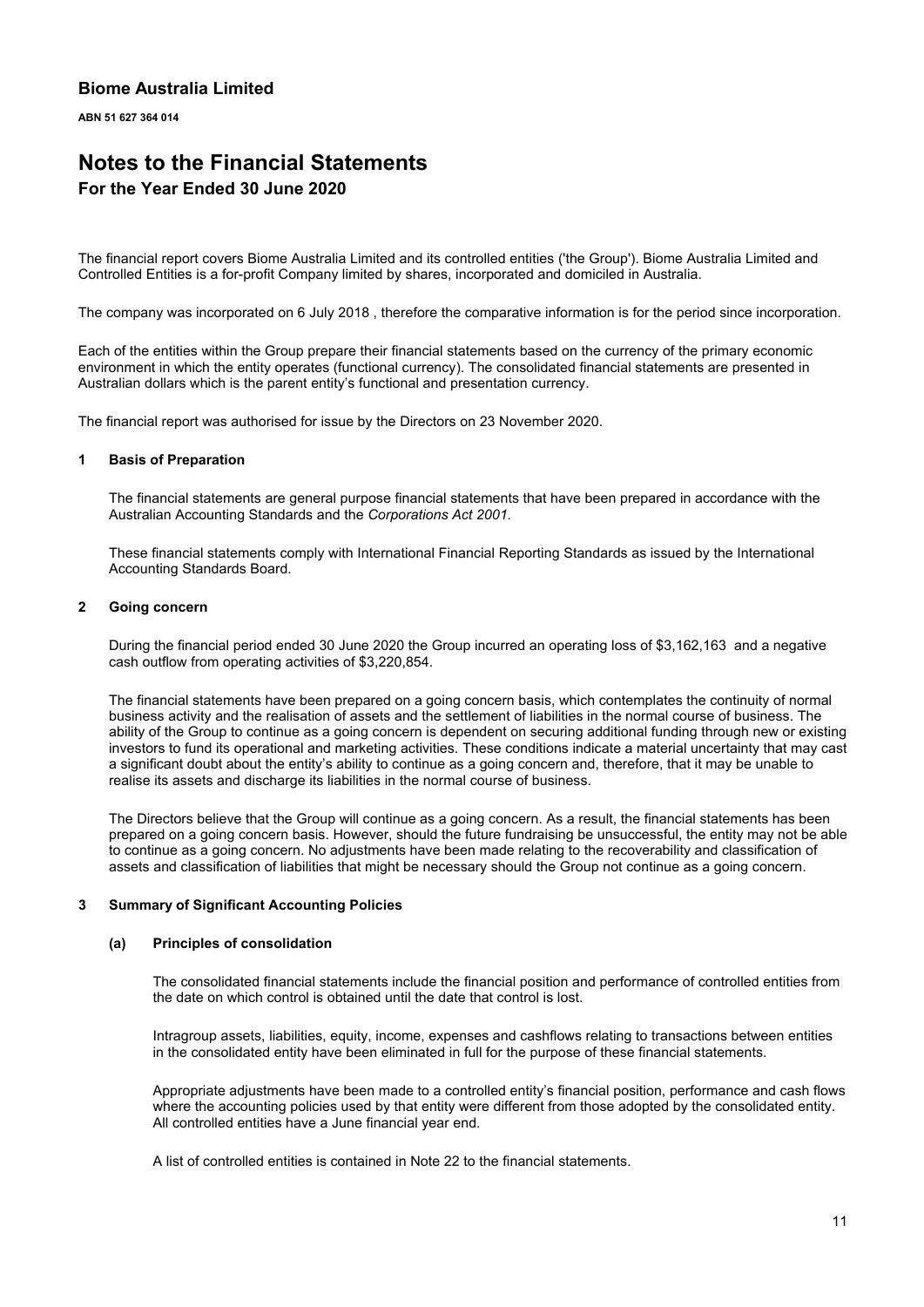**ABN 51 627 364 014**

# **Notes to the Financial Statements**

# **For the Year Ended 30 June 2020**

# **3 Summary of Significant Accounting Policies (continued)**

### **(b) Revenue from contracts with customers**

The core principle of AASB 15 is that revenue is recognised on a basis that reflects the transfer of promised goods or services to customers at an amount that reflects the consideration the Group expects to receive in exchange for those goods or services. Revenue is recognised by applying a five-step model as follows:

- 1. Identify the contract with the customer
- 2. Identify the performance obligations
- 3. Determine the transaction price
- 4. Allocate the transaction price to the performance obligations
- 5. Recognise revenue as and when control of the performance obligations is transferred

Generally the timing of the payment for sale of goods and rendering of services corresponds closely to the timing of satisfaction of the performance obligations, however where there is a difference, it will result in the recognition of a receivable, contract asset or contract liability.

None of the revenue streams of the Group have any significant financing terms as there is less than 12 months between receipt of funds and satisfaction of performance obligations.

### **Specific revenue streams**

The revenue recognition policies for the principal revenue streams of the Group are:

#### *Sale of goods*

Revenue from the sale of goods is recognised at the point in time when the customer obtains control of the goods, which is generally at the time of delivery.

#### *Research and development tax incentive grants*

Research and Development tax incentive grants are recognised when they are probable of recovery and the amounts can be reliably measured, which presently is in the year when the claim is received.

### *Interest*

Interest revenue is recognised as interest accrues using the effective interest method. This is a method of calculating the amortised cost of a financial asset and allocating the interest income over the relevant period using the effective interest rate, which is the rate that exactly discounts estimated future cash receipts through the expected life of the financial asset to the net carrying amount of the financial asset.

#### *Other revenue*

Other revenue is recognised when it is received or when the right to receive payment is established.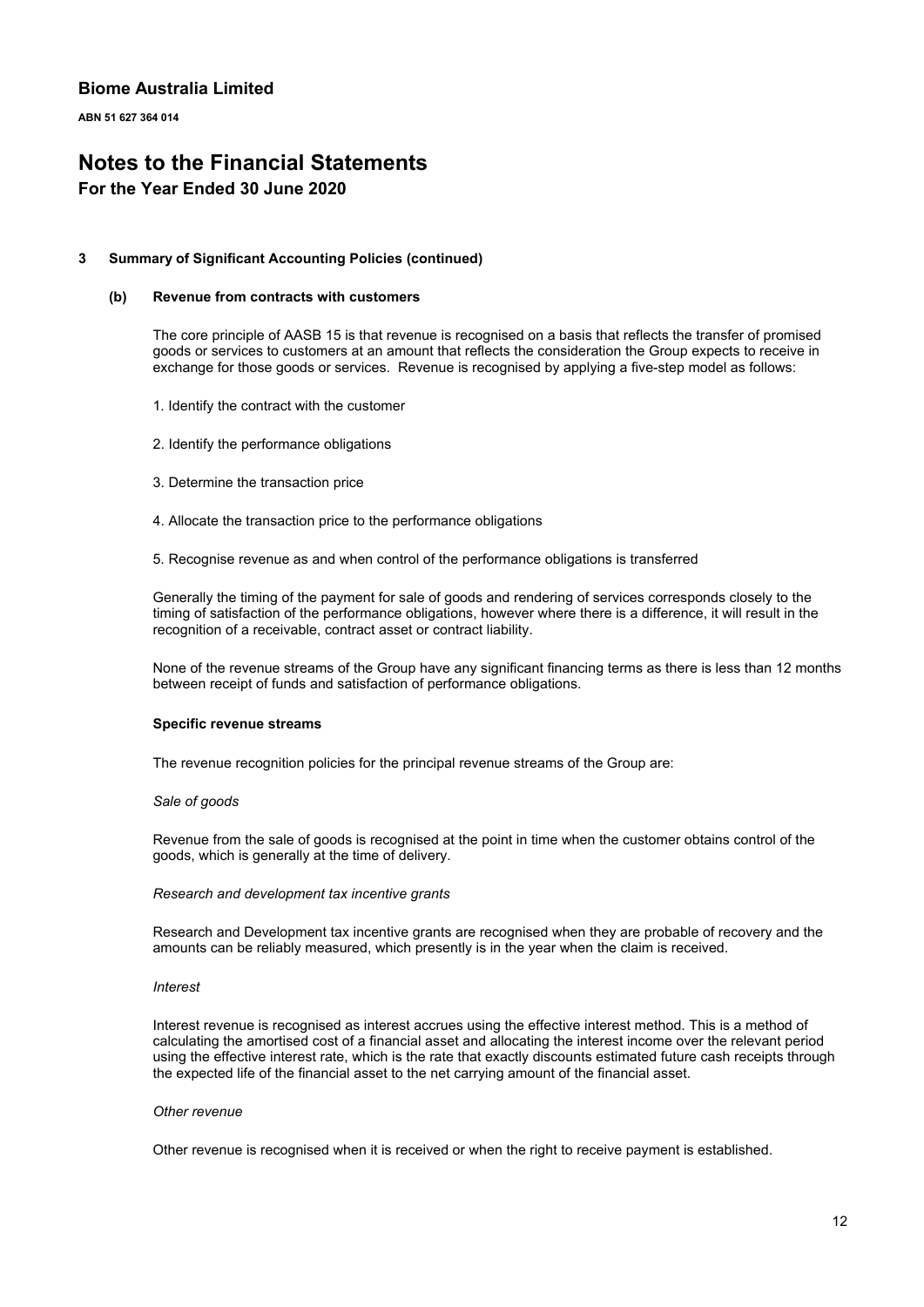**ABN 51 627 364 014**

# **Notes to the Financial Statements**

# **For the Year Ended 30 June 2020**

# **3 Summary of Significant Accounting Policies (continued)**

### **(c) Income Tax**

The tax expense recognised in the statement of profit or loss and other comprehensive income comprises current income tax expense plus deferred tax expense.

Current tax is the amount of income taxes payable (recoverable) in respect of the taxable profit (loss) for the year and is measured at the amount expected to be paid to (recovered from) the taxation authorities, using the tax rates and laws that have been enacted or substantively enacted by the end of the reporting period. Current tax liabilities (assets) are measured at the amounts expected to be paid to (recovered from) the relevant taxation authority.

Deferred tax is provided on temporary differences which are determined by comparing the carrying amounts of tax bases of assets and liabilities to the carrying amounts in the consolidated financial statements.

Deferred tax is not provided for the following:

- The initial recognition of an asset or liability in a transaction that is not a business combination and at the time of the transaction, affects neither accounting profit nor taxable profit (tax loss).
- Taxable temporary differences arising on the initial recognition of goodwill.
- Temporary differences related to investment in subsidiaries, associates and jointly controlled entities to the extent that the Group is able to control the timing of the reversal of the temporary differences and it is probable that they will not reverse in the foreseeable future.

Deferred tax assets and liabilities are measured at the tax rates that are expected to apply to the period when the asset is realised or the liability is settled, based on tax rates (and tax laws) that have been enacted or substantively enacted by the end of the reporting period.

Deferred tax assets are recognised for all deductible temporary differences and unused tax losses to the extent that it is probable that taxable profit will be available against which the deductible temporary differences and losses can be utilised.

Current and deferred tax is recognised as income or an expense and included in profit or loss for the period except where the tax arises from a transaction which is recognised in other comprehensive income or equity, in which case the tax is recognised in other comprehensive income or equity respectively.

### **(d) Borrowing costs**

Borrowing costs that are directly attributable to the acquisition, construction or production of a qualifying asset are capitalised as part of the cost of that asset.

All other borrowing costs are recognised as an expense in the period in which they are incurred.

### **(e) Goods and services tax (GST)**

Revenue, expenses and assets are recognised net of the amount of goods and services tax (GST), except where the amount of GST incurred is not recoverable from the Australian Taxation Office (ATO).

Receivables and payable are stated inclusive of GST.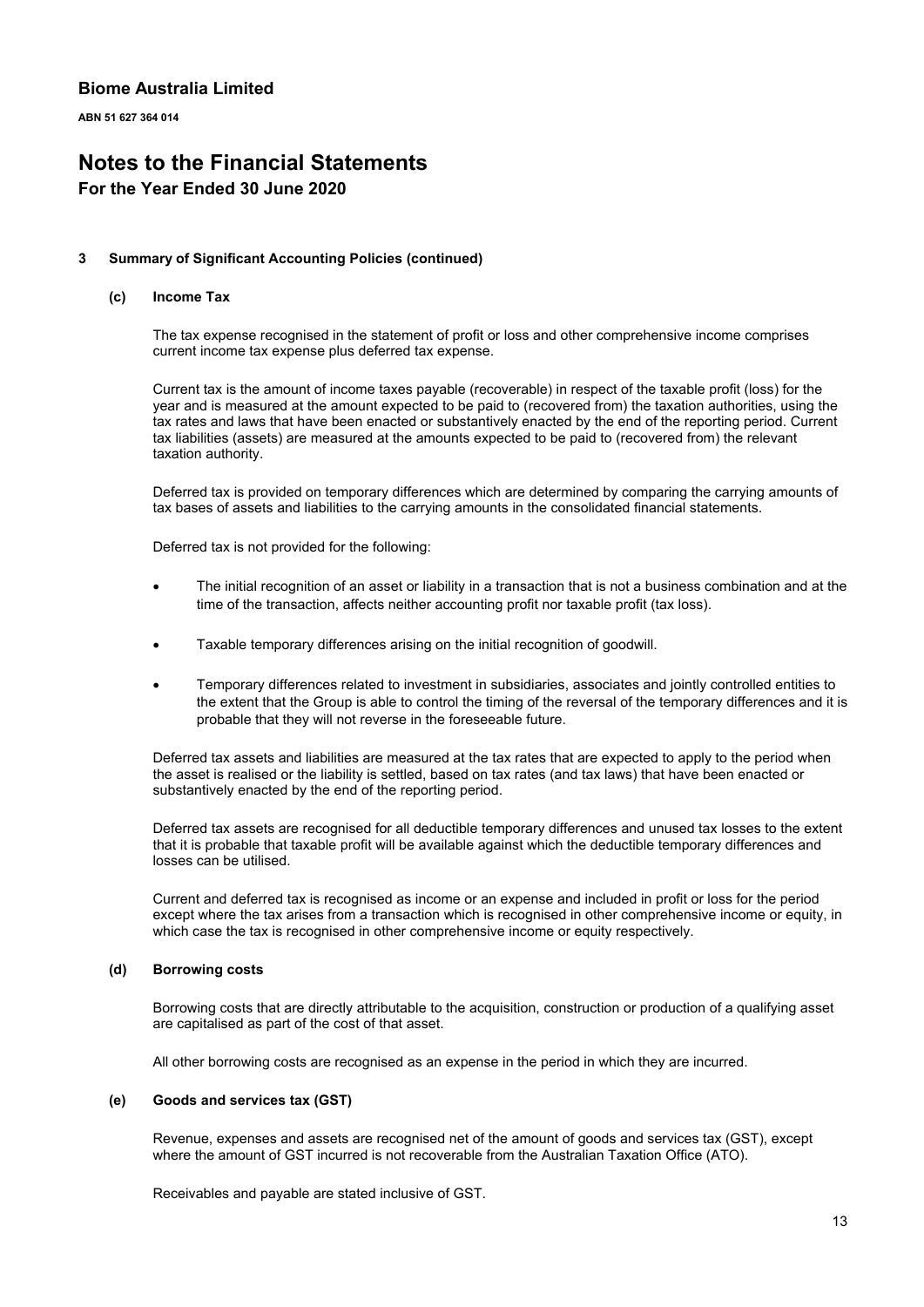**ABN 51 627 364 014**

# **Notes to the Financial Statements**

# **For the Year Ended 30 June 2020**

# **3 Summary of Significant Accounting Policies (continued)**

# **(e) Goods and services tax (GST) (continued)**

Cash flows in the statement of cash flows are included on a gross basis and the GST component of cash flows arising from investing and financing activities which is recoverable from, or payable to, the taxation authority is classified as operating cash flows.

### **(f) Inventories**

Inventories are measured at the lower of cost and net realisable value. Cost of inventory is determined using the first-in-first-out basis and is net of any rebates and discounts received. Net realisable value is estimated using the most reliable evidence available at the reporting date and inventory is written down through an obsolescence provision if necessary.

#### **(g) Property, plant and equipment**

Each class of property, plant and equipment is carried at cost or fair value less, where applicable, any accumulated depreciation and impairment.

#### **Depreciation**

Property, plant and equipment, excluding freehold land, is depreciated on a straight-line basis over the assets useful life to the Group, commencing when the asset is ready for use.

Leased assets and leasehold improvements are amortised over the shorter of either the unexpired period of the lease or their estimated useful life.

The depreciation rates used for each class of depreciable asset are shown below:

| <b>Fixed asset class</b>         | <b>Depreciation rate</b> |
|----------------------------------|--------------------------|
| Furniture, Fixtures and Fittings | .50%                     |
| <b>Motor Vehicles</b>            | 25%                      |
| Leasehold improvements           | 30%                      |
| Medical and diagnostic equipment | 50%                      |

At the end of each annual reporting period, the depreciation method, useful life and residual value of each asset is reviewed. Any revisions are accounted for prospectively as a change in estimate.

#### **(h) Financial instruments**

Financial instruments are recognised initially on the date that the Group becomes party to the contractual provisions of the instrument.

On initial recognition, all financial instruments are measured at fair value plus transaction costs (except for instruments measured at fair value through profit or loss where transaction costs are expensed as incurred).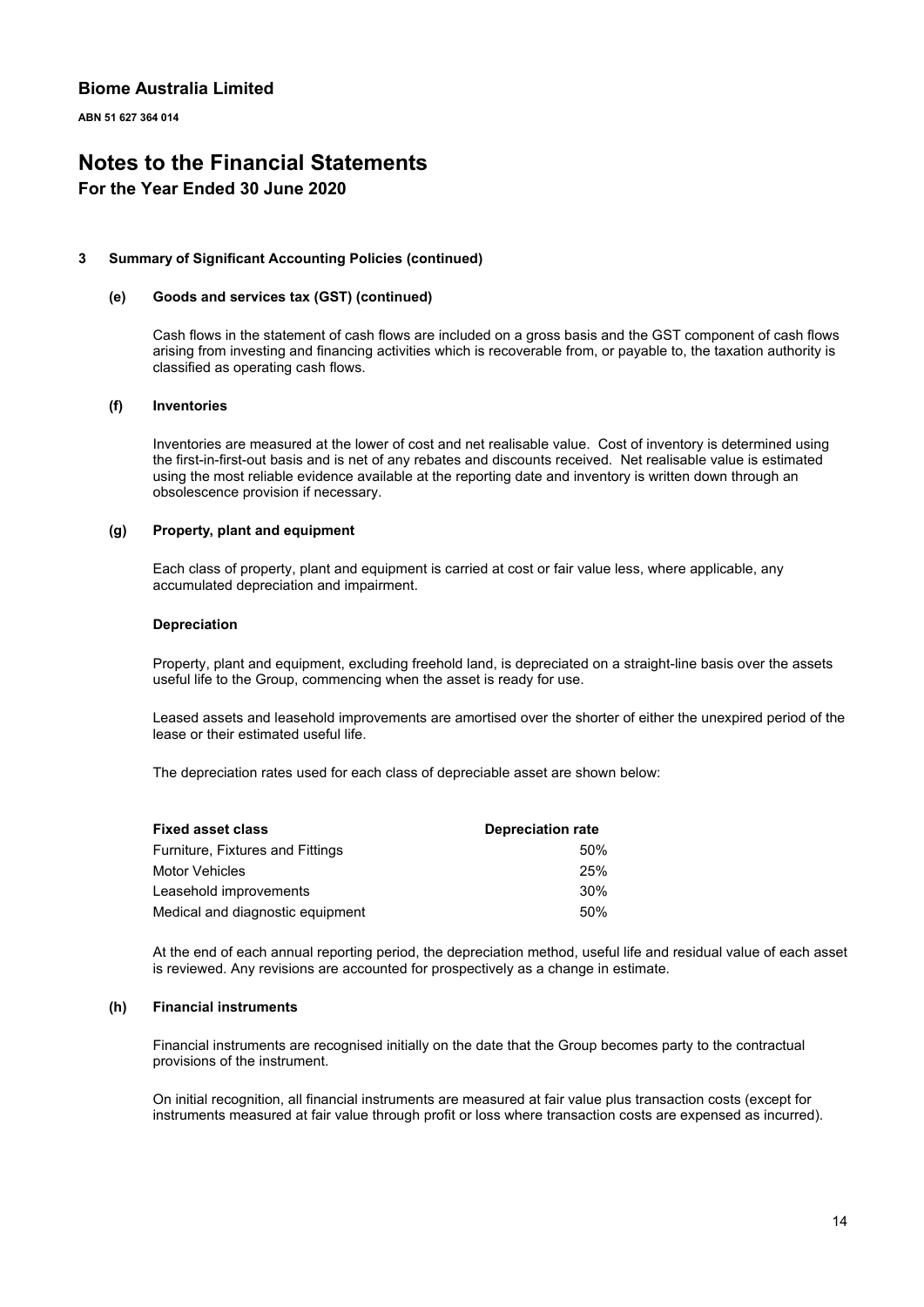**ABN 51 627 364 014**

# **Notes to the Financial Statements**

# **For the Year Ended 30 June 2020**

# **3 Summary of Significant Accounting Policies (continued)**

#### **(h) Financial instruments (continued)**

#### **Financial assets**

All recognised financial assets are subsequently measured in their entirety at either amortised cost or fair value, depending on the classification of the financial assets.

#### *Amortised cost*

Assets measured at amortised cost are financial assets where:

- the business model is to hold assets to collect contractual cash flows; and
- the contractual terms give rise on specified dates to cash flows are solely payments of principal and interest on the principal amount outstanding.

The Group's financial assets measured at amortised cost comprise trade and other receivables and cash and cash equivalents in the statement of financial position.

Subsequent to initial recognition, these assets are carried at amortised cost using the effective interest rate method less provision for impairment.

Interest income, foreign exchange gains or losses and impairment are recognised in profit or loss. Gain or loss on derecognition is recognised in profit or loss.

#### *Trade receivables and contract assets*

Impairment of trade receivables and contract assets have been determined using the simplified approach in AASB 9 which uses an estimation of lifetime expected credit losses. The Group has determined the probability of non-payment of the receivable and multiplied this by the amount of the expected loss arising from default.

The amount of the impairment is recorded in a separate allowance account with the loss being recognised in finance expense. Once the receivable is determined to be uncollectable then the gross carrying amount is written off against the associated allowance.

Where the Group renegotiates the terms of trade receivables due from certain customers, the new expected cash flows are discounted at the original effective interest rate and any resulting difference to the carrying value is recognised in profit or loss.

### **Financial liabilities**

The Group measures all financial liabilities initially at fair value less transaction costs, subsequently financial liabilities are measured at amortised cost using the effective interest rate method.

The financial liabilities of the Group comprise trade payables, bank and other loans and lease liabilities.

### **Hedge accounting**

The group does not enter into foreign exchange contracts.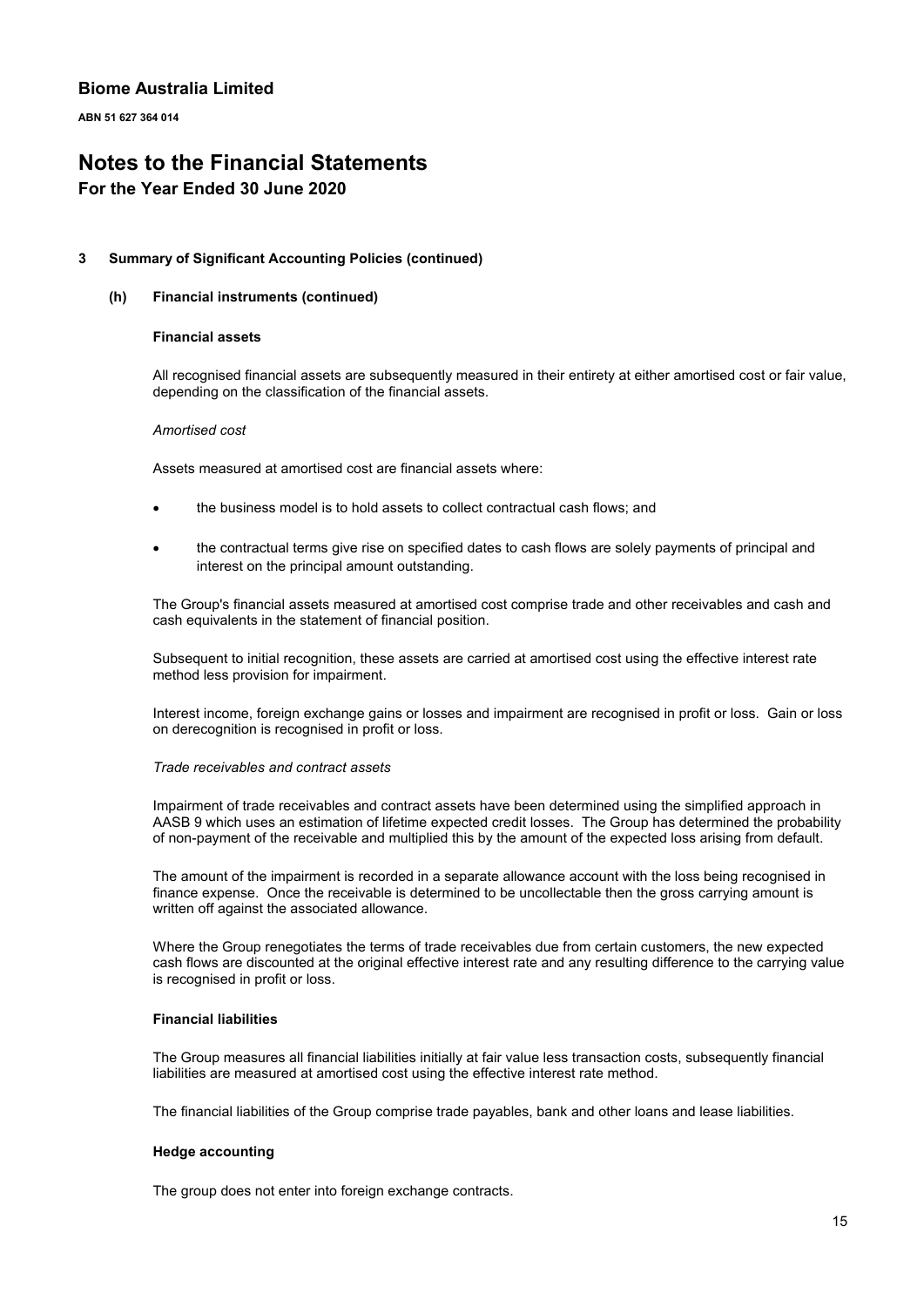**ABN 51 627 364 014**

# **Notes to the Financial Statements**

# **For the Year Ended 30 June 2020**

# **3 Summary of Significant Accounting Policies (continued)**

### **(i) Impairment of non-financial assets**

At the end of each reporting period the Group determines whether there is an evidence of an impairment indicator for non-financial assets.

Where an indicator exists and regardless for goodwill, indefinite life intangible assets and intangible assets not yet available for use, the recoverable amount of the asset is estimated.

Where assets do not operate independently of other assets, the recoverable amount of the relevant cashgenerating unit (CGU) is estimated.

The recoverable amount of an asset or CGU is the higher of the fair value less costs of disposal and the value in use. Value in use is the present value of the future cash flows expected to be derived from an asset or cashgenerating unit.

Where the recoverable amount is less than the carrying amount, an impairment loss is recognised in profit or loss.

Reversal indicators are considered in subsequent periods for all assets which have suffered an impairment loss, except for goodwill.

### **(j) Intangibles**

#### **Trademarks/ Business and Domain Names**

Trademarks/business and domain names are initially recognised at cost of acquisition. They are amortised over a useful life of 20 years and are tested annually for impairment and carried at cost less any impairment losses.

#### **(k) Cash and cash equivalents**

Cash and cash equivalents comprises cash on hand, demand deposits and short-term investments which are readily convertible to known amounts of cash and which are subject to an insignificant risk of change in value.

#### **(l) Leases**

For comparative year

Lease payments for operating leases, where substantially all of the risks and benefits remain with the lessor, are charged as expenses on a straight-line basis over the life of the lease term.

Lease incentives under operating leases are recognised as a liability and amortised on a straight-line basis over the life of the lease term.

For current year

At inception of a contract, the Group assesses whether a lease exists - i.e. does the contract convey the right to control the use of an identified asset for a period of time in exchange for consideration.

This involves an assessment of whether: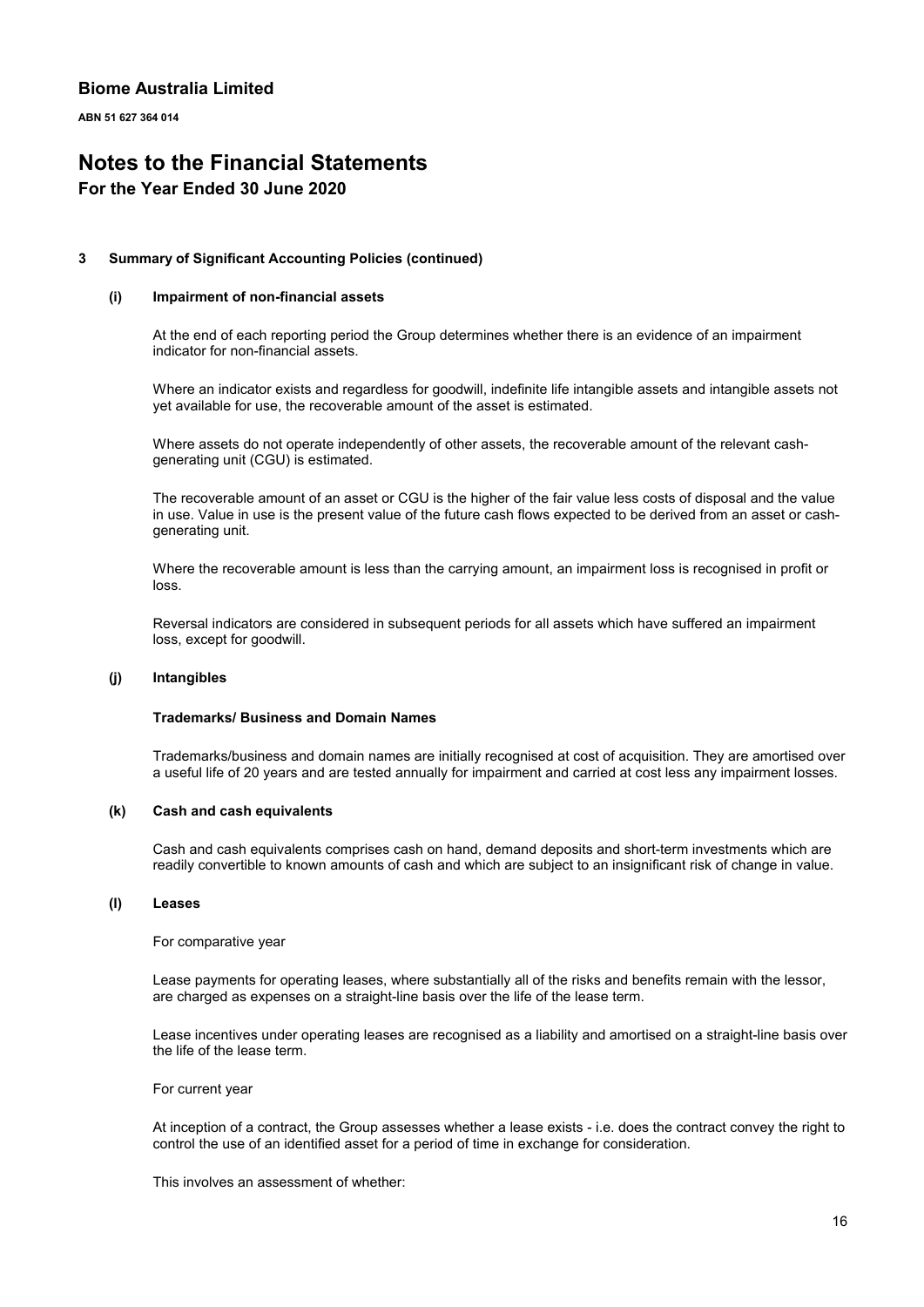**ABN 51 627 364 014**

# **Notes to the Financial Statements**

# **For the Year Ended 30 June 2020**

# **3 Summary of Significant Accounting Policies (continued)**

### **(l) Leases (continued)**

- The contract involves the use of an identified asset this may be explicitly or implicitly identified within the agreement. If the supplier has a substantive substitution right then there is no identified asset.
- The Group has the right to obtain substantially all of the economic benefits from the use of the asset throughout the period of use.
- The Group has the right to direct the use of the asset i.e. decision making rights in relation to changing how and for what purpose the asset is used.

At the lease commencement, the Group recognises a right-of-use asset and associated lease liability for the lease term. The lease term includes extension periods where the Group believes it is reasonably certain that the option will be exercised.

The right-of-use asset is measured using the cost model where cost on initial recognition comprises of the lease liability, initial direct costs, prepaid lease payments, estimated cost of removal and restoration less any lease incentives received.

The right-of-use asset is depreciated over the lease term on a straight line basis and assessed for impairment in accordance with the impairment of assets accounting policy.

The lease liability is initially measured at the present value of the remaining lease payments at the commencement of the lease. The discount rate is the rate implicit in the lease, however where this cannot be readily determined then the Group's incremental borrowing rate is used.

Subsequent to initial recognition, the lease liability is measured at amortised cost using the effective interest rate method. The lease liability is remeasured whether there is a lease modification, change in estimate of the lease term or index upon which the lease payments are based (e.g. CPI) or a change in the Group's assessment of lease term.

Where the lease liability is remeasured, the right-of-use asset is adjusted to reflect the remeasurement or is recorded in profit or loss if the carrying amount of the right-of-use asset has been reduced to zero.

#### *Exceptions to lease accounting*

The Group has elected to apply the exceptions to lease accounting for both short-term leases (i.e. leases with a term of less than or equal to 12 months) and leases of low-value assets. The Group recognises the payments associated with these leases as an expense on a straight-line basis over the lease term.

### **(m) Share-based payments**

The Group operates equity-settled share-based payment share and option schemes. The fair value of the equity is measured at grant date and recognised as an expense over the vesting period, with a corresponding increase to an equity account. The fair value of shares is ascertained as the market bid price. The fair value of options is ascertained using a industry standard pricing model which incorporates all market vesting conditions. The amount to be expensed is determined by reference to the fair value of the options or shares granted, this expense takes in account any market performance conditions and the impact of any non-vesting conditions but ignores the effect of any service and non-market performance vesting conditions.

Non-market vesting conditions are taken into account when considering the number of options expected to vest.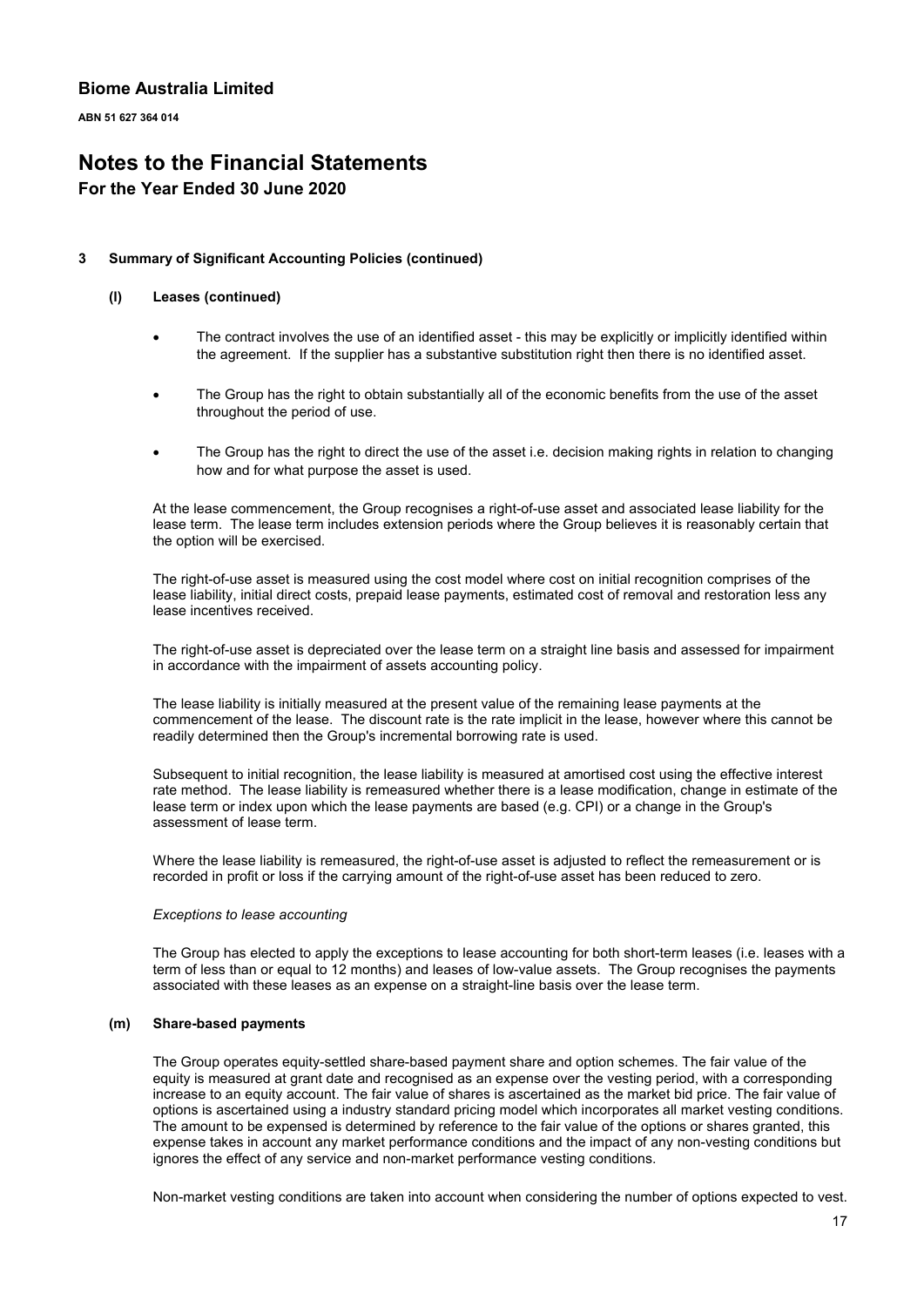**ABN 51 627 364 014**

# **Notes to the Financial Statements**

# **For the Year Ended 30 June 2020**

# **3 Summary of Significant Accounting Policies (continued)**

#### **(m) Share-based payments (continued)**

At the end of each reporting period, the Group revises its estimate of the number of options which are expected to vest based on the non-market vesting conditions. Revisions to the prior period estimate are recognised in profit or loss and equity.

# **(n) Foreign currency transactions and balances**

#### **Transaction and balances**

Foreign currency transactions are recorded at the spot rate on the date of the transaction.

At the end of the reporting period:

- Foreign currency monetary items are translated using the closing rate:
- Non-monetary items that are measured at historical cost are translated using the exchange rate at the date of the transaction; and
- Non-monetary items that are measured at fair value are translated using the rate at the date when fair value was determined.

Exchange differences arising on the settlement of monetary items or on translating monetary items at rates different from those at which they were translated on initial recognition or in prior reporting periods are recognised through profit or loss, except where they relate to an item of other comprehensive income or whether they are deferred in equity as qualifying hedges.

### **(o) Adoption of new and revised accounting standards**

The Group has adopted all standards which became effective for the first time at 30 June 2020, the adoption of these standards has not caused any material adjustments to the reported financial position, performance or cash flow of the Group.

New and revised Standards and amendments thereof and Interpretations effective for the current year that are relevant to the Group include:

- AASB 16, Leases

Leases - Adoption of AASB 16

The Company has adopted AASB 16 Leases using the modified retrospective (cumulative catchup) method from 1 July 2019 and therefore the comparative information for the year ended 30 June 2019 has not been restated and has been prepared in accordance with AASB 117 Leases and associated Accounting Interpretations.

Impact of Adoption of AASB 16

Company as a lessee

Under AASB 117, the Company assessed whether leases were operating or finance leases based on its assessment of whether the significant risks and rewards of ownership had been transferred to the Company or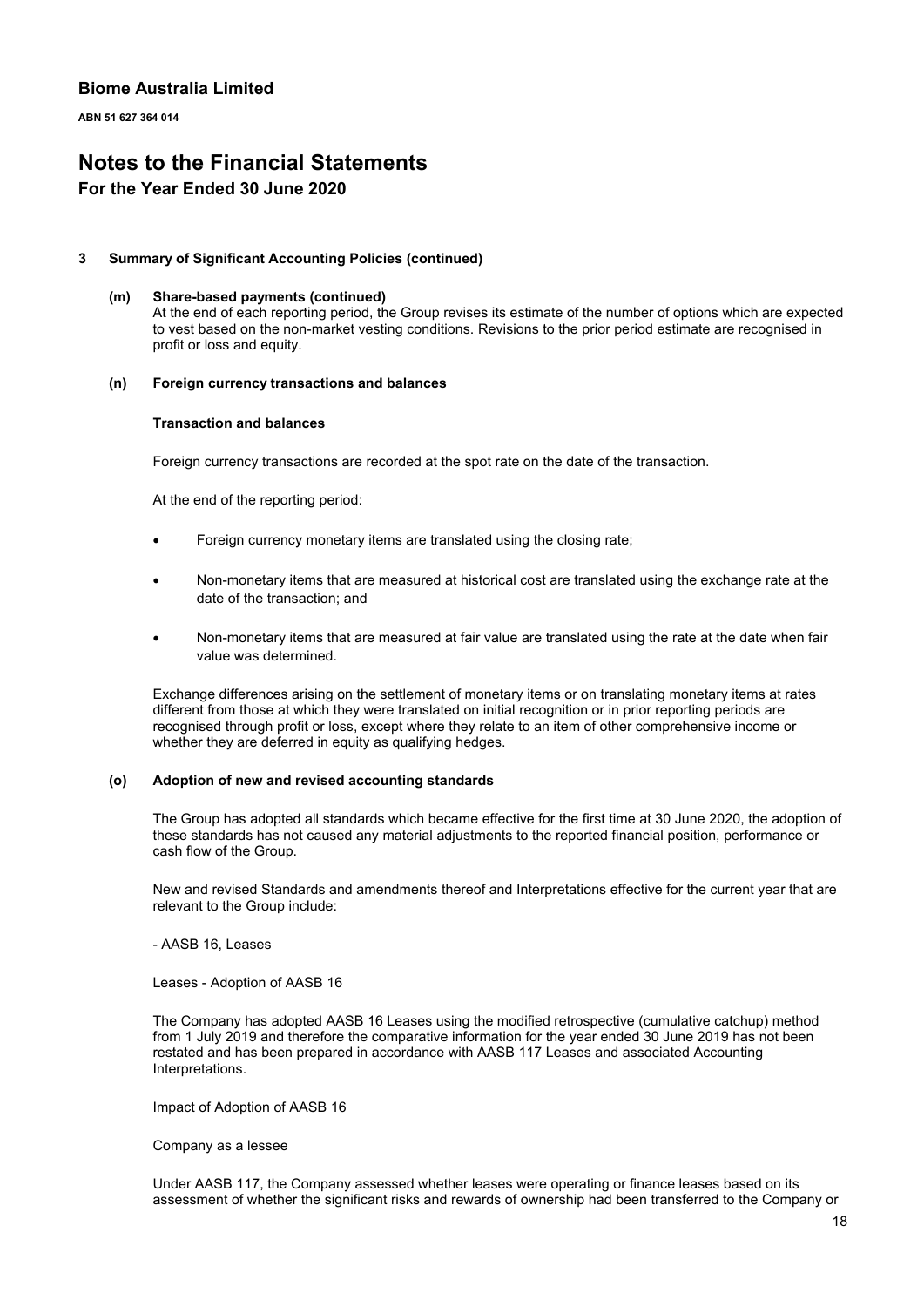**ABN 51 627 364 014**

# **Notes to the Financial Statements**

# **For the Year Ended 30 June 2020**

### **3 Summary of Significant Accounting Policies (continued)**

#### **(o) Adoption of new and revised accounting standards (continued)**

remained with the lessor. Under AASB 16, there is no differentiation between finance and operating leases for the lessee and therefore all leases which meet the definition of a lease are recognised on the statement of financial position (except for short-term leases and leases of low value assets).

The Company has elected to use the exception to lease accounting for short-term leases and leases of low value assets, and the lease expense relating to these leases are recognised in the statement of profit or loss on a straight-line basis.

#### *Practical expedients used on transition*

AASB 16 includes a number of practical expedients which can be used on transition, the Company has used the following expedients:

- contracts which had previously been assessed as not containing leases under AASB 117 were not reassessed on transition to AASB 16;
- lease liabilities have been discounted using the Company's incremental borrowing rate at 1 July 2019;
- right-of-use assets at 1 July 2019 have been measured at an amount equal to the lease liability adjusted by the amount of any prepaid or accrued lease payments;
- a single discount rate was applied to all leases with similar characteristics.

See Note 3(l) for further details.

### **(p) Reclassification of comparatives**

Comparative balances have been remapped or reclassified where relevant to aid understandability. The net prior year result or position of the Group has not changed as a result of these adjustments.

### **4 Critical Accounting Estimates and Judgments**

The directors make estimates and judgements during the preparation of these financial statements regarding assumptions about current and future events affecting transactions and balances.

These estimates and judgements are based on the best information available at the time of preparing the financial statements, however as additional information is known then the actual results may differ from the estimates.

The significant estimates and judgements made have been described below.

#### **Key estimates - receivables**

The receivables at reporting date have been reviewed to determine whether there is any objective evidence that any of the receivables are impaired. An impairment provision is included for any receivable where the entire balance is not considered collectible. The impairment provision is based on the best information at the reporting date.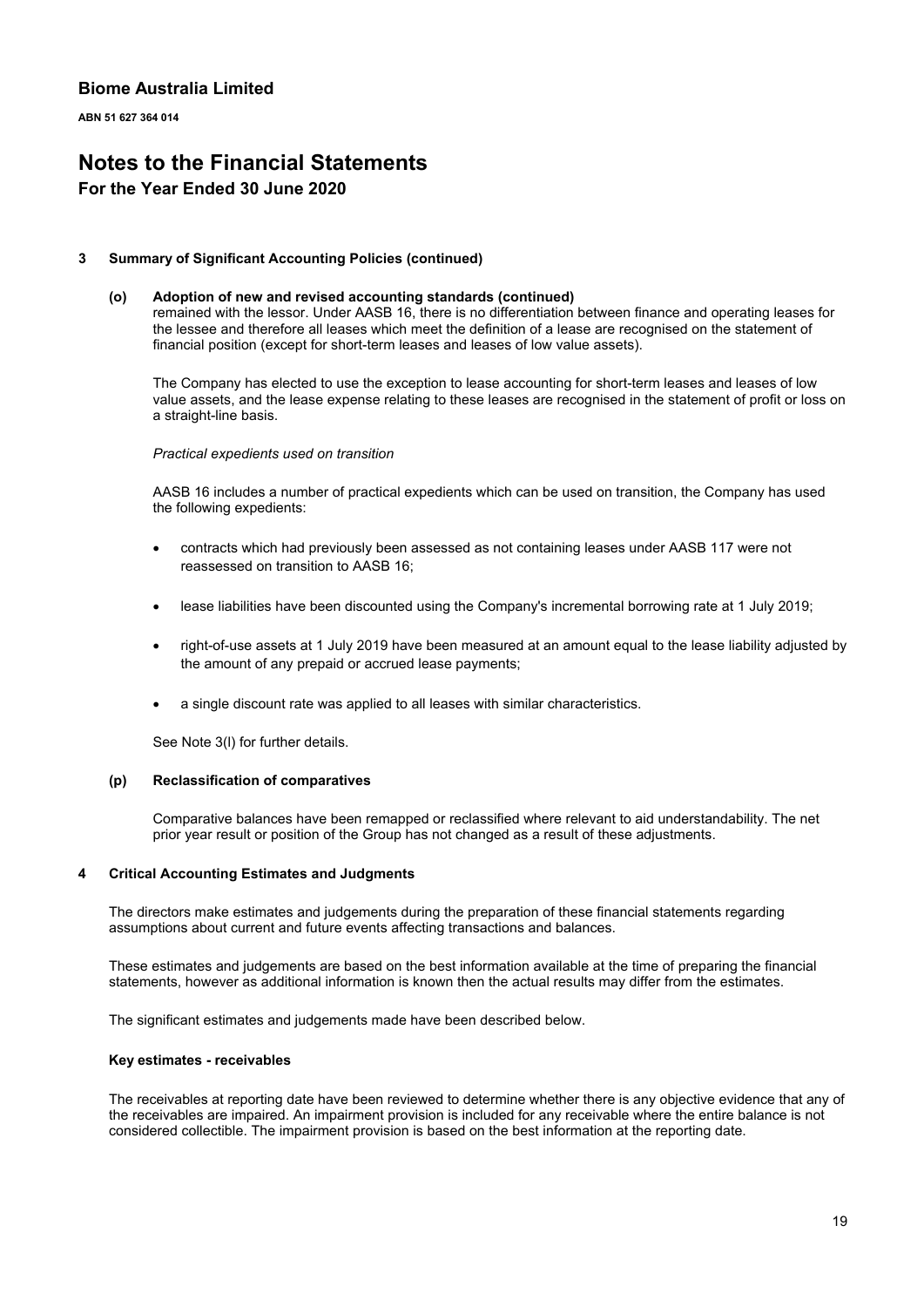**ABN 51 627 364 014**

# **Notes to the Financial Statements**

# **For the Year Ended 30 June 2020**

# **4 Critical Accounting Estimates and Judgments (continued)**

#### **Key estimates - provision for impairment of inventories**

The provision for impairment of inventories assessment requires a degree of estimation and judgement. The level of the provision is assessed by taking into account the recent sales experience, the ageing of inventories and other factors that affect inventory obsolescence.

#### **Key estimates - impairment of non-financial assets**

Intangible assets that have an indefinite useful life are not subject to amortisation and are tested annually for impairment, or more frequently if events or changes in circumstances indicate that they might be impaired. Other nonfinancial assets are reviewed for impairment whenever events or changes in circumstances indicate that the carrying amount may not be recoverable. An impairment loss is recognised for the amount by which the asset's carrying amount exceeds its recoverable amount.

Recoverable amount is the higher of an asset's fair value less costs of disposal and value-in-use. The value-in-use is the present value of the estimated future cash flows relating to the asset using a pre-tax discount rate specific to the asset or cash-generating unit to which the asset belongs. Assets that do not have independent cash flows are grouped together to form a cash-generating unit.

#### **Key estimates - income tax**

The Group is subject to income taxes in the jurisdictions in which it operates. Significant judgement is required in determining the provision for income tax. There are many transactions and calculations undertaken during the ordinary course of business for which the ultimate tax determination is uncertain. The Group recognises liabilities for anticipated tax audit issues based on the Group's current understanding of the tax law. Where the final tax outcome of these matters is different from the carrying amounts, such differences will impact the current and deferred tax provisions in the period in which such determination is made.

#### **Key estimates - recovery of deferred tax assets**

Deferred tax assets are recognised for deductible temporary differences only if the Group considers it is probable that future taxable amounts will be available to utilise those temporary differences and losses.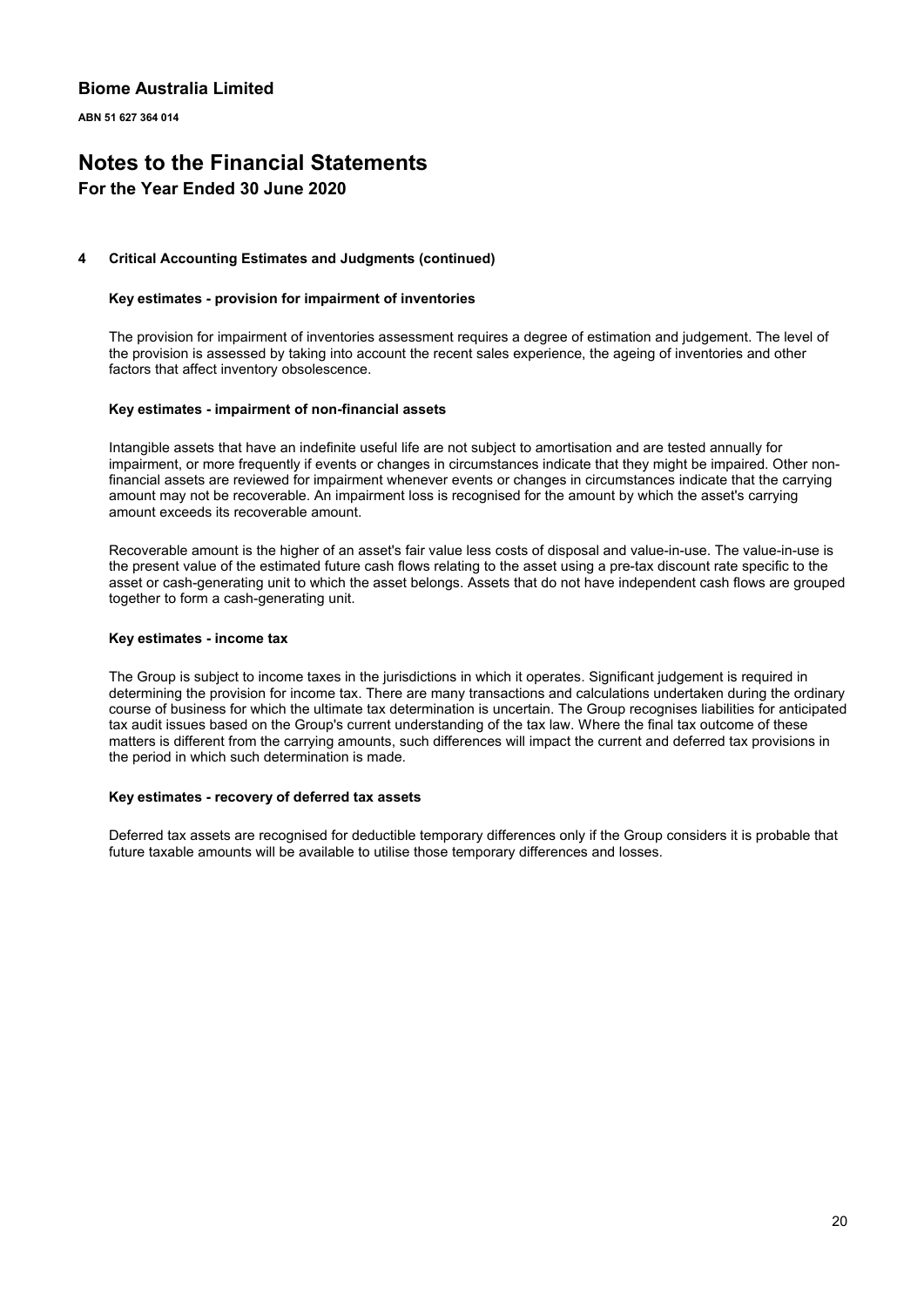**ABN 51 627 364 014**

# **Notes to the Financial Statements**

# **For the Year Ended 30 June 2020**

# **5 Revenue and Other Income**

# **Revenue from continuing operations**

|                           | 2020      | 2019     |
|---------------------------|-----------|----------|
|                           |           | \$       |
| Sale of goods             | 866,136   | 402,179  |
| Settlement discount given | (33, 387) | (15,581) |
|                           | 832,749   | 386,598  |

# **Other Income**

|                           | 336.221 | 1.049                    |
|---------------------------|---------|--------------------------|
| - ATO COVID-19 incentives | 199.000 | -                        |
| - R&D tax refund          | 136.619 | $\overline{\phantom{a}}$ |
| - Interest income         | 602     | 1.049                    |
| Other Income              |         |                          |

# **6 Finance Income and Expenses**

|                  | 2020   | 2019  |
|------------------|--------|-------|
|                  |        | \$    |
| Interest expense | 28,646 | 1,321 |
| Bank charges     | 2,811  | 3,002 |
|                  | 31,457 | 4,323 |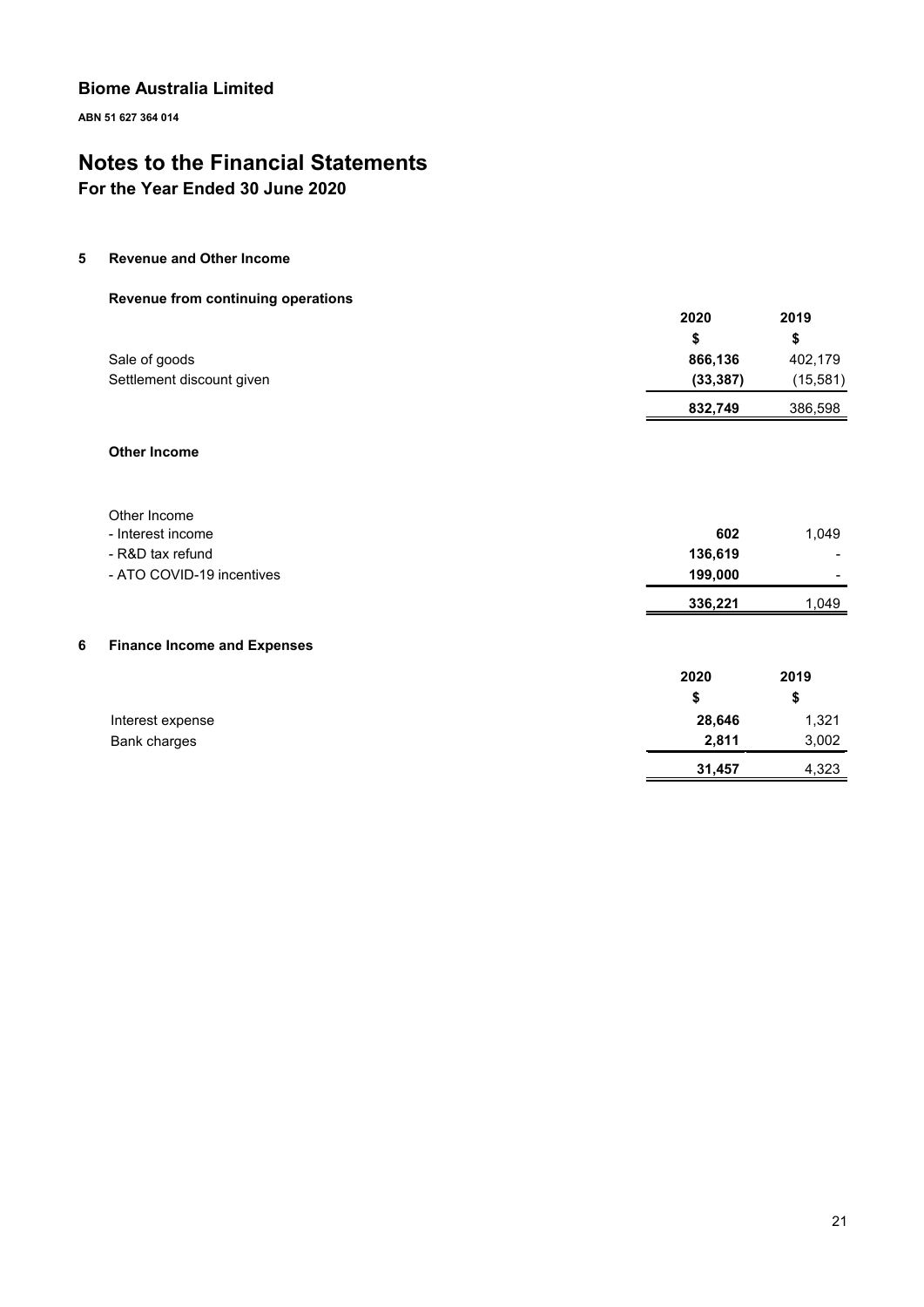**ABN 51 627 364 014**

# **Notes to the Financial Statements**

# **For the Year Ended 30 June 2020**

# **7 Result for the Year**

The result for the year includes the following specific expenses:

|                                                         | 2020      | 2019    |
|---------------------------------------------------------|-----------|---------|
|                                                         | \$        | \$      |
| Sales and marketing expenses                            |           |         |
| Marketing expenses                                      | 1,726,060 | 737,884 |
| Travel expenses                                         | 155,538   | 162,202 |
| Selling and distribution expenses                       | 53,581    | 34,402  |
|                                                         | 1,935,179 | 934,488 |
|                                                         |           |         |
| Corporate and administrative expenses<br>Employee costs | 275,721   | 205,175 |
| Consulting fees                                         | 208,884   | 406,335 |
| Accounting fees                                         | 92,642    | 69,221  |
| IT expenses                                             | 54,524    | 19,028  |
| Insurance                                               | 35,560    | 17,913  |
| Secretarial fees                                        | 40,254    | 34,145  |
| Legal fees                                              | 24,747    | 23,213  |
| Other administrative expenses                           | 81,116    | 321     |
|                                                         | 813,448   | 775,351 |
| Depreciation, amortisation and impairments              |           |         |
| Depreciation expense                                    | 17,394    |         |
| Amortisation expense                                    | 309       |         |
| Impairment loss                                         | 520,000   |         |
|                                                         | 537,703   |         |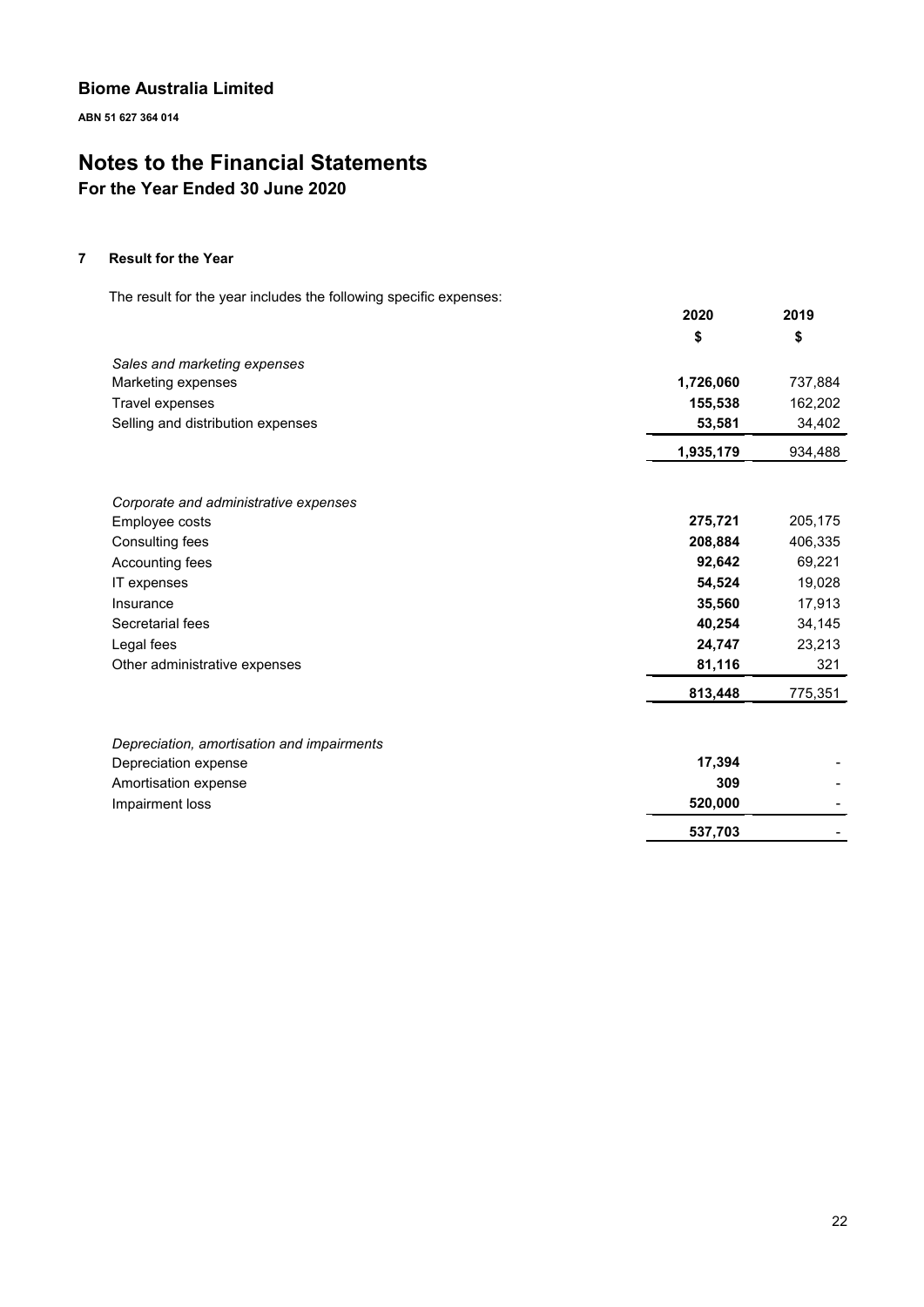**ABN 51 627 364 014**

# **Notes to the Financial Statements**

# **For the Year Ended 30 June 2020**

### **8 Income Tax Expense**

|                                                                                 | 2020          | 2019        |
|---------------------------------------------------------------------------------|---------------|-------------|
|                                                                                 | \$            | \$          |
| Numerical reconciliation of income tax<br>expense and tax at the statutory rate |               |             |
| Loss for the year                                                               | (3, 162, 163) | (2,011,986) |
| Tax at the statutory tax rate of 27.5%                                          | (869, 595)    | (553, 296)  |
| Tax effect of:<br>Non-deductible impairment                                     | 143,000       |             |
|                                                                                 |               |             |
| R&D refund                                                                      | (37, 569)     |             |
| R&D expenses                                                                    | 94,875        | 98,674      |
| Non-assessable COVID-19 incentive                                               | (27, 500)     |             |
| <b>Current year tax losses</b>                                                  | (696, 789)    | (454, 622)  |
| Current year tax losses not recognised                                          | 696,789       | 454,622     |
| Income tax expense                                                              |               |             |
| Tax losses not recognised                                                       |               |             |
| Unused tax losses for which no deferred<br>tax asset has been recognised        | (4, 186, 949) | (1,653,171) |
| Potential tax benefit at 27.5%                                                  | 1,151,411     | 454,622     |
|                                                                                 |               |             |

The above potential tax benefit for tax losses has not been recognised in the statement of financial position. These tax losses can only be utilised in the future if the continuity of ownership test is passed, or failing that, the same business test is passed and the Group generates sufficient taxable earnings.

# **9 Cash and Cash Equivalents**

|    |                                    | 2020    | 2019    |
|----|------------------------------------|---------|---------|
|    |                                    | \$      | \$      |
|    | Cash at bank and in hand           | 448,867 | 480,301 |
|    |                                    | 448,867 | 480,301 |
|    |                                    |         |         |
| 10 | <b>Trade and Other Receivables</b> |         |         |
|    |                                    | 2020    | 2019    |
|    |                                    | \$      | \$      |
|    | <b>CURRENT</b>                     |         |         |
|    | Trade receivables                  | 152,292 | 209,972 |
|    | <b>GST</b> receivable              | 39,980  | 40,492  |
|    | Government subsidies receivable    | 83,000  |         |
|    | Other receivables                  | 1,721   |         |
|    |                                    | 276,993 | 250,464 |

The carrying value of trade receivables is considered a reasonable approximation of fair value due to the short-term nature of the balances.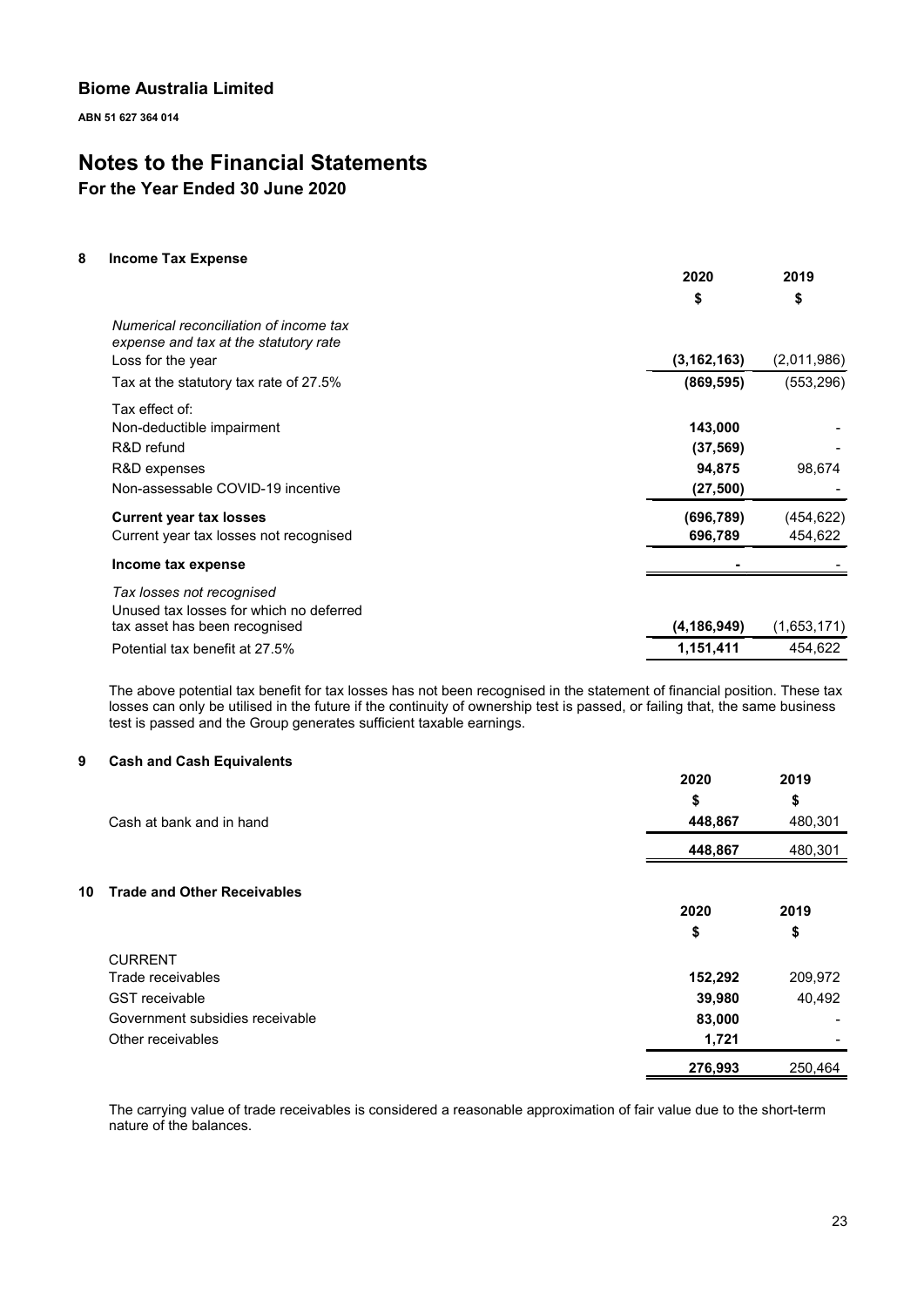**ABN 51 627 364 014**

# **Notes to the Financial Statements**

# **For the Year Ended 30 June 2020**

#### **10 Trade and Other Receivables (continued)**

The maximum exposure to credit risk at the reporting date is the fair value of each class of receivable in the financial statements.

### **(a) Impairment of receivables**

The Group applies the simplified approach to providing for expected credit losses prescribed by AASB 9, which permits the use of the lifetime expected loss provision for all trade receivables. To measure the expected credit losses, trade receivables have been grouped based on shared credit risk characteristics and the days past due. The loss allowance provision as at 30 June 2020 includes expected credit losses incorporating forward looking information.

**2020**

**2019**

# **11 Inventories**

|                                        | ZUZU       | ∠បាទ    |
|----------------------------------------|------------|---------|
|                                        | \$         | \$      |
| <b>CURRENT</b>                         |            |         |
| At cost:                               |            |         |
| Raw materials                          |            | 22,706  |
| Goods in transit                       |            | 266,890 |
| Packaging                              |            | 26,850  |
| <b>Finished Goods</b>                  | 1,167,027  | 135,526 |
| Provision for slow moving and obsolete |            |         |
| stock                                  | (234, 552) |         |
|                                        | 932,475    | 451,972 |
|                                        |            |         |
| Property, plant and equipment<br>12    | 2020       | 2019    |
|                                        |            |         |
|                                        | \$         | \$      |
| Furniture, fixtures and fittings       |            |         |
| At cost                                | 7,526      |         |
| Accumulated depreciation               | (2,086)    |         |
| Total furniture, fixtures and fittings | 5,440      |         |
| Motor vehicles                         |            |         |
| At cost                                | 132,345    |         |
| Accumulated depreciation               | (9, 292)   |         |
| Total motor vehicles                   | 123,053    |         |
| Leasehold Improvements                 |            |         |
| At cost                                | 19,752     |         |
| Accumulated amortisation               | (3, 326)   |         |
| Total leasehold improvements           | 16,426     |         |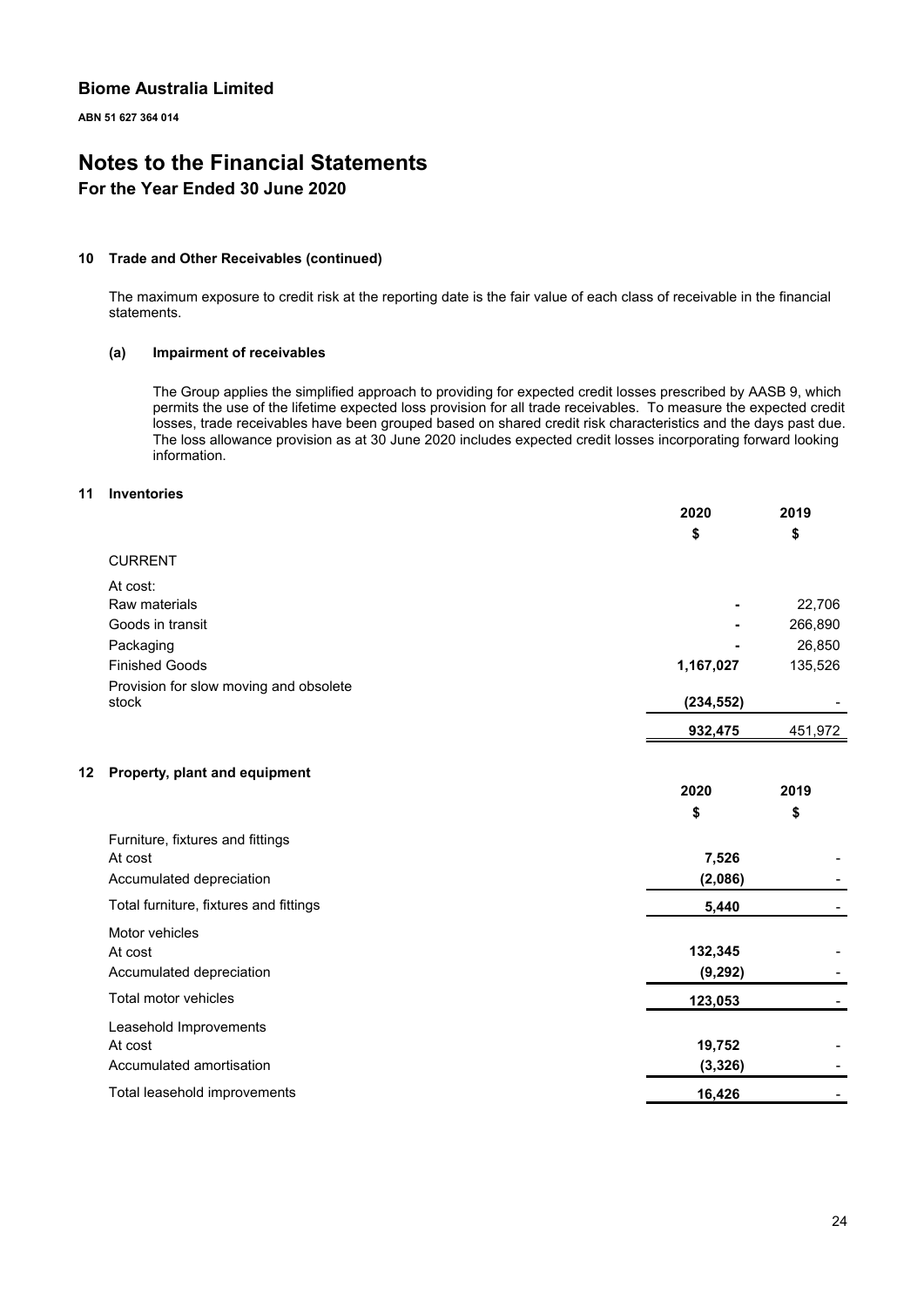**ABN 51 627 364 014**

**13 Intangible Assets**

# **Notes to the Financial Statements**

# **For the Year Ended 30 June 2020**

# **12 Property, plant and equipment (continued)**

|                                        | 2020<br>\$ | 2019<br>\$ |
|----------------------------------------|------------|------------|
| Medical and diagnostic equipment       |            |            |
| At cost                                | 13,242     |            |
| Accumulated depreciation               | (2,690)    |            |
| Total medical and diagnostic equipment | 10.552     |            |
| Total property, plant and equipment    | 155,471    |            |

# **(a) Movements in carrying amounts of property, plant and equipment**

|                                       | Furniture,<br><b>Fixtures and</b><br><b>Fittings</b> | Motor<br><b>Vehicles</b> | Leasehold<br><b>Improvement</b><br>s | <b>Medical and</b><br><b>Diagnostic</b><br><b>Equipment</b> | Total     |
|---------------------------------------|------------------------------------------------------|--------------------------|--------------------------------------|-------------------------------------------------------------|-----------|
|                                       | \$                                                   | \$                       | \$                                   | \$                                                          | \$        |
| Year ended 30 June 2020               |                                                      |                          |                                      |                                                             |           |
| Balance at the beginning of year      |                                                      |                          |                                      |                                                             |           |
| Additions                             | 7,526                                                | 132,345                  | 19,752                               | 13,242                                                      | 172,865   |
| Depreciation expense                  | (2,086)                                              | (9, 292)                 | (3, 326)                             | (2,690)                                                     | (17, 394) |
| Balance at the end of the year        | 5,440                                                | 123,053                  | 16,426                               | 10,552                                                      | 155,471   |
| <b>Intangible Assets</b>              |                                                      |                          |                                      |                                                             |           |
|                                       |                                                      |                          |                                      | 2020                                                        | 2019      |
|                                       |                                                      |                          |                                      | \$                                                          | \$        |
| Trademarks/ Business and Domain names |                                                      |                          |                                      |                                                             |           |
| Cost                                  |                                                      |                          |                                      | 527,028                                                     | 520,000   |

| Accumulated amortisation and impairment | (520.309) | -       |
|-----------------------------------------|-----------|---------|
| <b>Total Intangibles</b>                | 6.719     | 520,000 |
|                                         |           |         |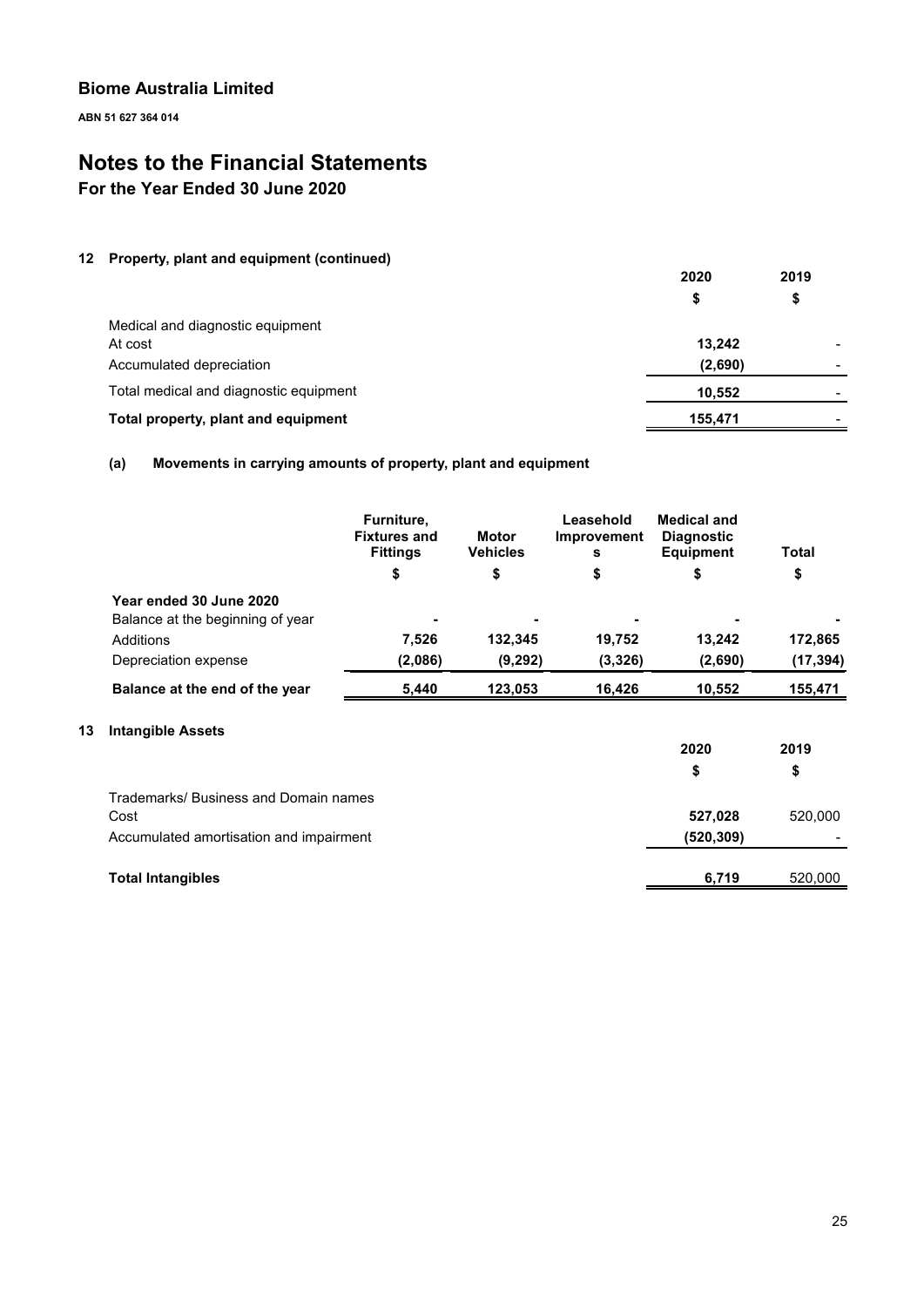**ABN 51 627 364 014**

# **Notes to the Financial Statements**

**For the Year Ended 30 June 2020**

# **13 Intangible Assets (continued)**

**(a) Movements in carrying amounts of intangible assets**

|    |                                                                                                                    |            | Trademarks/<br><b>Business and</b><br><b>Domain</b><br>names<br>\$ |
|----|--------------------------------------------------------------------------------------------------------------------|------------|--------------------------------------------------------------------|
|    | Year ended 30 June 2020<br>Balance at the beginning of the year<br>Additions<br>Amortisation<br>Impairment expense |            | 520,000<br>7,028<br>(309)<br>(520,000)                             |
|    | Closing value at 30 June 2020                                                                                      |            | 6,719                                                              |
|    |                                                                                                                    |            | Trademarks/<br><b>Business and</b><br><b>Domain</b><br>names<br>\$ |
|    | Year ended 30 June 2019<br>Balance at the beginning of the year                                                    |            |                                                                    |
|    | Additions<br>Closing value at 30 June 2019                                                                         |            | 520,000<br>520,000                                                 |
| 14 | Other non-financial assets                                                                                         | 2020<br>\$ | 2019<br>\$                                                         |
|    | <b>CURRENT</b>                                                                                                     |            |                                                                    |
|    | Shareholder subscription funds receivable                                                                          | 72,500     | 70,000                                                             |
|    | Prepayments                                                                                                        | 28,303     |                                                                    |
|    | Bank guarantee<br>Deposits                                                                                         | 24,634     | 42,250                                                             |
|    |                                                                                                                    | 125,437    | 112,250                                                            |
|    |                                                                                                                    |            |                                                                    |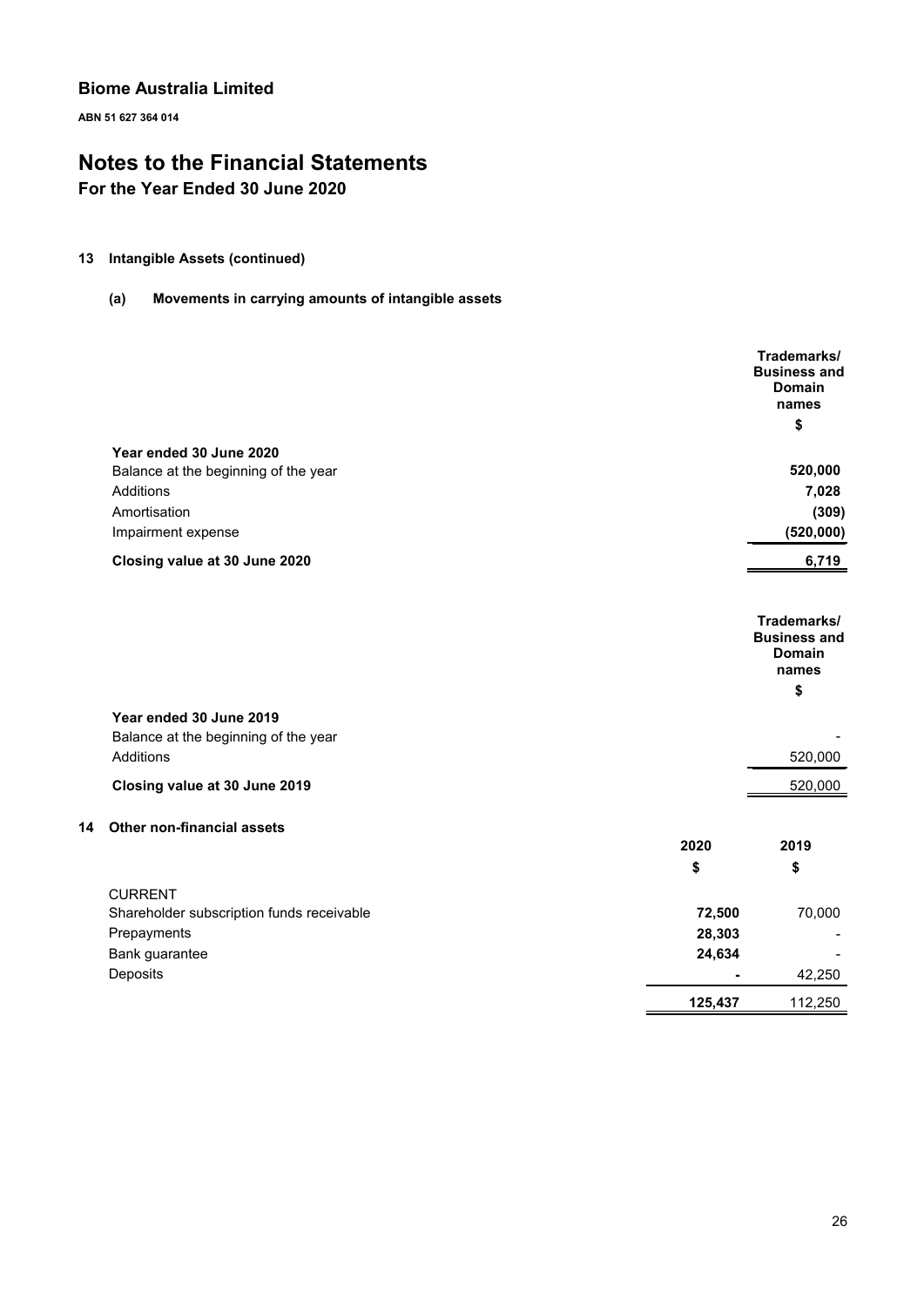**ABN 51 627 364 014**

# **Notes to the Financial Statements**

**For the Year Ended 30 June 2020**

# **15 Trade and Other Payables**

|                  | 2020    | 2019    |
|------------------|---------|---------|
|                  | \$      | \$      |
| <b>CURRENT</b>   |         |         |
| Trade payables   | 264,820 | 306,145 |
| Accrued expenses | 22,400  | 68,726  |
| Sundry creditors | 116,758 | 140,760 |
|                  | 403,978 | 515,631 |

Trade and other payables are unsecured, non-interest bearing and are normally settled within 30 days. The carrying value of trade and other payables is considered a reasonable approximation of fair value due to the short-term nature of the balances.

### **16 Borrowings**

|                                                  | 2020    | 2019   |
|--------------------------------------------------|---------|--------|
|                                                  | \$      | \$     |
| <b>CURRENT</b>                                   |         |        |
| Car Ioan                                         | 16,350  |        |
| <b>Total current borrowings</b>                  | 16,350  |        |
|                                                  | 2020    | 2019   |
|                                                  | \$      | \$     |
| NON-CURRENT                                      |         |        |
| Related party payables - Director related entity | 3,050   | 42,283 |
| Car Ioan                                         | 68,430  |        |
| Convertible notes (a)                            | 416,703 |        |
| <b>Total non-current borrowings</b>              | 488,183 | 42,283 |

a) Convertible notes were issued with an issue price of \$1.00 and is convertible into fully paid ordinary shares in accordance to the Convertible Note Agreement. Interest for the convertible notes is accrued at 10% until earlier of either the conversion date and the redemption date.

# **17 Issued Capital**

|                 | 2020      | 2019      |
|-----------------|-----------|-----------|
|                 |           | - \$      |
| Ordinary shares | 5,877,185 | 2,972,622 |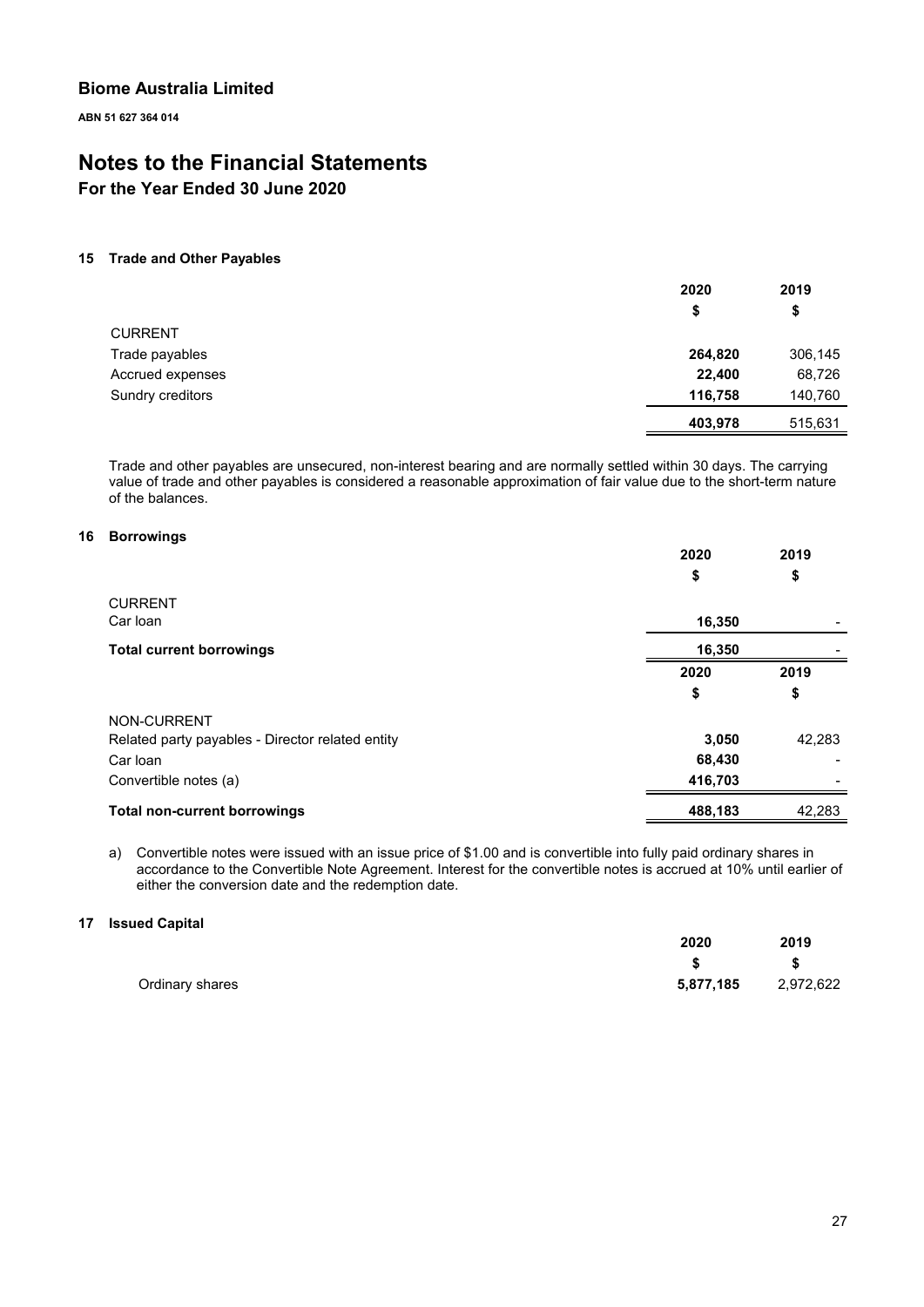**ABN 51 627 364 014**

# **Notes to the Financial Statements**

**For the Year Ended 30 June 2020**

# **17 Issued Capital (continued)**

|                                | <b>Date</b>       | <b>Shares</b> | <b>Issue price</b> | \$           |
|--------------------------------|-------------------|---------------|--------------------|--------------|
| <b>Details</b>                 |                   |               |                    |              |
| Opening balance 1 July 2019    |                   | 169,671,493   |                    | $-2.972.622$ |
| Transfer from subscribed share |                   |               |                    |              |
| capital to ordinary shares     |                   |               |                    | 70,000       |
| Issue of shares                | 29 July 2019      | 750,000       | \$0.04             | 30,000       |
| Issue of shares                | 13 August 2019    | 6,526,250     | \$0.04             | 261,050      |
| Issue of shares                | 29 August 2019    | 18,475,000    | \$0.04             | 739,000      |
| <b>Issue of shares</b>         | 3 September 2019  | 698,450       | \$0.04             | 27,938       |
| Issue of shares                | 16 September 2019 | 6,250         | \$0.04             | 250          |
| Issue of shares                | 25 September 2019 | 1,550,000     | \$0.04             | 62,000       |
| <b>Issue of shares</b>         | 30 September 2019 | 1,310,000     | \$0.04             | 52,400       |
| <b>Issue of shares</b>         | 29 November 2019  | 363,000       | \$0.03             | 10,890       |
| <b>Issue of shares</b>         | 29 November 2019  | 3,050,000     | \$0.04             | 122,000      |
| Issue of shares                | 28 January 2020   | 9,133,335     | \$0.06             | 548,000      |
| <b>Issue of shares</b>         | 10 February 2020  | 2,000,000     | \$0.06             | 120,000      |
| <b>Issue of shares</b>         | 28 February 2020  | 80,500        | \$0.06             | 4,830        |
| <b>Issue of shares</b>         | 22 April 2020     | 3,963,952     | \$0.06             | 237,837      |
| Issue of shares                | 30 April 2020     | 1,408,666     | \$0.06             | 84,520       |
| Issue of shares                | 20 May 2020       | 5,000,667     | \$0.06             | 300,040      |
| Issue of shares                | 1 June 2020       | 3,691,665     | \$0.06             | 221,500      |
| <b>Issue of shares</b>         | 16 June 2020      | 2,250,000     | \$0.06             | 135,000      |
| <b>Issue of shares</b>         | 30 June 2020      | 842,167       | \$0.06             | 50,530       |
| Share capital raising fees     |                   |               |                    | (173, 222)   |
|                                |                   | 230,771,395   |                    | 5,877,185    |

#### **(a) Ordinary shares**

The holders of ordinary shares are entitled to participate in dividends and the proceeds on winding up of the Company. On a show of hands at meetings of the Company, each holder of ordinary shares has one vote in person or by proxy, and upon a poll each share is entitled to one vote.

The Company does not have authorised capital or par value in respect of its shares.

### **(b) Capital Management**

The key objectives of the Company when managing capital is to safeguard its ability to continue as a going concern and maintain optimal benefits to stakeholders. The Company defines capital as its equity and net debt.

There has been no change to capital risk management policies during the year.

The Company manages its capital structure and makes funding decisions based on the prevailing economic environment and has a number of tools available to manage capital risk. These include maintaining a diversified debt portfolio, the ability to adjust the size and timing of dividends paid to shareholders and the issue of new shares.

The Board monitors a range of financial metrics including return on capital employed and gearing ratios. A key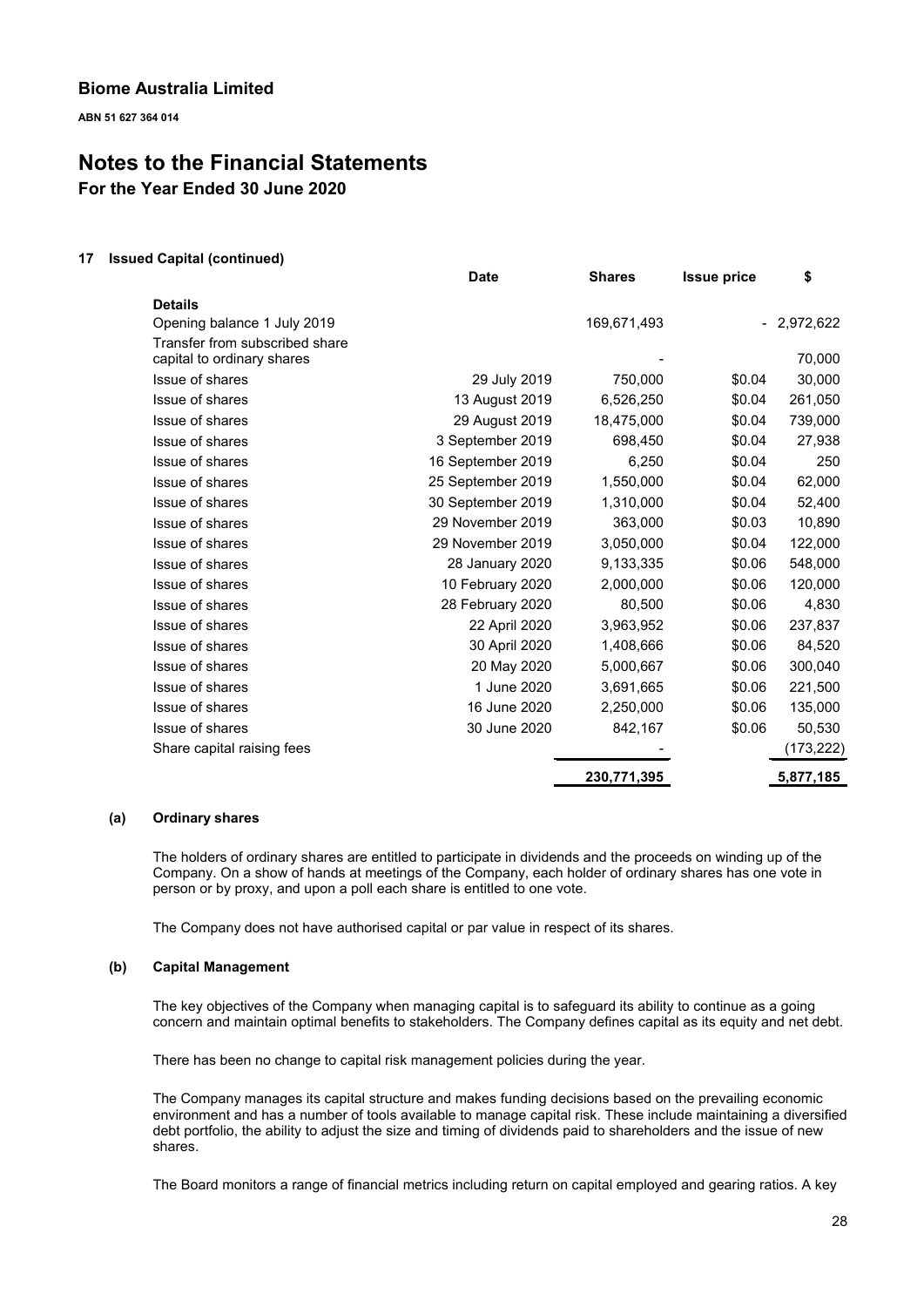**ABN 51 627 364 014**

# **Notes to the Financial Statements**

# **For the Year Ended 30 June 2020**

### **17 Issued Capital (continued)**

#### **(b) Capital Management (continued)**

objective of the Company's capital risk management is to maintain compliance with the covenants attached to the Company's debts. Throughout the year, the Company has complied with these covenants.

#### **18 Capital and Leasing Commitments**

#### **(a) Operating Leases**

The Group currently has an operating lease for premises for \$8,500 per month, with 6 month renewal terms, however either party can terminate the lease with 3 months notice.

# **(b) Contracted Commitments**

The Group does not have any contracted commitments as at 30 June 2020.

#### **19 Financial Risk Management**

The Group is exposed to a variety of financial risks through its use of financial instruments.

The Group's overall risk management plan seeks to minimise potential adverse effects due to the unpredictability of financial markets.

The most significant financial risks to which the Group is exposed to are described below:

#### **Specific risks**

- Liquidity risk
- Credit risk
- Market risk currency risk, interest rate risk and price risk

# **Financial instruments used**

The principal categories of financial instrument used by the Group are:

- Trade receivables
- Cash at bank
- Bank overdraft
- Trade and other payables
- Lease liabilities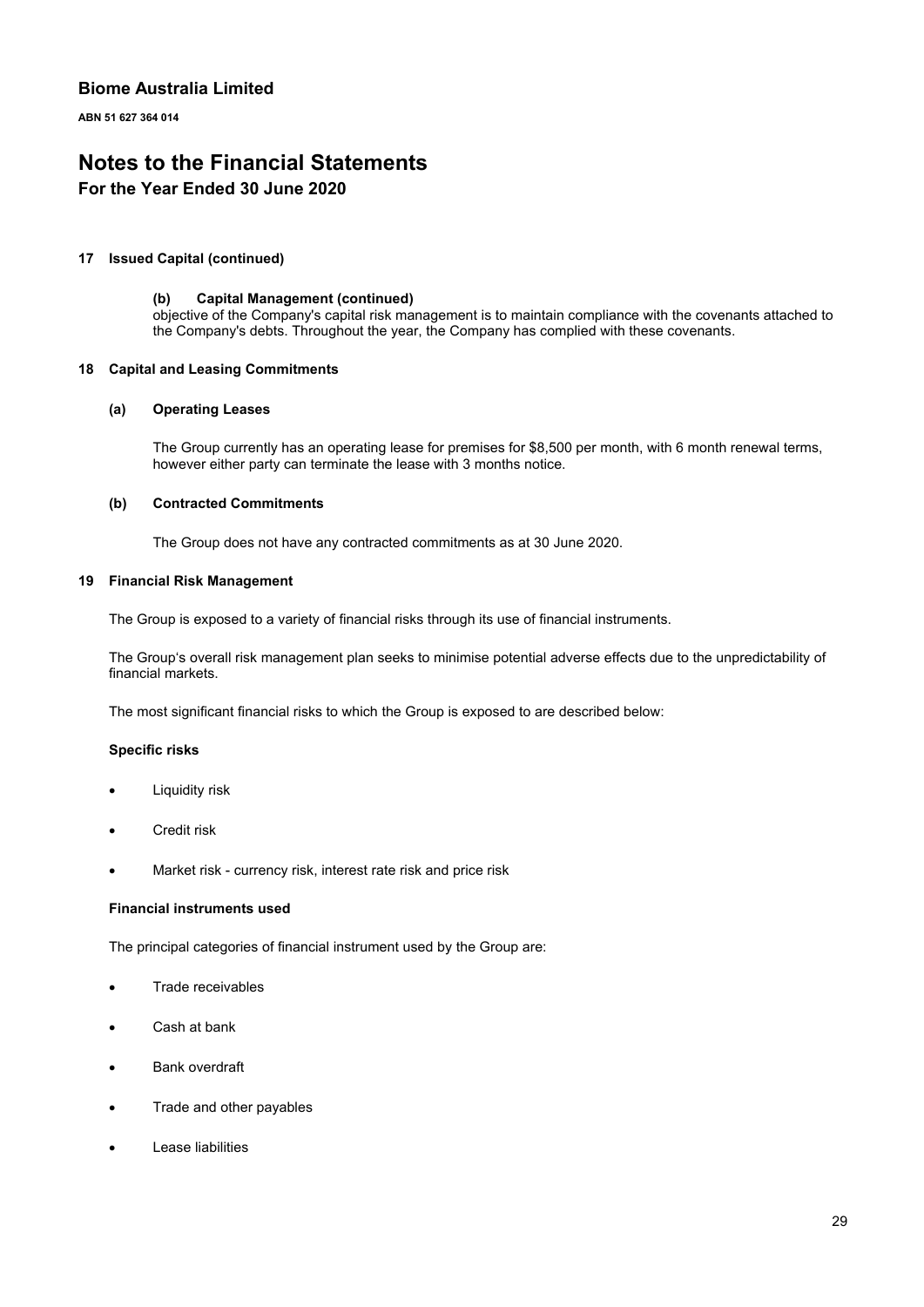**ABN 51 627 364 014**

# **Notes to the Financial Statements**

# **For the Year Ended 30 June 2020**

#### **19 Financial Risk Management (continued)**

#### **Objectives, policies and processes**

The Board of Directors have overall responsibility for the establishment of the Group's financial risk management framework. This includes the development of policies covering specific areas such as foreign exchange risk, interest rate risk, liquidity risk, credit risk and the use of derivatives.

Risk management policies and systems are reviewed regularly to reflect changes in market conditions and the Group's activities.

The day-to-day risk management is carried out by the Group's finance function under policies and objectives which have been approved by the Board of Directors. The Chief Financial Officer has been delegated the authority for designing and implementing processes which follow the objectives and policies. This includes monitoring the levels of exposure to interest rate and foreign exchange rate risk and assessment of market forecasts for interest rate and foreign exchange movements.

The Board of Directors receives monthly reports which provide details of the effectiveness of the processes and policies in place.

Mitigation strategies for specific risks faced are described below:

# **Liquidity risk**

Liquidity risk arises from the Group's management of working capital and where applicable, the finance charges and principal repayments on its debt instruments. It is the risk that the Group will encounter difficulty in meeting its financial obligations as they fall due.

The Group's policy is to ensure that it will always have sufficient cash to allow it to meet its liabilities as and when they fall due.

The Group manages its liquidity needs by carefully monitoring, where applicable, scheduled debt servicing payments for long-term financial liabilities as well as cash-outflows due in day-to-day business.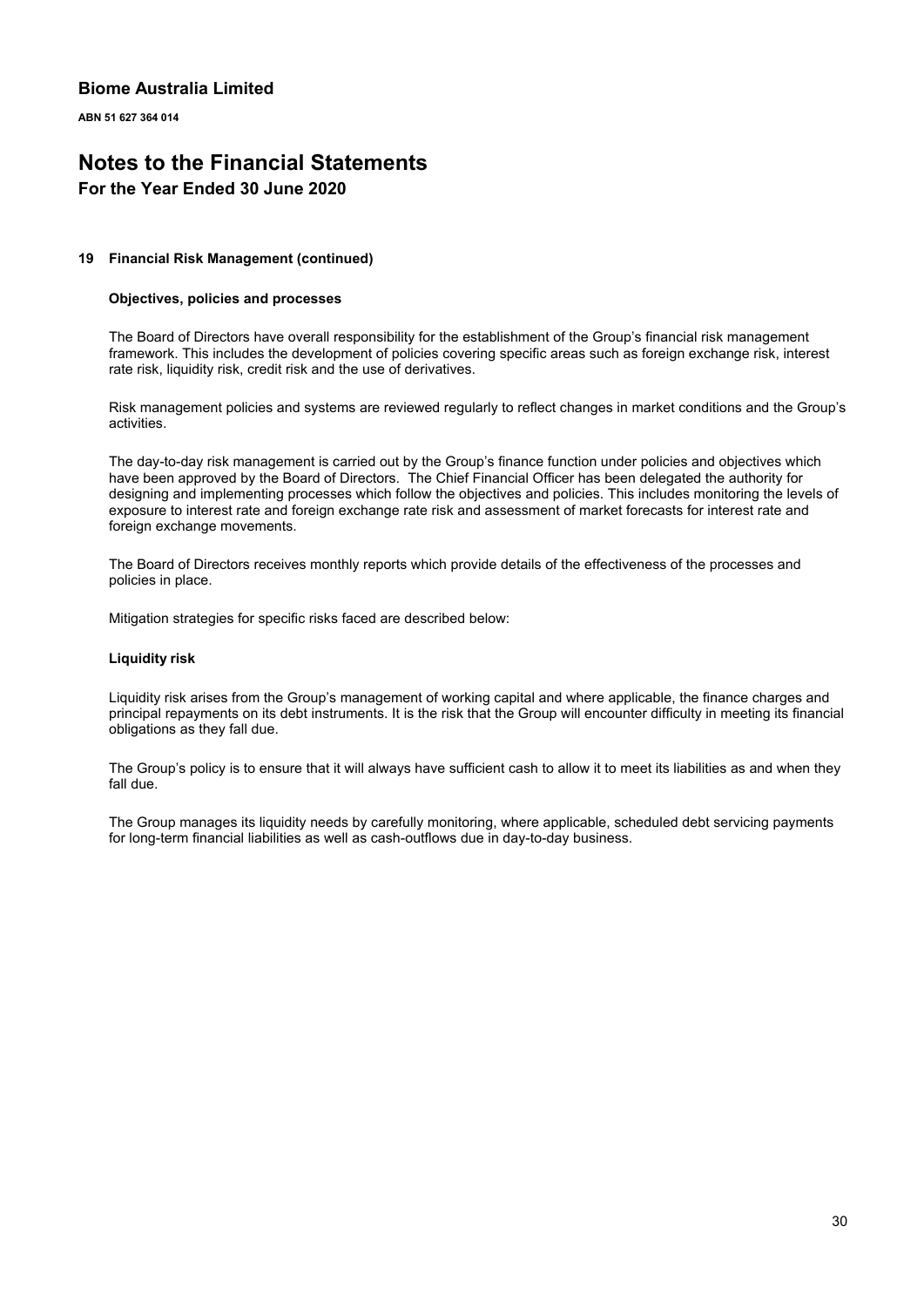**ABN 51 627 364 014**

# **Notes to the Financial Statements**

# **For the Year Ended 30 June 2020**

### **19 Financial Risk Management (continued)**

### **Credit risk**

Credit risk refers to the risk that a counterparty will default on its contractual obligations resulting in a financial loss to the Group.

Credit risk arises from cash and cash equivalents, deposits with banks and financial institutions, as well as credit exposure to wholesale and retail customers, including outstanding receivables and committed transactions.

The credit risk for liquid funds and other short-term financial assets is considered negligible, since the counterparties are reputable banks with high quality external credit ratings.

#### *Trade receivables and contract assets*

Ongoing credit evaluation is performed on the financial condition of accounts receivable.

The Group has adopted a policy of only dealing with creditworthy counterparties as a means of mitigating the risk of financial loss from defaults.

Management considers that all the financial assets that are not impaired for each of the reporting dates under review are of good credit quality, including those that are past due.

#### **Market risk**

Market risk is the risk that the fair value or future cash flows of a financial instrument will fluctuate because of changes in market prices.

#### *(i) Foreign exchange risk*

Exposure to foreign exchange risk may result in the fair value or future cash flows of a financial instrument fluctuating due to movement in foreign exchange rates of currencies in which the Group holds financial instruments which are other than the AUD functional currency of the Group.

Exposures to currency exchange rates arise from the Group's overseas purchases, which are primarily denominated in Euro and US dollars.

To mitigate the Group's exposure to foreign currency risk, non-Australian Dollar cash flows are monitored in accordance with the Group's risk management policies.

The Group does not enter into forward exchange contracts. The implications of this decision are that realised and unrealised foreign exchange gains and losses are recognised in profit and loss in the period in which they occur.

Foreign currency denominated financial assets and liabilities, translated into Australian Dollars at the closing rate, are as follows:

Trade payables in Euro is equivalent of AUD \$133,303.

#### *(ii) Interest rate risk*

The Group is exposed to interest rate risk as funds are borrowed at floating and fixed rates. Borrowings issued at fixed rates expose the Group to fair value interest rate risk.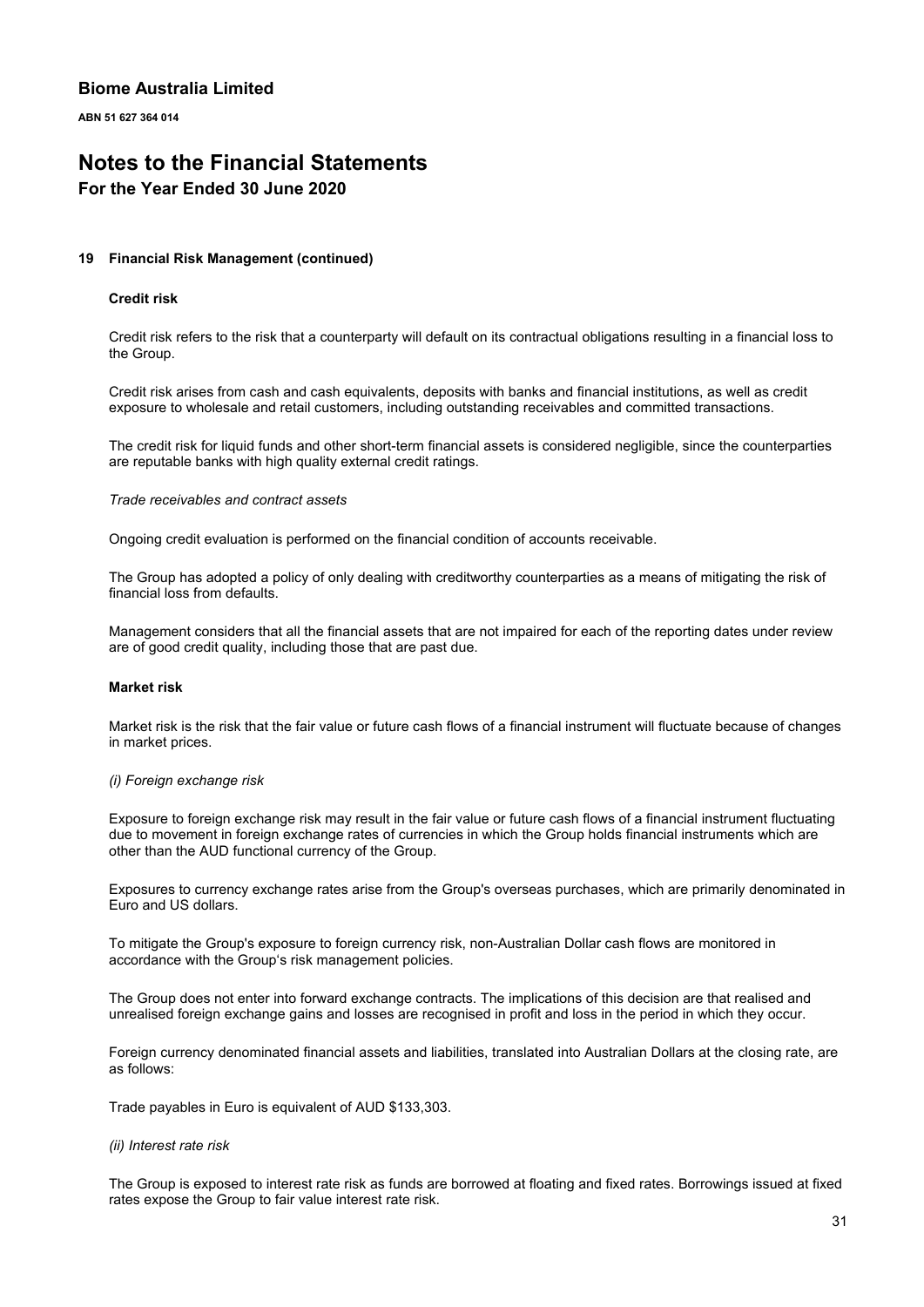**ABN 51 627 364 014**

# **Notes to the Financial Statements**

# **For the Year Ended 30 June 2020**

# **19 Financial Risk Management (continued)**

*(iii) Price risk*

The Group is not exposed to any significant price risk.

### **20 Key Management Personnel Remuneration**

#### **Directors**

Dr Jaroslav Haman Boublik

Douglas Chee Yong Loh

Blair William Brabin Norfolk

Rodney William Unsworth

Michael Sven Ola Oredsson

Ilario Thomas Faenza

Key management personnel remuneration included within employee expenses for the year is shown below:

|                              | 2020    | 2019    |
|------------------------------|---------|---------|
|                              |         | \$      |
| Short-term employee benefits | 582,831 | 194,165 |
|                              | 582,831 | 194,165 |
|                              |         |         |

# **21 Auditors' Remuneration**

During the financial year the following fees were paid or payable for services provided by JTP Assurance, the auditor of the Group:

|                                                  | 2020   | 2019   |
|--------------------------------------------------|--------|--------|
|                                                  |        | S      |
| Audit services - JTP Assurance                   |        |        |
| - auditing or reviewing the financial statements | 12.500 | 10,000 |
|                                                  | 12.500 | 10,000 |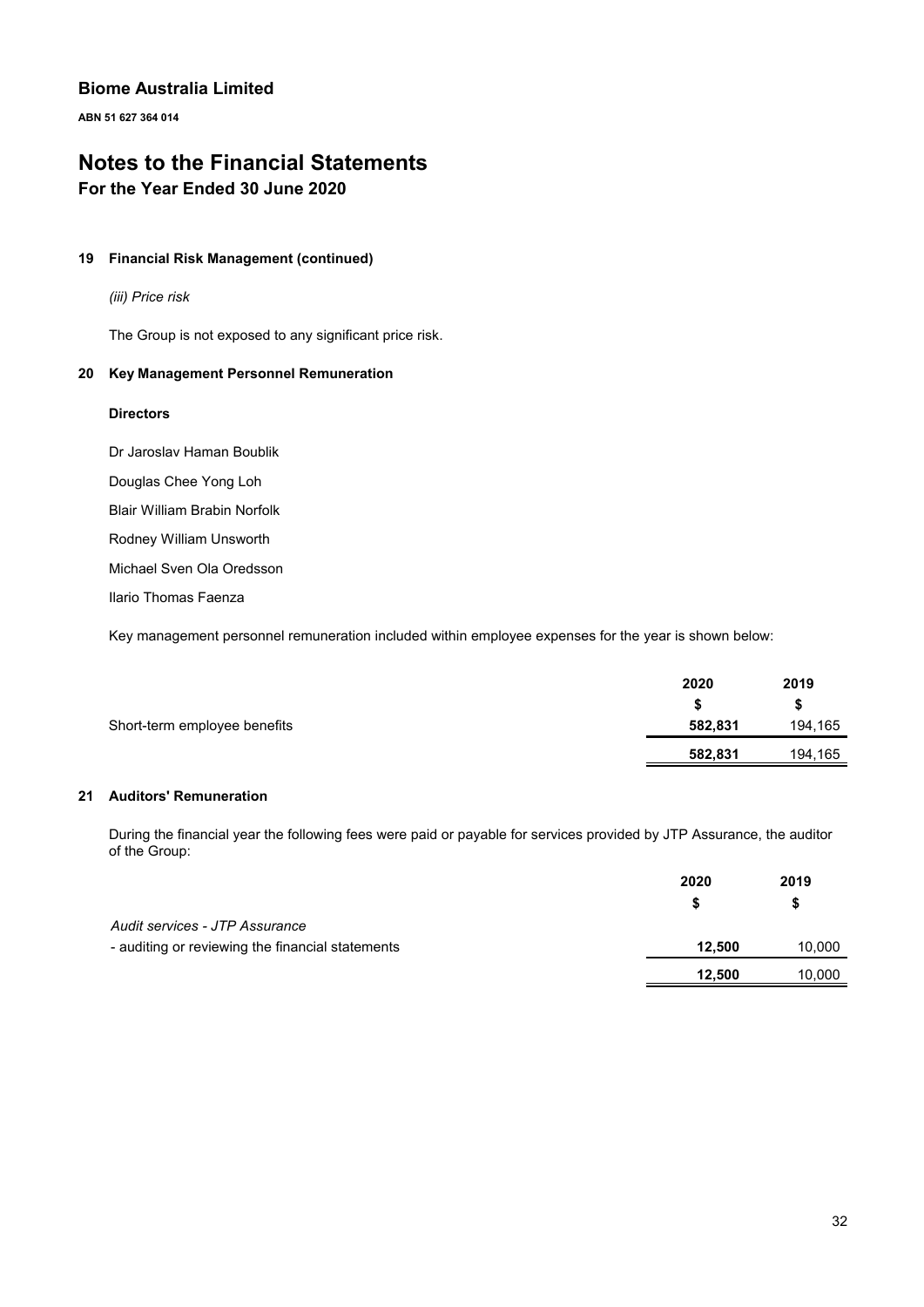**ABN 51 627 364 014**

# **Notes to the Financial Statements**

**For the Year Ended 30 June 2020**

# **22 Interests in Subsidiaries**

| <b>Composition of the Group</b> |                                                           |                                      |                                      |  |
|---------------------------------|-----------------------------------------------------------|--------------------------------------|--------------------------------------|--|
|                                 | Principal place of business /<br>Country of Incorporation | Percentage<br>Owned $(\%)^*$<br>2020 | Percentage<br>Owned $(\%)^*$<br>2019 |  |
| Subsidiaries:                   |                                                           |                                      |                                      |  |
| Biome Australia Trading Pty Ltd | Melbourne, Victoria, Australia                            | 100                                  | 100                                  |  |
| Biome Australia IP Pty Ltd      | Melbourne, Victoria, Australia                            | 100                                  | 100                                  |  |

\*The percentage of ownership interest held is equivalent to the percentage voting rights for all subsidiaries.

# **23 Parent entity**

|                                                                             | 2020       | 2019       |
|-----------------------------------------------------------------------------|------------|------------|
|                                                                             | \$         | \$         |
| <b>Statement of Financial Position</b>                                      |            |            |
| Assets                                                                      |            |            |
| <b>Current assets</b>                                                       | 515,068    | 537,080    |
| Non-current assets (net of impairment<br>provision)                         | 5,715,477  | 2,444,305  |
| <b>Total Assets</b>                                                         | 6,230,545  | 2,981,385  |
| Liabilities                                                                 |            |            |
| <b>Current liabilities</b>                                                  | 1,322      | 1,199      |
| Non-current liabilities                                                     | 390,000    |            |
| <b>Total Liabilities</b>                                                    | 391,322    | 1,199      |
| Equity                                                                      |            |            |
| Issued capital                                                              | 5,949,685  | 3,042,622  |
| Retained earnings/(accumulated loss)                                        | (284, 462) | (236, 436) |
| Option reserve                                                              | 52,200     | 174,000    |
| <b>Total Equity</b>                                                         | 5,717,423  | 2,980,186  |
| <b>Statement of Profit or Loss and Other</b><br><b>Comprehensive Income</b> |            |            |
| Total profit or loss for the year                                           | (48, 026)  | (62, 436)  |
| Total comprehensive income                                                  | (48, 026)  | (62, 436)  |

### **24 Contingencies**

In the opinion of the Directors, the Group did not have any contingencies at 30 June 2020.

# **25 Related Parties**

### **(a) The Group's main related parties are as follows:**

Key management personnel - refer to Note 20.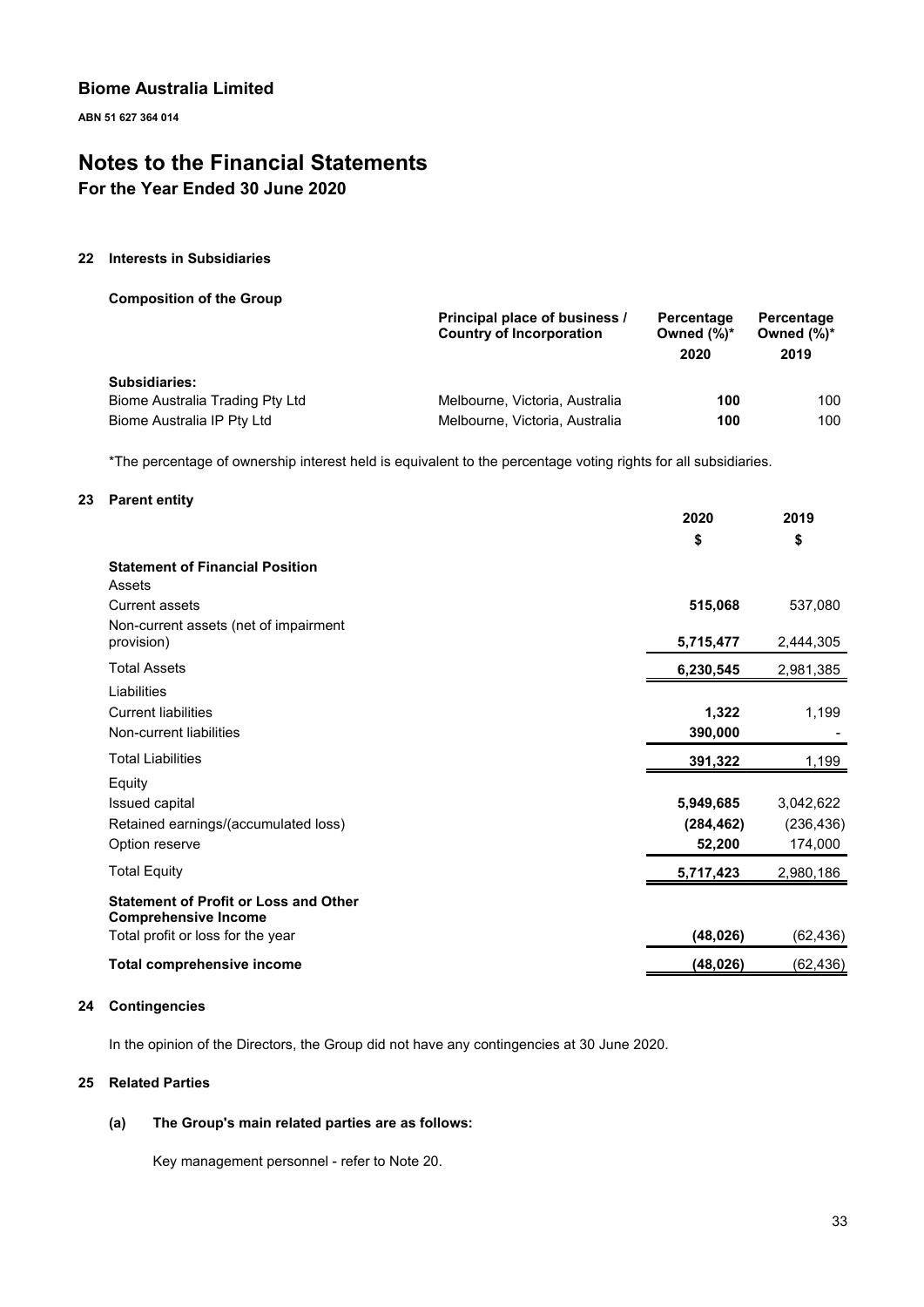**ABN 51 627 364 014**

# **Notes to the Financial Statements**

# **For the Year Ended 30 June 2020**

### **25 Related Parties (continued)**

#### **(a) The Group's main related parties are as follows: (continued)**

Other related parties include close family members of key management personnel and entities that are controlled or significantly influenced by those key management personnel or their close family members.

### **(b) Transactions with related parties**

Transactions between related parties are on normal commercial terms and conditions no more favourable than those available to other parties unless otherwise stated.

#### **(c) Loans to/from related parties**

Unsecured loans are made to related parties on an arm's length basis. Loans are unsecured and repayable in cash. **2020 2019**

| 2020   | 2019   |  |
|--------|--------|--|
|        |        |  |
| 3.050  | 42.283 |  |
| 72.500 | 70.000 |  |
|        |        |  |

# **26 Cash Flow Information**

Reconciliation of net income to net cash provided by operating activities:

|                                                      | 2020          | 2019        |
|------------------------------------------------------|---------------|-------------|
|                                                      | \$            | \$          |
| Loss for the year                                    | (3, 162, 163) | (2,011,986) |
| - depreciation, amortisation and impairment expenses | 537,703       |             |
| - write-down of inventory                            | 234,552       |             |
| - share options expensed                             |               | 174,000     |
| Changes in assets and liabilities:                   |               |             |
| - (increase)/decrease in trade and other receivables | (26, 529)     | (250, 464)  |
| - (increase)/decrease in other assets                | (13, 381)     | (112, 735)  |
| - (increase)/decrease in inventories                 | (715, 055)    | (451, 972)  |
| - increase/(decrease) in trade and other payables    | (111, 653)    | 515,631     |
| - increase/(decrease) in provisions                  | 35,672        | 52,922      |
| Cashflows from operations                            | (3,220,854)   | (2,084,604) |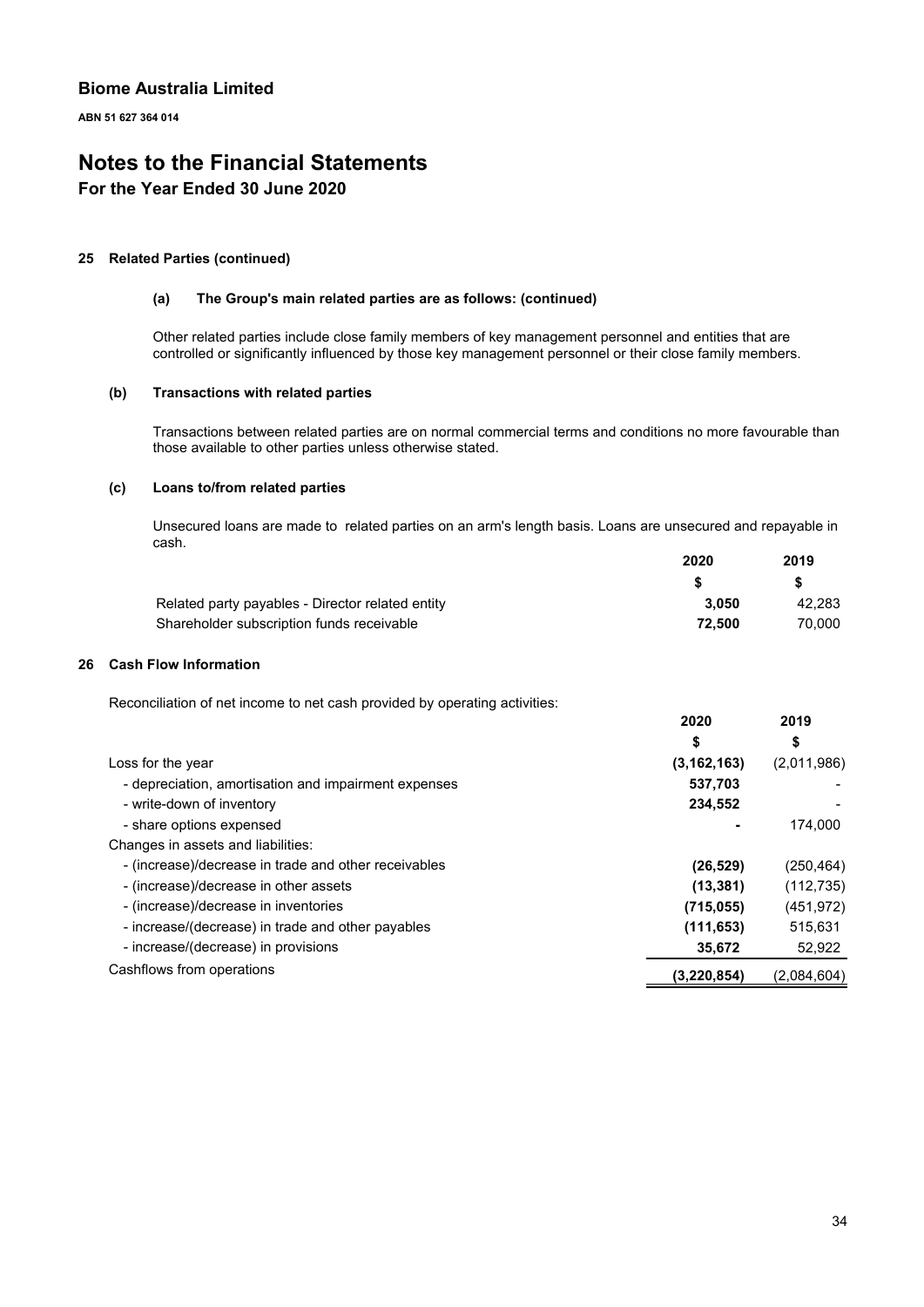**ABN 51 627 364 014**

# **Notes to the Financial Statements**

# **For the Year Ended 30 June 2020**

#### **27 Options and Performance Rights**

A summary of the Company options issued is as follows:

|                                     | <b>Grant date</b> | <b>Expiry Date</b> | <b>Exercise</b><br><b>Price</b><br>\$ | <b>Start of</b><br>the year | Expired/<br><b>Exercised</b><br>during the<br>year | <b>Cancelled</b><br>during the<br>year | the end of<br>the year | <b>Vested and</b><br><b>Balance at exercisable</b><br>at the end<br>of the year |
|-------------------------------------|-------------------|--------------------|---------------------------------------|-----------------------------|----------------------------------------------------|----------------------------------------|------------------------|---------------------------------------------------------------------------------|
| <b>Options</b>                      |                   |                    |                                       |                             |                                                    |                                        |                        |                                                                                 |
| Tranche 1                           | 8 Feb 2019        | 30 Jun 2021        |                                       | 0.06 15,000,000             |                                                    | $-10,500,000$                          | 4,500,000              | 4,500,000                                                                       |
| Tranche 2                           | 8 Feb 2019        | 30 Jun 2022        |                                       | 0.09 15,000,000             |                                                    | $-10,500,000$                          | 4,500,000              | 4,500,000                                                                       |
| Tranche 3                           | 8 Feb 2019        | 30 Jun 2023        |                                       | 0.12 15.000.000             |                                                    | $-10,500,000$                          | 4.500.000              | 4,500,000                                                                       |
| <b>Performance</b><br><b>Rights</b> |                   |                    |                                       |                             |                                                    |                                        |                        |                                                                                 |
| Tranche 1                           | 8 Feb 2019        | 30 Jun 2020        |                                       | $-16,666,666$               | (16,666,666)                                       |                                        |                        |                                                                                 |
| Tranche 2                           | 8 Feb 2019        | 30 Jun 2021        |                                       | $-16,666,666$               |                                                    |                                        | $-16,666,666$          |                                                                                 |
| Tranche 3                           | 8 Feb 2019        | ٠                  |                                       | $-16,666,667$               | ٠                                                  |                                        | $-16,666,667$          | ۰                                                                               |
|                                     |                   |                    |                                       |                             |                                                    |                                        |                        |                                                                                 |

Share options granted carry no rights to dividends and no voting rights. The options fully vested on issue. Valuation of the options has been undertaken using an industry standard pricing model. Refer below for further information.

The weighted average fair value of the options granted during the year is shown below. These values were calculated by using a Black-Scholes option pricing model applying the following inputs:

The share price at 30 June 2020 was \$0.06.

|                                 | Tranche 1   | Tranche 2  | Tranche 3                 |  |
|---------------------------------|-------------|------------|---------------------------|--|
|                                 | \$          | \$         | \$                        |  |
| <b>Grant Date</b>               | 8 Feb 2019  | 8 Feb 2019 | 8 Feb 2019                |  |
| <b>Expiry Date</b>              | 30 Jun 2021 |            | 30 June 2022 30 June 2023 |  |
| Spot rate                       | 0.03        | 0.03       | 0.03                      |  |
| Exercise price                  | 0.06        | 0.09       | 0.12                      |  |
| Weighted average life of option | 2.39178     | 3.39178    | 4.39178                   |  |
| Expected share price volatility | 55.35%      | 55.35%     | 55.35%                    |  |
| Dividend yield                  |             |            |                           |  |
| Risk free rate                  | 0.975%      | 0.975%     | 0.975%                    |  |
| Fair value at grant date        | 0.00422     | 0.00366    | 0.00372                   |  |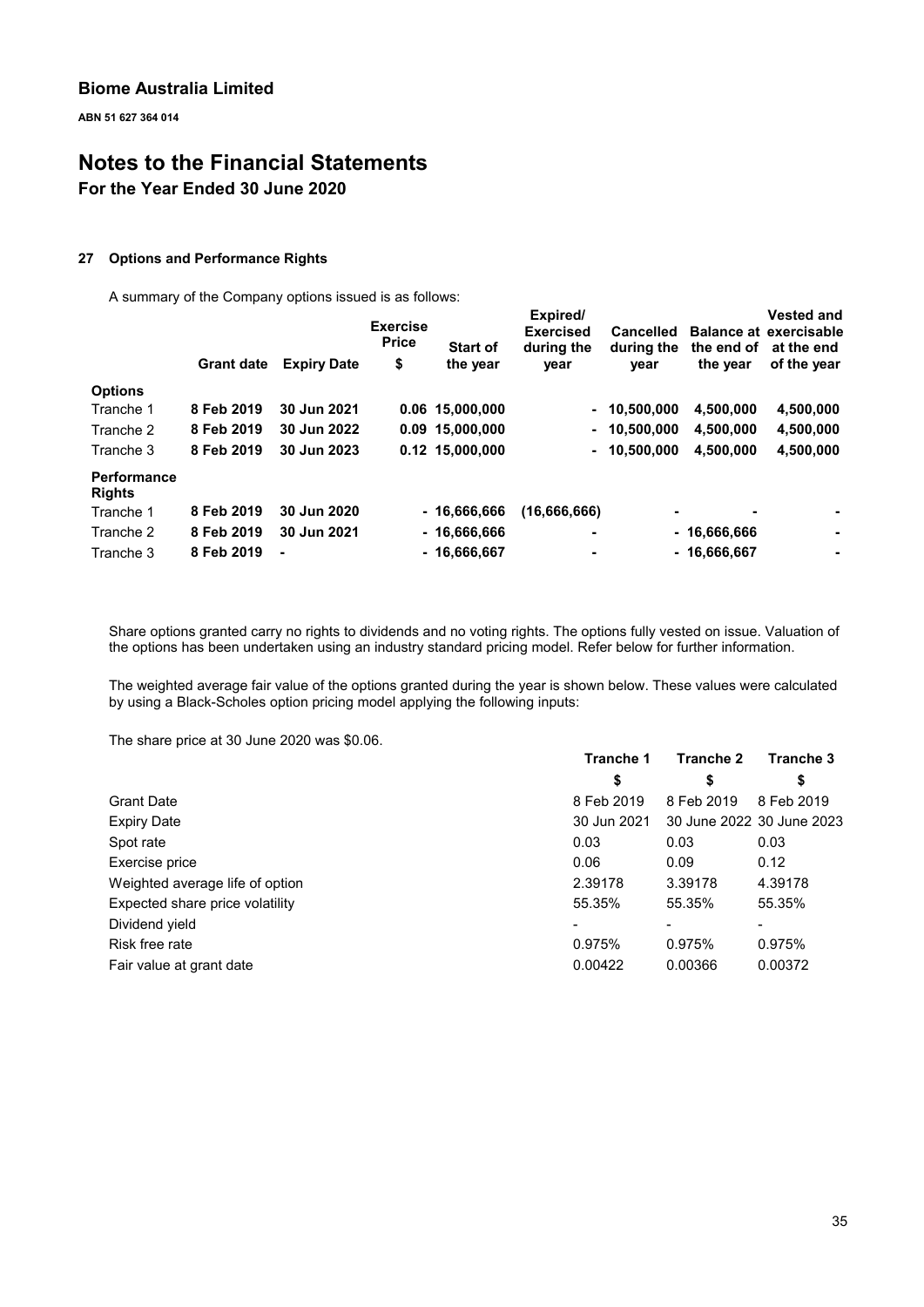**ABN 51 627 364 014**

# **Notes to the Financial Statements**

# **For the Year Ended 30 June 2020**

### **28 Events Occurring After the Reporting Date**

Subsequent to year end, the Group has cancelled 33,333,333 performance rights and issued 28,500,000 new performance rights over 3 vesting dates.

Covid-19 has delayed the rollout of products in Australian pharmacies. Lockdowns have affected the speed at which the Group has been able to grow its distribution footprint, which reached about 850 outlets at the date of this report. With the final lifting of lockdowns in Victoria and other states, the Group is confident of being able to consistently grow distribution and sales across Australia in the coming months.

Subsequent to year end, the Group implemented an Employee Share & Option Plan. Staff who accepted salary reductions over a minimum period of 6 months during Covid-19 to support the Group's cash flows were issued compensatory shares under the Employee Share Plan. A total of 4,973,009 shares were issued under the Plan.

The Group also raised a further \$1,016,585 in new equity at \$0.06 per share from existing shareholders to fund its growth.

Apart from this, no other matters or circumstances have arisen since the end of the financial year which significantly affected or could significantly affect the operations of the Group, the results of those operations or the state of affairs of the Group in future financial years.

### **29 Statutory Information**

The registered office of the company is: Level 26, 530 Collins Street Melbourne VIC 3000

The principal place of business is: 16 Dover Street Cremorne VIC 3121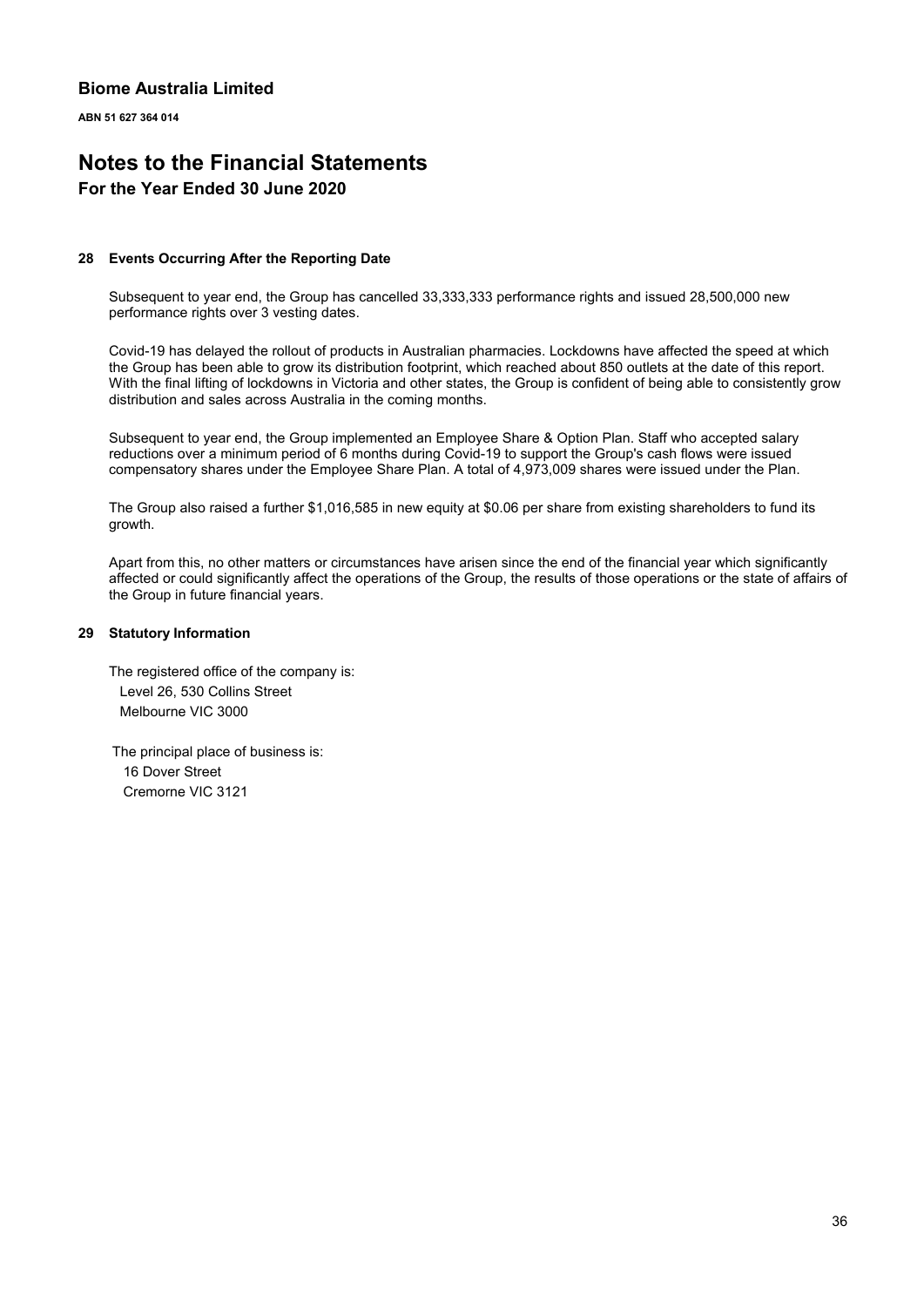**ABN 51 627 364 014**

# **Directors' Declaration**

The directors of the Company declare that:

- 1. the financial statements and notes for the year ended 30 June 2020 are in accordance with the *Corporations Act 2001* and:
	- a. comply with Accounting Standards, which, as stated in basis of preparation Note 1 to the financial statements, constitutes explicit and unreserved compliance with International Financial Reporting Standards (IFRS); and
	- b. give a true and fair view of the financial position and performance of the consolidated group;
- 2. In the directors' opinion, there are reasonable grounds to believe that the Company will be able to pay its debts as and when they become due and payable.

This declaration is made in accordance with a resolution of the Board of Directors.

ouglash Director ..................................................................

Douglas Chee Yong Loh

Dated 23 November 2020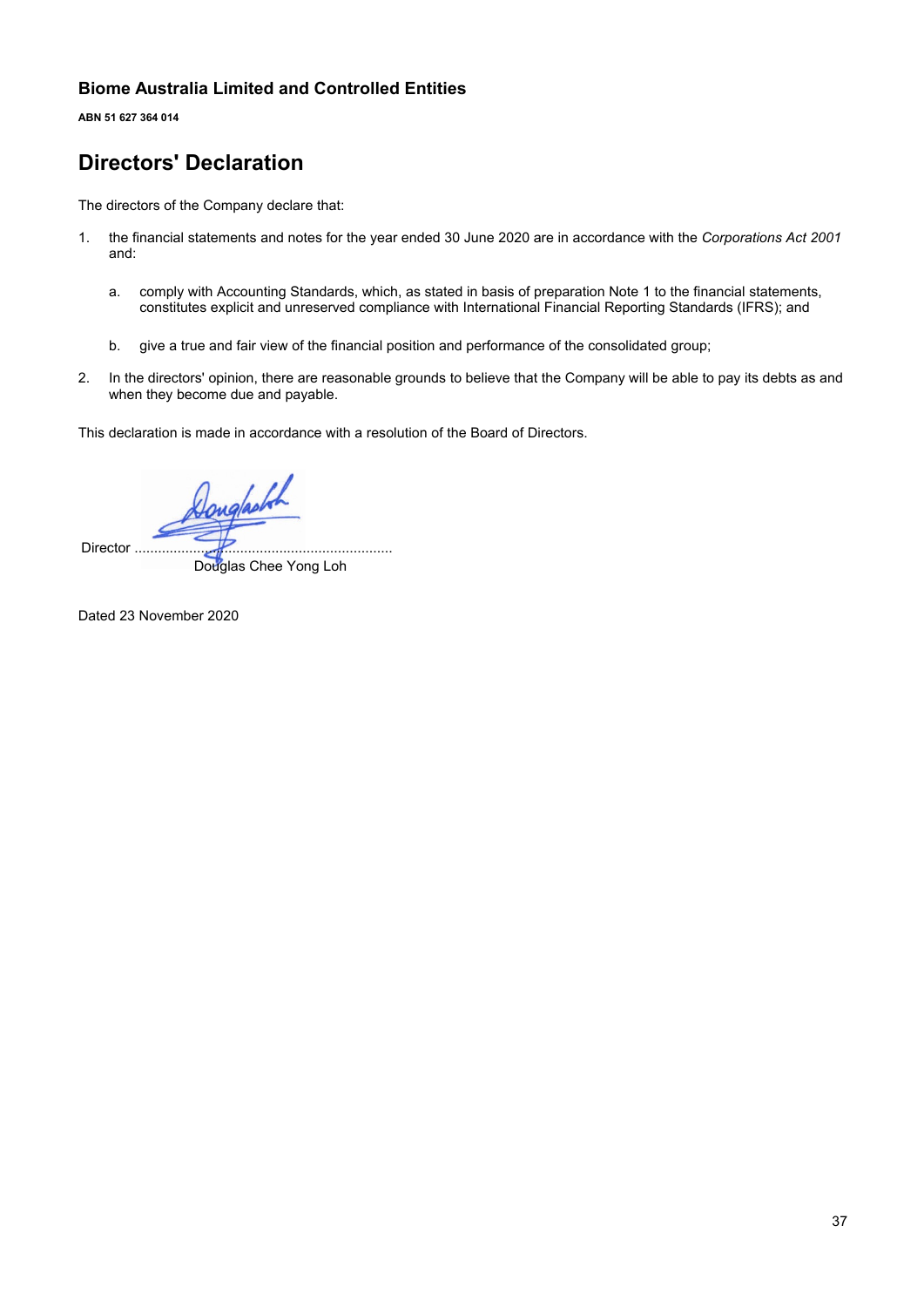

10th Floor, 446 Collins Street Melbourne, VIC 3000 P.O. Box 627, Collins Street West **VIC 8007** 

 $T: +61396021494$  $F: +61396023606$ E: audit@jtpassurance.com.au www.jtpassurance.com.au

#### **BIOME AUSTRALIA LIMITED ABN: 51 627 364 014**

### **INDEPENDENT AUDITOR'S REPORT TO THE MEMBERS OF BIOME AUSTRALIA LIMITED**

#### **Report on the audit of the financial report**

#### **Opinion**

We have audited the accompanying financial report, being a general purpose financial report of Biome Australia Limited (the Company) and Controlled entities (the Group), which comprises the consolidated statement of financial position as at 30 June 2020, the consolidated statement of profit or loss and comprehensive income, consolidated statement of changes in equity and consolidated statement of cash flows for the period then ended, notes comprising a summary of significant accounting policies and other explanatory information, and the directors' declaration.

In our opinion, the financial report of the Company and Controlled entities is in accordance with the *Corporations Act 2001*, including:

- (a) giving a true and fair view of the Group's financial position as at 30 June 2020 and of its performance for the period ended on that date; and
- (b) complying with Australian Accounting Standards and the *Corporations Regulations 2001*.

#### **Basis for Opinion**

We conducted our audit in accordance with Australian Auditing Standards. Our responsibilities under those standards are further described in the *Auditor's Responsibilities for the Audit of the Financial Report* section of our report. We are independent of the Group in accordance with the auditor independence requirements of the *Corporations Act 2001* and the ethical requirements of the Accounting Professional and Ethical Standards Board's APES 110 *Code of Ethics for Professional Accountants* (the Code) that are relevant to our audit of the financial report in Australia. We have also fulfilled our other ethical responsibilities in accordance with the Code.

We believe that the audit evidence we have obtained is sufficient and appropriate to provide a basis for our audit opinion.

#### **Material Uncertainty Related to Going Concern**

We draw your attention to Note 2 (Going Concern) in the financial report, which indicates the Group incurred an operating loss of \$3,162,163 and a negative cash outflow from operating activities of \$3,220,854.

As stated in Note 2, this event or condition, along with other matters as set forth in Note 2, indicate that a material uncertainty exists that may cast doubt on the Group's ability to continue as a going concern. Our opinion is not modified in respect of this matter.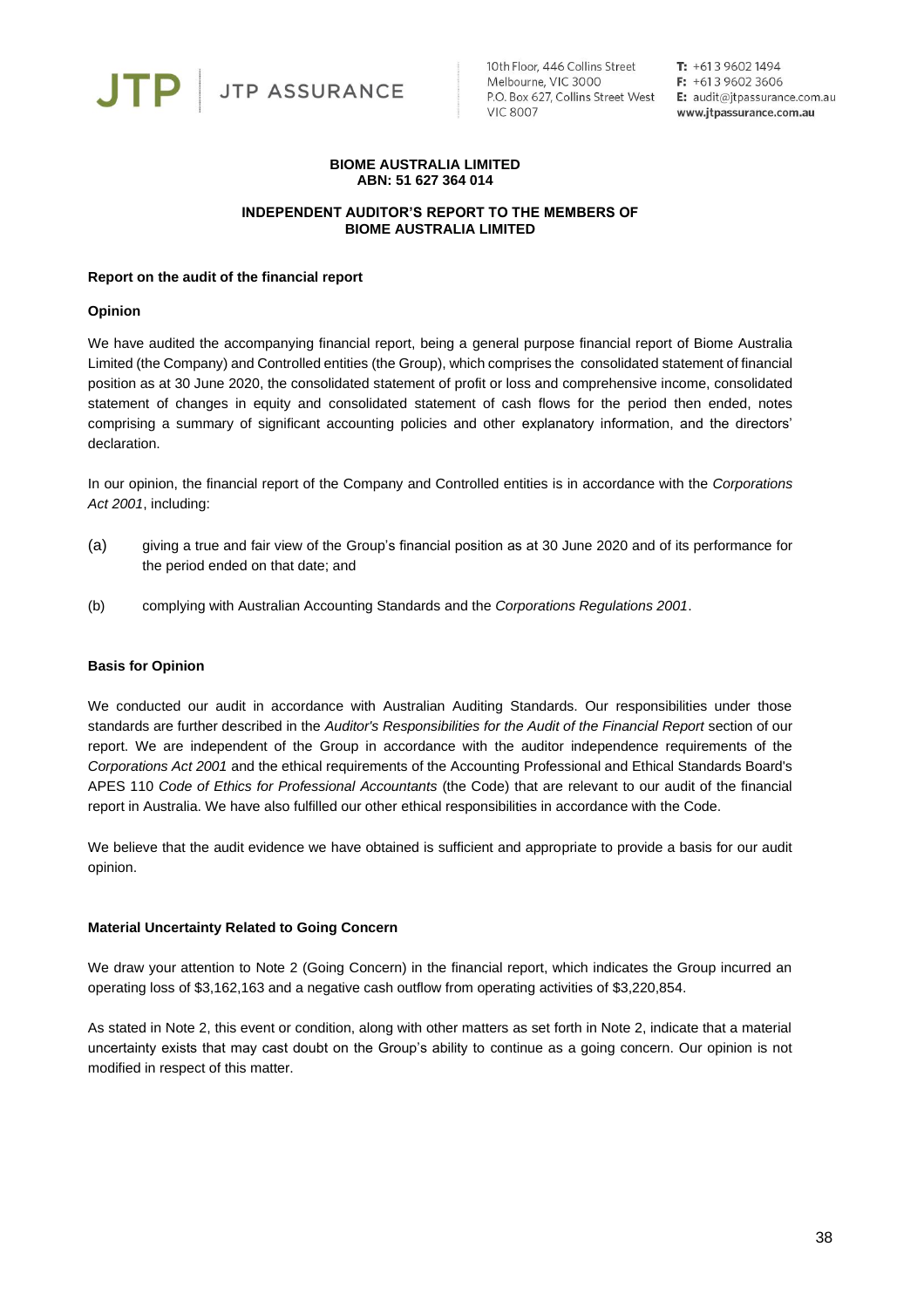$JTP$  JTP ASSURANCE

#### **Other Information**

The directors are responsible for the other information. The other information comprises the information included in the Group's annual report for the year ended 30 June 2020 but does not include the financial report and our auditor's report thereon.

Our opinion on the financial report does not cover the other information and accordingly we do not express any form of assurance conclusion thereon.

In connection with our audit of the financial report, our responsibility is to read the other information and, in doing so, consider whether the other information is materially inconsistent with the financial report or our knowledge obtained in the audit or otherwise appears to be materially misstated.

If, based on the work we have performed, we conclude that there is a material misstatement of this other information, we are required to report that fact. We have nothing to report in this regard.

#### **Responsibilities of the Directors for the Financial Report**

The directors of the Company are responsible for the preparation of the financial report that gives a true and fair view in accordance with Australian Accounting Standards and the *Corporations Act 2001* and for such internal control as the directors determine is necessary to enable the preparation of the financial report that gives a true and fair view and is free from material misstatement, whether due to fraud or error.

In preparing the financial report, directors are responsible for assessing the Group's ability to continue as a going concern, disclosing as applicable, matters related to going concern and using the going concern basis of accounting unless the directors either intend to liquidate the Group or to cease operations, or has no realistic alternative but to do so.

#### **Auditor's Responsibilities for the Audit of the Financial Report**

Our objectives are to obtain reasonable assurance about whether the financial report as a whole is free from material misstatement, whether due to fraud or error, and to issue an auditor's report that includes our opinion. Reasonable assurance is a high level of assurance, but is not a guarantee that an audit conducted in accordance with Australian Auditing Standards will always detect a material misstatement when it exists. Misstatements can arise from fraud or error and are considered material if, individually or in aggregate, they could reasonably be expected to influence the economic decisions of users taken on the basis of the financial report.

Further description of our responsibilities for the audit of the financial report is located at The Auditing and Assurance Standards Board Website at [http://www.auasb.gov.au/Home.aspx.](http://www.auasb.gov.au/Home.aspx) This description forms part of our auditor's report.

We communicate with the directors regarding, among other matters, the planned scope and timing of the audit and significant audit findings, including any significant deficiencies in internal control that we identify during our audit.

PASSWarce

**JTP ASSURANCE WAYNE TARRANT Chartered Accountants Partner**

**Signed at Melbourne this 23rd day of November 2020**

 $H.$  Jaugnt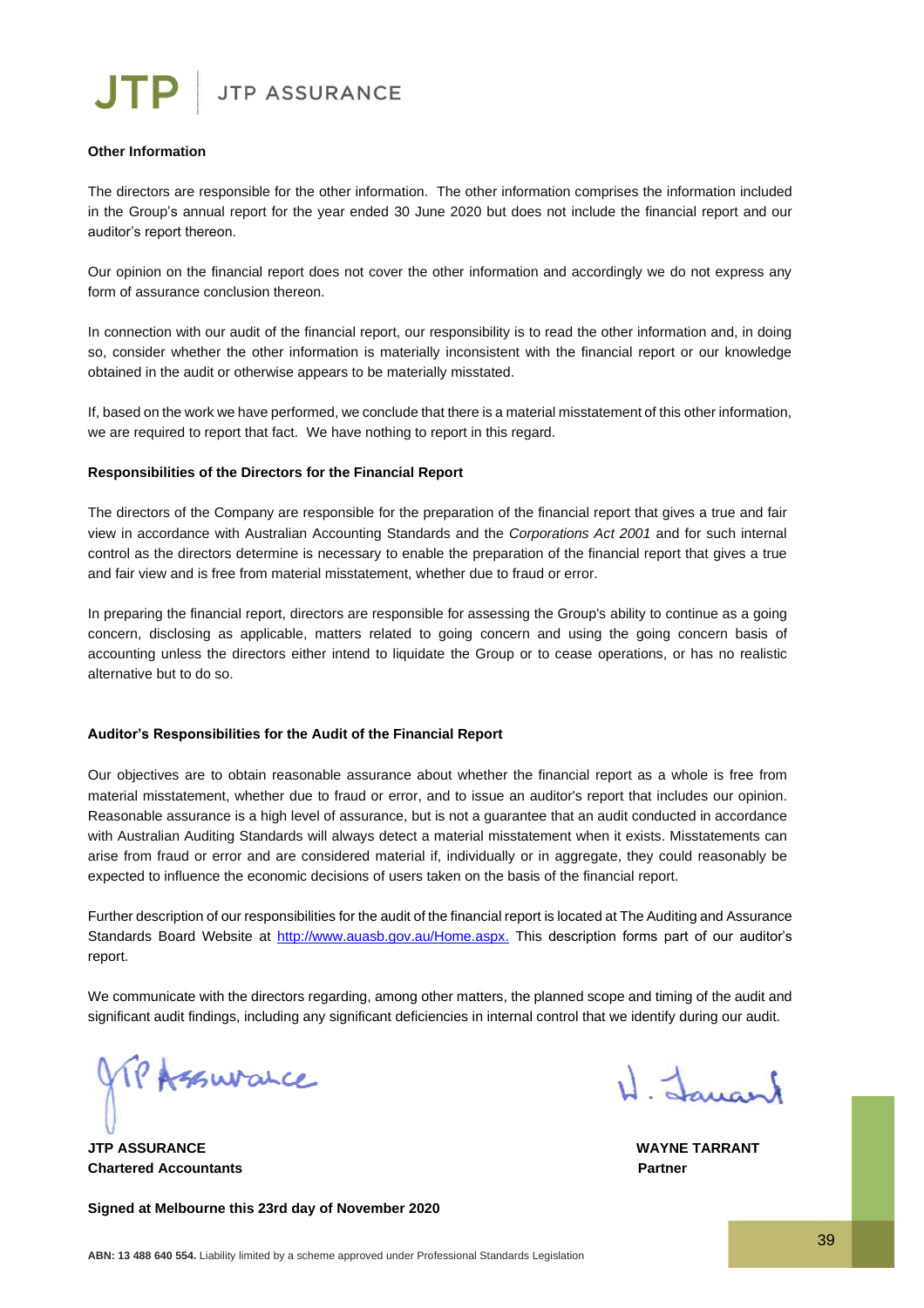# Corporate Directory

#### Directors

Dr Jaroslav Haman Boublik

Douglas Chee Yong Loh

Blair William Brabin Vega Norfolk

Rodney William Unsworth

Michael Sven Ola Oredsson

Ilario Faenza

#### Company Secretary

Douglas Chee Yong Loh

#### **Registered Office**

#### Biome Australia Limited

Level 26, 530 Collins Street, Melbourne Victoria 3000

Telephone: + 61 3 9017 5800

Email: activatedcorporate@activated.co

Website: www.biomeaustralia.com

#### Principal Place Of Business

16 Dover Street, Cremorne Victoria 3121

#### Share Registry

#### Automic Pty Ltd

Level 5, 126 Phillip Street Sydney NSW 2000

#### Trade Mark Lawyers

Mills Oakley

Level 6, 530 Collins Street Melbourne VIC 3000

#### Auditor

JTP Assurance

Level 10, 446 Collins Street Melbourne VIC 3000

#### **Accountants**

Jeffrey Thomas & Partners, Chartered Accountants

Level 10, 466 Collins Street Melbourne VIC 3000